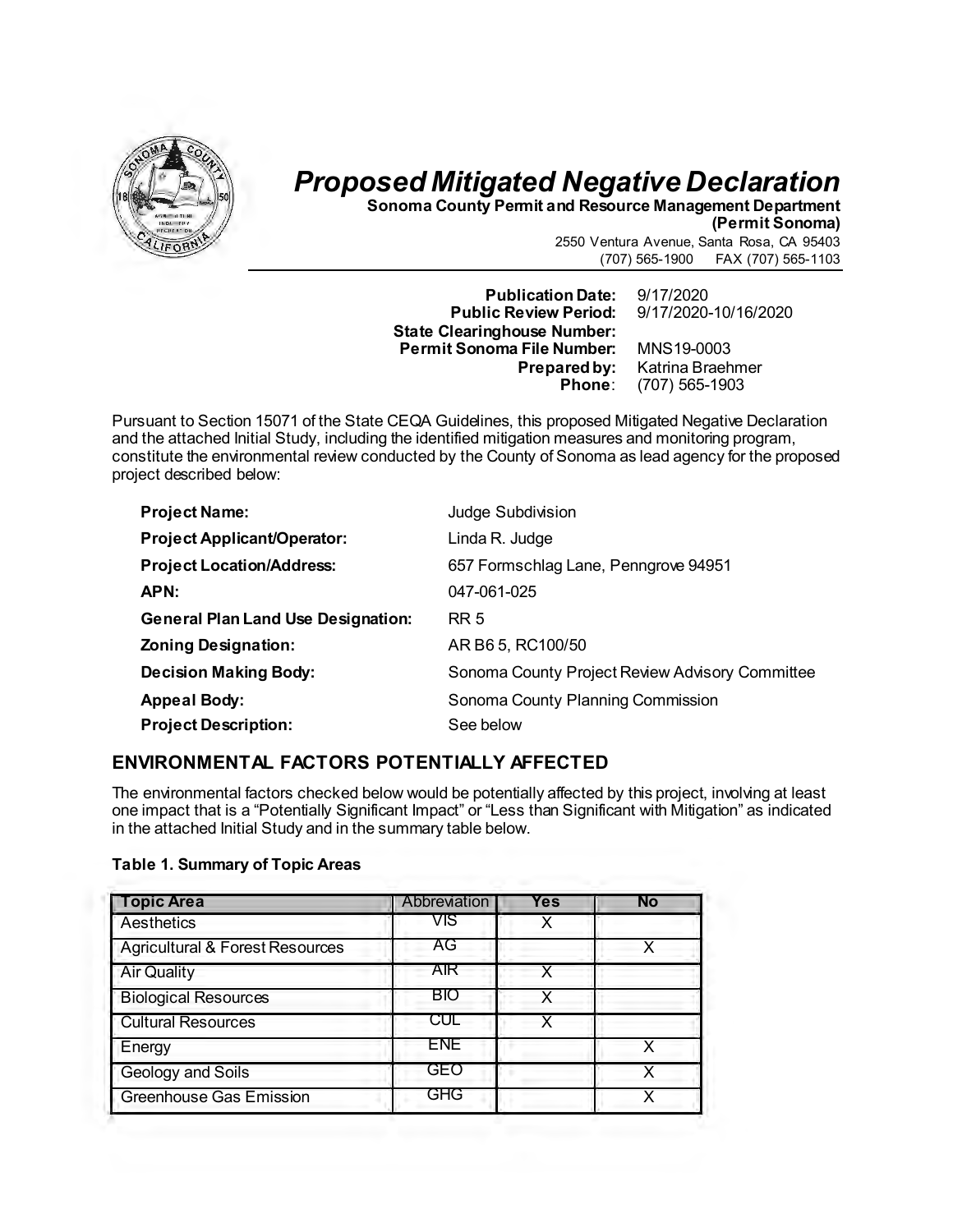| Hazards and Hazardous Materials    | <b>HAZ</b>   |   | X |
|------------------------------------|--------------|---|---|
| <b>Hydrology and Water Quality</b> | <b>HYDRO</b> |   | X |
| Land Use and Planning              | LU           |   | X |
| <b>Mineral Resources</b>           | <b>MIN</b>   |   | X |
| Noise                              | <b>NOISE</b> | X |   |
| Population and Housing             | <b>POP</b>   |   | X |
| <b>Public Services</b>             | <b>PS</b>    |   | X |
| Recreation                         | <b>REC</b>   |   | X |
| Transportation                     | <b>TRAF</b>  |   | X |
| <b>Tribal Cultural Resources</b>   | <b>TCR</b>   | X |   |
| Utility and Service Systems        | UTL          |   | X |
| Wildfire                           | WILD         |   | X |
| Mandatory Findings of Significance |              | x |   |

# **RESPONSIBLE AND TRUSTEE AGENCIES**

The following lists other public agencies whose approval is required for the project, or who have jurisdiction over resources potentially affected by the project.

# **Table 2. Responsible and Trustee Agencies**

| Table 2.Agency                                                                | <b>Activity</b>                                                                                   | <b>Authorization</b>                                                                                                                                                                                                                                                                                                                                               |
|-------------------------------------------------------------------------------|---------------------------------------------------------------------------------------------------|--------------------------------------------------------------------------------------------------------------------------------------------------------------------------------------------------------------------------------------------------------------------------------------------------------------------------------------------------------------------|
| Sonoma County Permit and<br>Resource Management<br>Department (Permit Sonoma) | Requires that grading, septic<br>and building permits be obtained<br>for development of this site |                                                                                                                                                                                                                                                                                                                                                                    |
| U. S. Army Corps of Engineers                                                 | Wetland dredge or fill                                                                            | Clean Water Act, Section 401                                                                                                                                                                                                                                                                                                                                       |
| <b>Regional Water Quality Control</b><br>Board (San Francisco Bay)            | Discharge or potential discharge<br>to waters of the state                                        | California Clean Water Act<br>(Porter Cologne) - Waste<br>Discharge requirements,<br>general permit or waiver                                                                                                                                                                                                                                                      |
| <b>Regional Water Quality Control</b><br>Board (San Francisco Bay)            | Wetland dredge or fill                                                                            | Clean Water Act, Section 404                                                                                                                                                                                                                                                                                                                                       |
| <b>Bay Area Air Quality</b><br>Management District (BAAQMD)                   | Stationary air emissions                                                                          | <b>BAAQMD Rules and</b><br>Regulations (Regulation 2, Rule<br>1 - General Requirements;<br>Regulation 2, Rule 2 - New<br>Source Review; Regulation 9-<br>Rule 8 – NOx and CO from<br><b>Stationary Internal Combustion</b><br>Engines; and other BAAQMD<br>administered Statewide Air<br><b>Toxics Control Measures</b><br>(ATCM) for stationary diesel<br>engines |
| California Department of Fish<br>and Wildlife                                 | Impacts to species or habitat                                                                     | <b>California Endangered Species</b><br>Act; Sections of the California<br>Fish and Game Code related to<br><b>Fully Protected Species,</b><br>nongame mammals, nesting                                                                                                                                                                                            |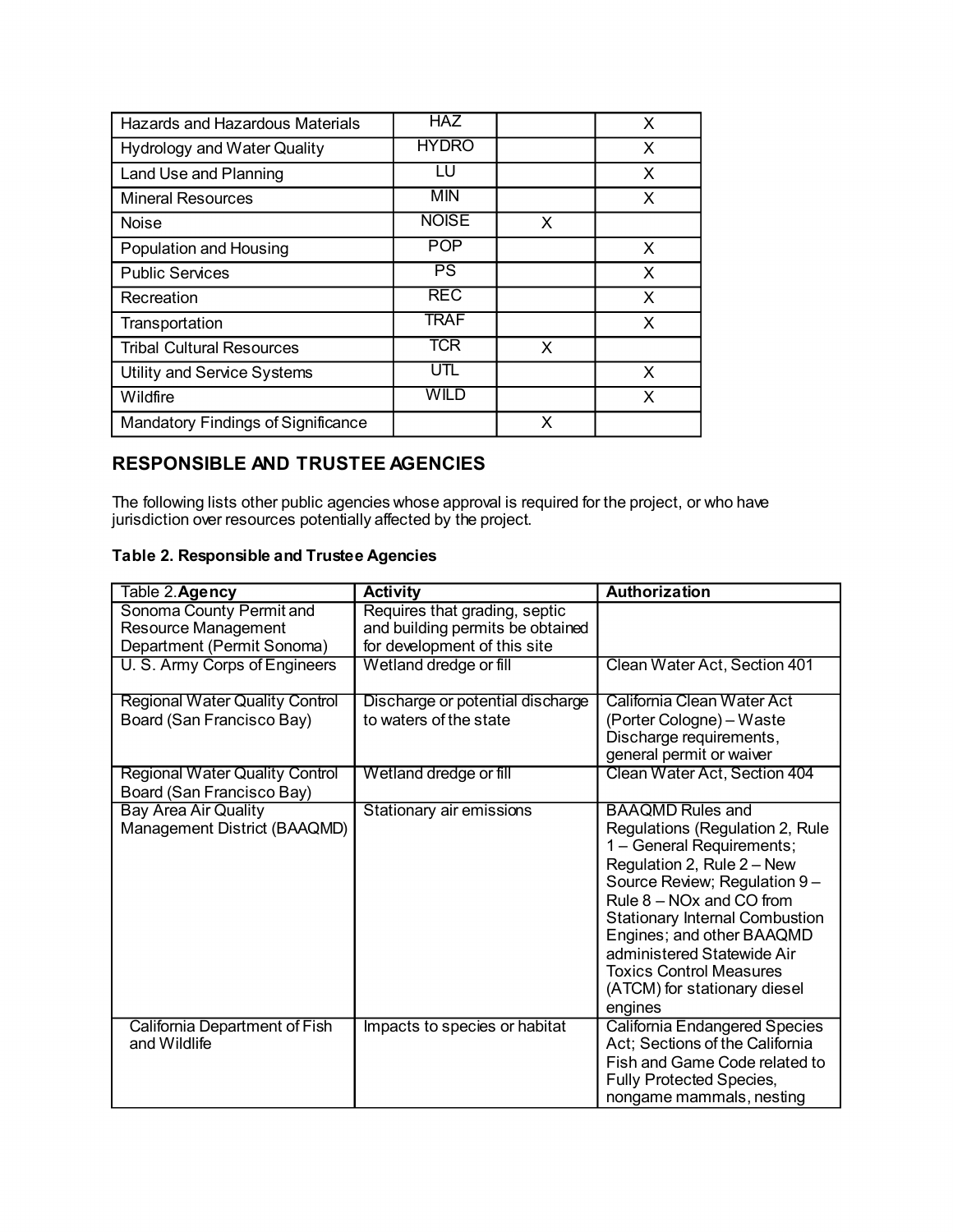|                                                                                             |                               | birds, and California Species of<br>Special Concern |
|---------------------------------------------------------------------------------------------|-------------------------------|-----------------------------------------------------|
| U. S. Fish and Wildlife Service<br>(FWS) and or National Marine<br>Fisheries Service (NMFS) | Impacts to species or habitat | <b>Endangered Species Act</b>                       |

# **ENVIRONMENTAL FINDING:**

Based on the evaluation in the attached Initial Study, I find that the project described above will not have a significant adverse impact on the environment, provided that the mitigation measures identified in the Initial Study are incorporated as conditions of approval for the project, and a Mitigated Negative Declaration has been prepared. The applicant has agreed in writing to incorporate identified mitigation measure into the project plans.

 $R_{\bullet}$  $\frac{1}{2}$ 

\_\_\_\_\_\_\_\_\_\_\_\_\_\_\_\_\_\_\_\_\_\_\_\_\_\_\_\_\_\_\_\_\_\_\_\_\_\_\_\_\_\_\_\_\_\_ Prepared by: Katrina Braehmer Date: 8/12/2020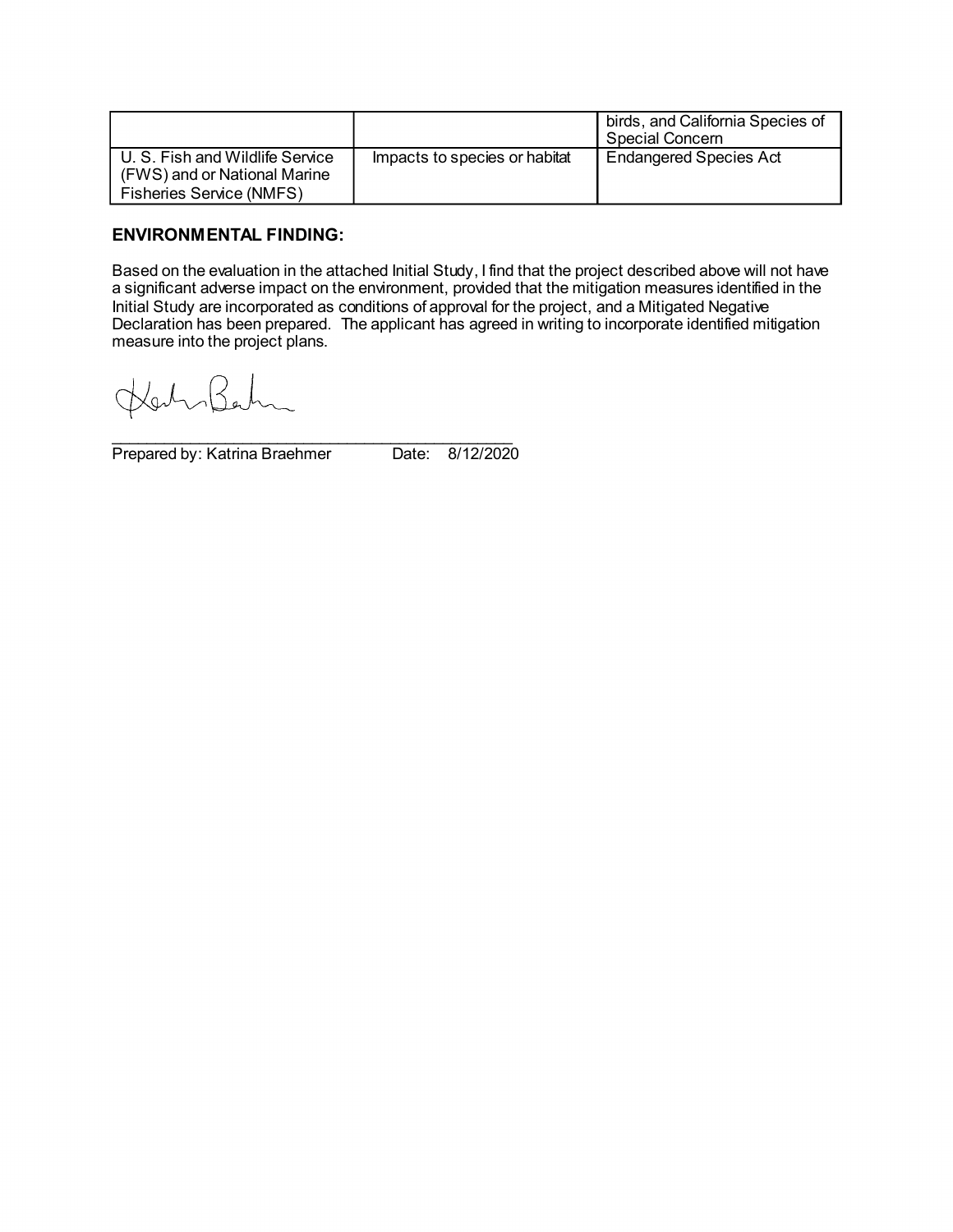

# *Expanded Initial Study* **Sonoma County Permit and Resource Management Department (Permit Sonoma)** 2550 Ventura Avenue, Santa Rosa, CA 95403 (707) 565-1900 FAX (707) 565-1103

# **I. INTRODUCTION**

Linda R. Judge proposes to subdivide a 13.11-acre parcel into two parcels, 8.11 and 5.00 acres in size at 657 Formschlag Lane in Penngrove. A referral letter was sent to the appropriate local, state and federal agencies and interest groups who may wish to comment on the project.

This report is the Initial Study required by the California Environmental Quality Act (CEQA). The report was prepared by Katrina Braehmer, Project Review Planner with the Sonoma County Permit and Resource Management Department (Permit Sonoma), Project Review Division. Information on the project was provided by Linda R. Judge and Dimensions 4 Engineering. Technical studies provided by qualified consultants are attached to this Expanded Initial Study to support the conclusions. Other reports, documents, maps and studies referred to in this document are available for review at the Permit and Resource Management Department (Permit Sonoma).

Please contact Katrina Braehmer, Project Planner, at (707) 565-1903 for more information.

# **II. PROJECT DESCRIPTION**

Linda R. Judge proposes to subdivide a 13.11-acre parcel into two parcels, 8.11 and 5.00 acres in size. The property is developed with a single family residence, detached garage, and two accessory sheds clustered near the roadway. All existing development will be located entirely within the boundaries of proposed Lot 2. A domestic well and septic system serve the residential uses. The applicant has identified a 35,334-square foot building envelope and designated well and septic areas for proposed Lot 1, which is undeveloped. No specific development proposals are included with this application. An existing paved driveway off of Formschlag Lane provides access to proposed Lot 2. The applicant proposes a new driveway and 12-foot wide road for access to the building envelope on Lot 1. See Figure 1 for the tentative map.

# **III. SETTING**

The project site is located approximately 0.5 miles north of downtown Penngrove, 0.5 miles south of the City of Rohnert Park, and 0.30 miles west of Petaluma Hill Road. The property and much of the area is designated Rural Residential in the Sonoma County General Plan, and zoned AR (Agriculture and Residential). To the immediate north of the project site are parcels with the Diverse Agriculture land use designations and zoning. Land use in the area is largely rural residential and agricultural.

Elevations range from 100 to 130 feet above sea level with slopes between 0 and 10 percent. Vegetation on the site is predominantly non-native grassland, with a large grove of Eucalyptus trees running along the eastern boundary. Lichau Creek, a mapped, intermittent blue-line stream tributary to the Petaluma River, traverses approximately 750 linear feet diagonally across the rear third of the parcel. Riparian vegetation along the creek is dominated by Himalayan blackberry. The site is located within the Santa Rosa Plain Conservation Area and designated Critical Habitat for California Tiger Salamander.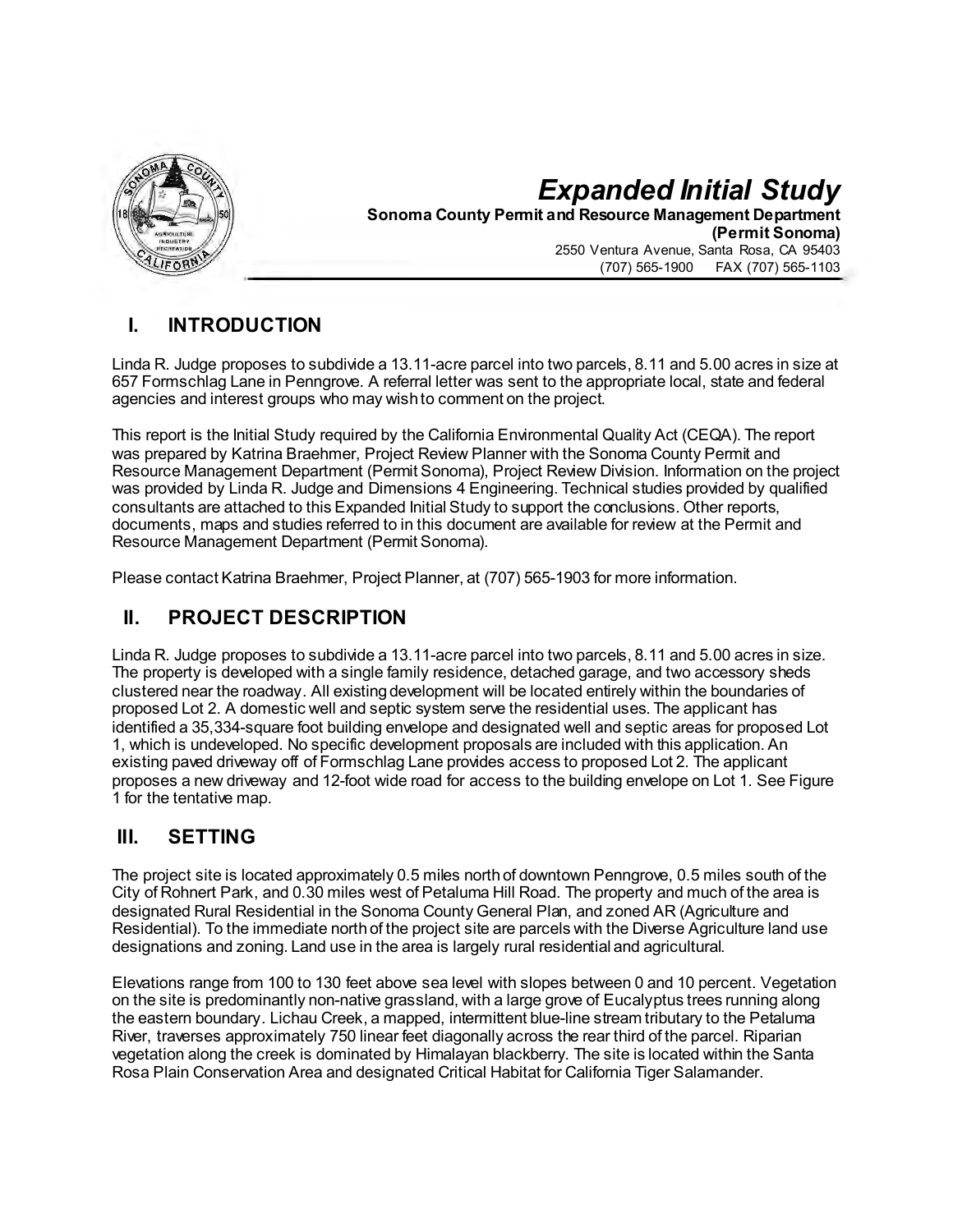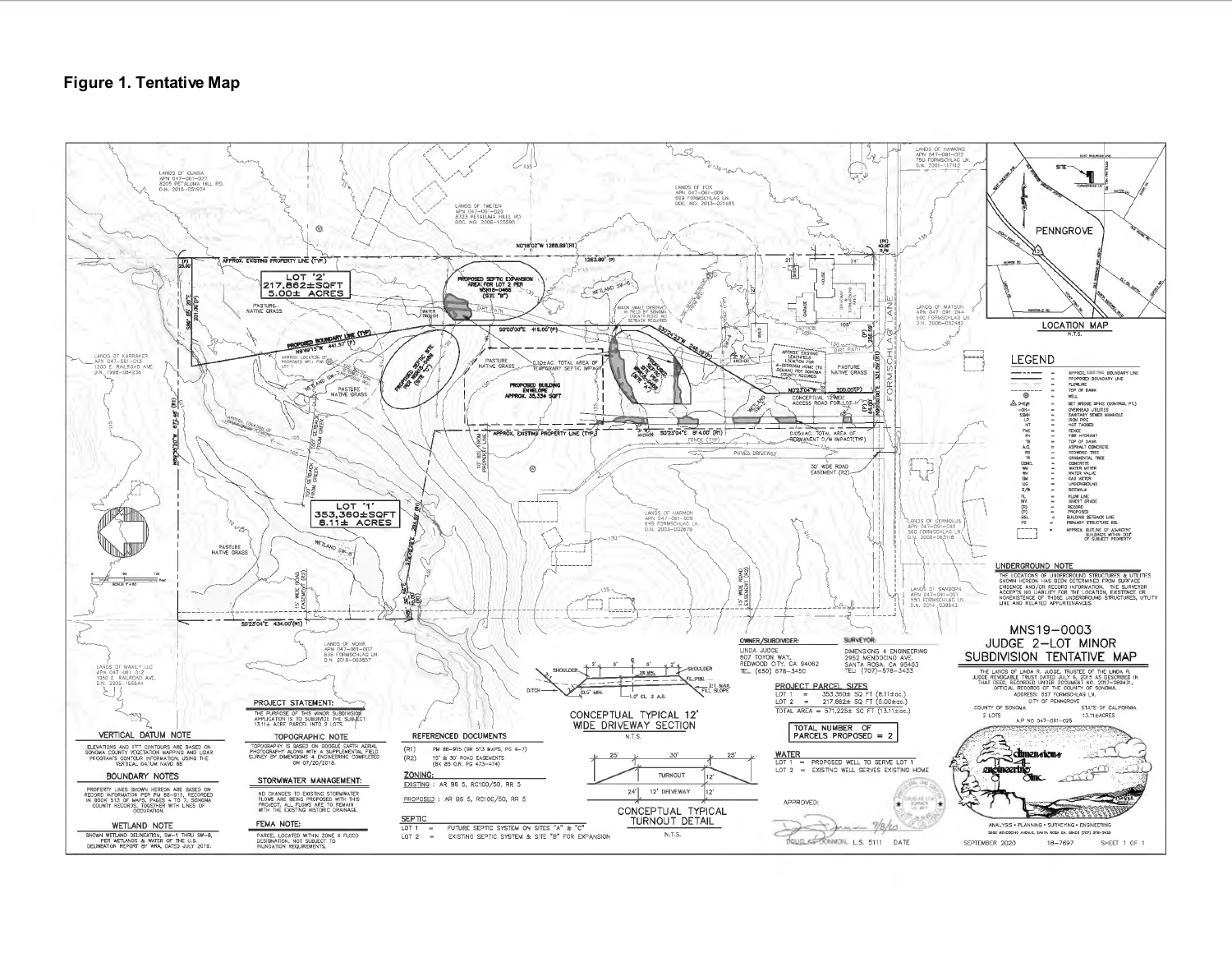# **IV. ISSUES RAISED BY THE PUBLIC OR AGENCIES**

# **Agency Referral**

A referral packet was drafted and circulated to inform and solicit comments from selected relevant local, state and federal agencies; and to special interest groups that were anticipated to take interest in the project. The Northwest Information Center requested a cultural resources study, which was subsequently prepared by Tom Origer & Associates. The San Francisco District of the United States Army Corps of Engineers (USACE) requested a jurisdictional wetland delineation, which was subsequently conducted by WRA Environmental Consultants. The delineation was submitted to the USACE by email on July 28, 2019 by the project applicant/property owner. No other issues were raised by the agencies.

# **Tribal Consultation under AB 52**

Referrals were sent to the following Tribes:

Cloverdale Rancheria of Pomo Indians Dry Creek Rancheria Band of Pomo Indians Torres Martinez Desert Cahuilla Indians Mishewal Wappo Tribe of Alexander Valley Middletown Rancheria Band of Pomo Indians Lytton Rancheria of California Kashia Pomos Stewarts Point Rancheria Federated Indians of Graton Rancheria

The Mishewal Wappo Tribe of Alexander Valley requested to be notified of all activity on the site. The cultural resources study prepared by Tom Origer & Associates was sent to the Chairman of Mishewal Wappo and all Tribes that provided a response to the referral. Permit Sonoma received no further correspondence.

# **Public Comments**

An early neighborhood notice was sent to adjacent property owners upon submittal of the application. One neighbor responded by email requesting to view the proposed tentative map and to share concerns about the subdivision's potential to divide the responsibility of maintenance of the Eucalyptus trees along the property's eastern boundary.

# **V. EVALUATION OF ENVIRONMENTAL IMPACTS**

This section analyzes the potential environmental impacts of this project based on the criteria set forth in the State CEQA Guidelines and the County's implementing ordinances and guidelines. For each item, one of four responses is given:

**No Impact: The project would not have the impact described.** The project may have a beneficial effect, but there is no potential for the project to create or add increment to the impact described.

**Less Than Significant Impact**: The project would have the impact described, but the impact would not be significant. Mitigation is not required, although the project applicant may choose to modify the project to avoid the impacts.

**Potentially Significant Unless Mitigated:** The project would have the impact described, and the impact could be significant. One or more mitigation measures have been identified that will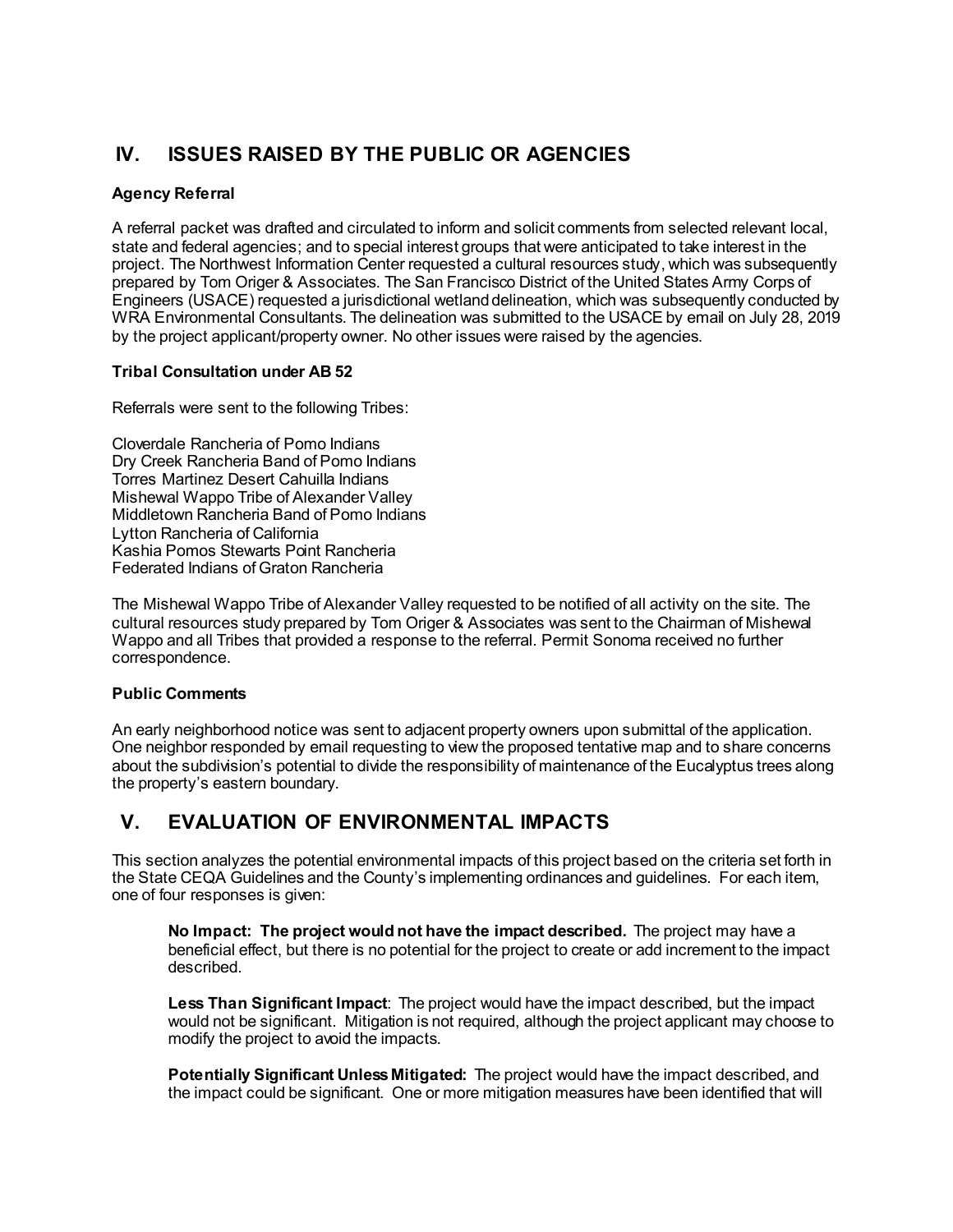reduce the impact to a less than significant level.

**Potentially Significant Impact:** The project would have the impact described, and the impact could be significant. The impact cannot be reduced to less than significant by incorporating mitigation measures. An environmental impact report must be prepared for this project.

Each question was answered by evaluating the project as proposed, that is, without considering the effect of any added mitigation measures. The Initial Study includes a discussion of the potential impacts and identifies mitigation measures to substantially reduce those impacts to a level of insignificance where feasible. All references and sources used in this Initial Study are listed in the Reference section at the end of this report and are incorporated herein by reference.

Linda R. Judge has agreed to accept all mitigation measures listed in this Initial Study as conditions of approval for the proposed project, and to obtain all necessary permits, notify all contractors, agents and employees involved in project implementation and any new owners should the property be transferred to ensure compliance with the mitigation measures.

# **1. AESTHETICS**

**Except as provided in Public Resources Code Section 21099, would the project:**

# **a) Have a substantial adverse effect on a scenic vista?**

# **Comment**

The project site is not located within a designated scenic area by the Sonoma County General Plan or the Penngrove Area Plan. The site borders a Community Separator, and Petaluma Hill Road, east of the project site, is a designated Scenic Corridor. The parcel is screened from Petaluma Hill Road by a stand of Eucalyptus trees bordering the eastern property boundary. The project site is not located on a scenic hillside, nor would it involve tree removal, construction or grading that would significantly affect a scenic vista. The project will have no impact on a scenic vista.

# **Significance Level:**

No Impact

### **b) Substantially damage scenic resources, including, but not limited to trees, rock outcroppings, and historic buildings within a state scenic highway?**

### **Comment**

The project is not located on a site visible from a state scenic highway and is not within the HD (Historic District) combining district. The project does not involve removal of any trees, rock outcroppings, or historic buildings and is therefore not expected to significantly impact scenic resources.

### **Significance Level**

No Impact

**c) In non-urbanized areas, substantially degrade the existing visual character or quality of public views of the site and its surroundings? (Public views are those that are experienced from publicly accessible vantage point). If the project is in an urbanized area, would the project conflict with applicable zoning and other regulations governing scenic quality?**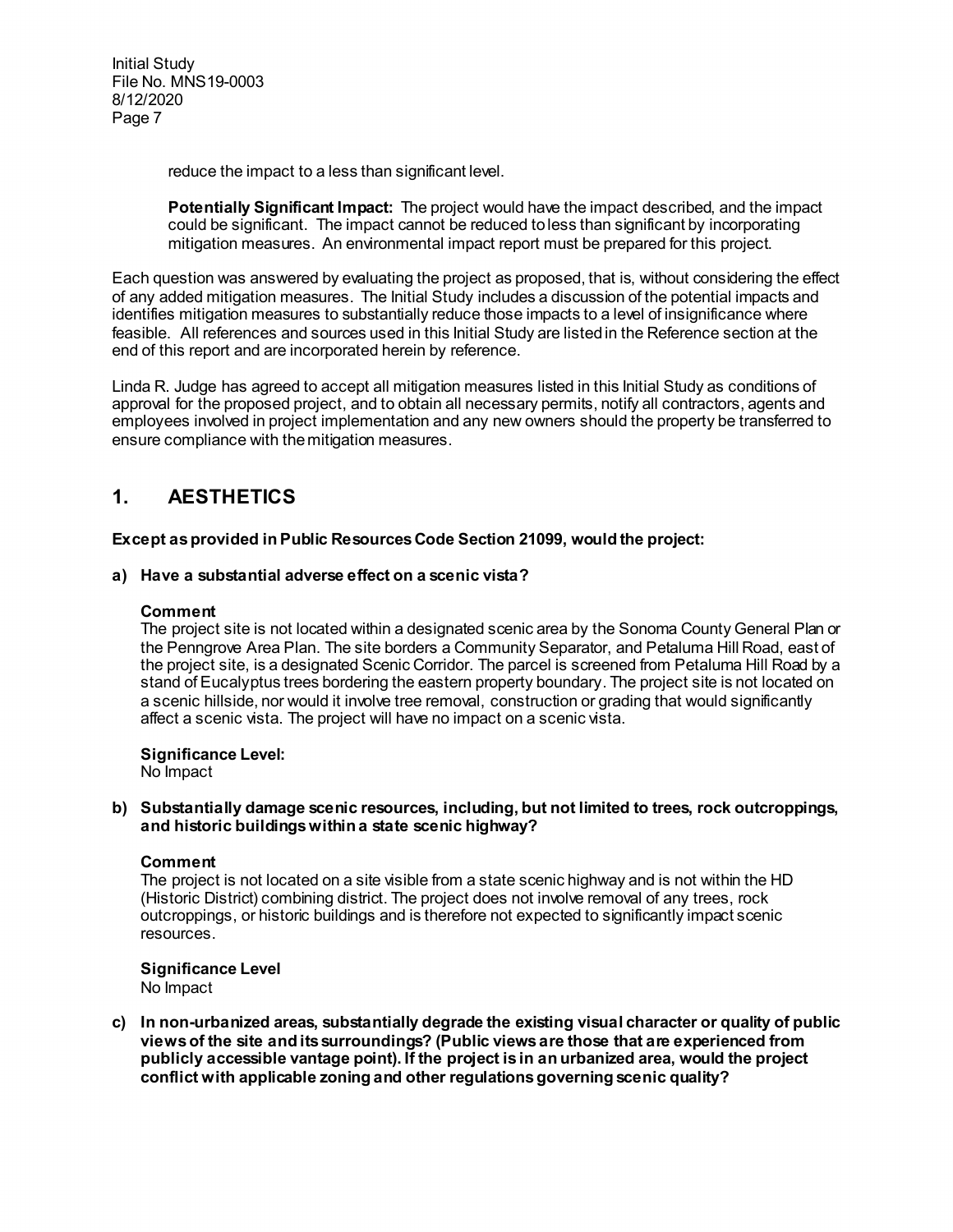# **Comment**

The character of the 13.11-acre site and surrounding lands is rural residential. Using the County's Visual Assessment Guidelines $^{\text{\tiny{\textup{1}}}}$  $^{\text{\tiny{\textup{1}}}}$  $^{\text{\tiny{\textup{1}}}}$ , the project site is characterized as having moderate visual sensitivity because it is within a rural land use designation where there are natural features of aesthetic value, such as vegetation and gentle slopes. The project does not involve a specific development proposal, therefore under the assumption that future development will be residential or agricultural, the project's visual dominance can be categorized as co-dominant. New structures will blend with other development in the surrounding landscape. Utilizing the Visual Assessment Guidelines' matrix, the project's visual impact will be less than significant.

# **Significance Level**

Less than Significant

# **d) Create a new source of substantial light or glare which would adversely affect day or nighttime views in the area?**

# **Comment**

The project does not propose any structures, but at future buildout, residential structures will introduce new sources of light and glare. Lighting on future development will be required to be Dark Sky compliant or a similar certification.

# **Significance Level**

Less than Significant with Mitigation Incorporated

# *Mitigation*

**Mitigation Measure VIS-1: NOTE ON MAP:** Prior to issuance of building permits, an exterior lighting plan shall be submitted for review by Permit Sonoma Project Review staff. Exterior lighting shall be low mounted, downward casting and fully shielded to prevent glare. Lighting shall not wash out structures or any portions of the site. Light fixtures shall not be located at the periphery of the property and shall not spill over onto adjacent properties or into the night sky. Flood lights are not permitted. All parking lot and street lights shall be full cut-off fixtures. Lighting shall shut of automatically after closing and security lighting shall be motion sensor activated.

**Monitoring VIS-1:** The Project Review Planner shall review the map to ensure that the note is shown correctly on the map. Permit Sonoma Staff shall not issue the Building Permit until an exterior night lighting plan has been submitted that is consistent with the approved plans and County standards. Permit Sonoma shall not sign off final occupancy on the Building Permit until it is demonstrated that improvements have been installed according to the approved plans and conditions. If light and glare complaints are received, Permit Sonoma shall conduct a site inspection and require the property be brought into compliance or initiate procedures to revoke or modify the permit.

 $\overline{a}$ <sup>1</sup> "Visual Assessment Guidelines," Permit Sonoma, January 2019,

<span id="page-7-0"></span>https://sonomacounty.ca.gov/PRMD/Regulations/Environmental-Review-Guidelines/Visual-Assessment-Guidelines/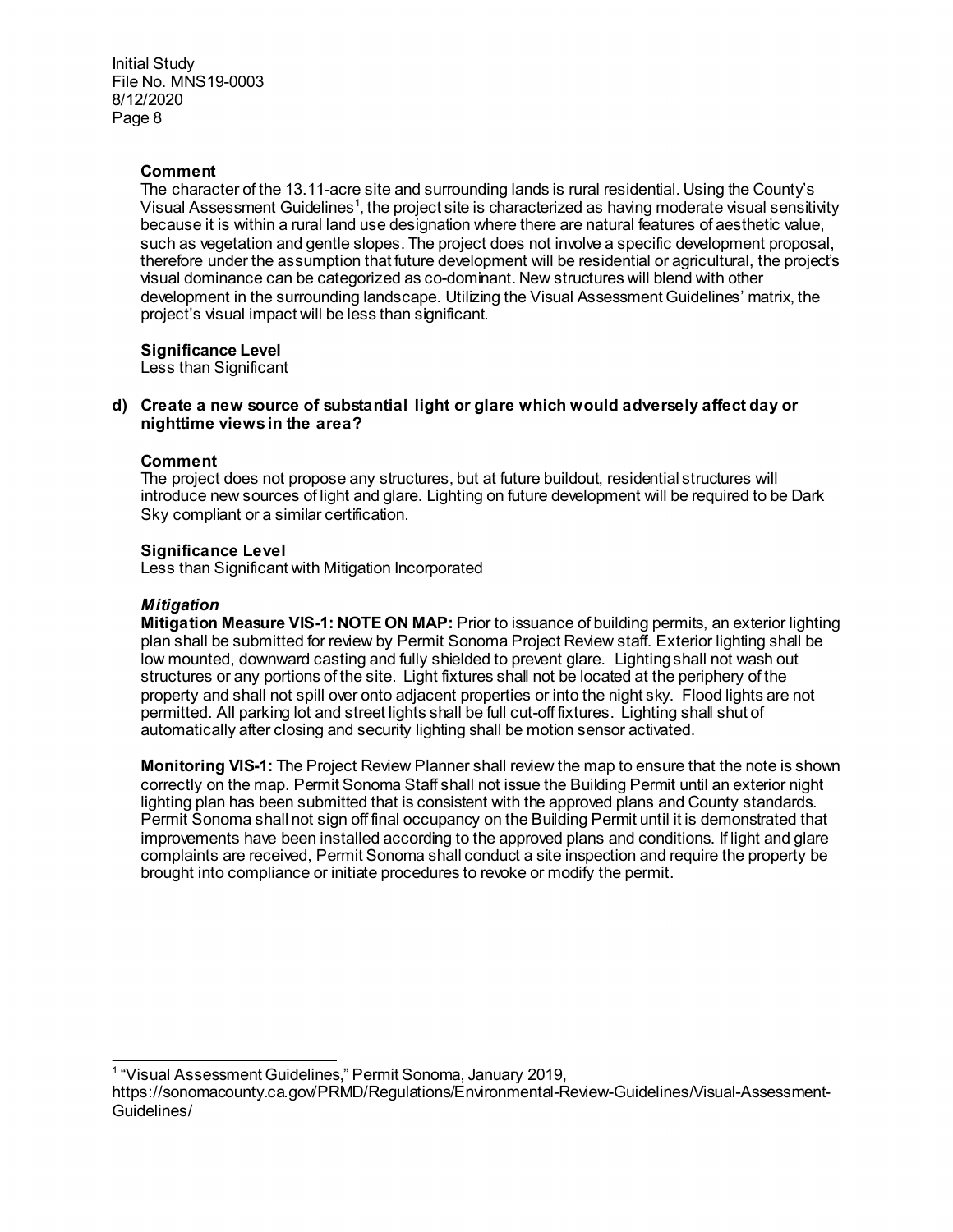# **2. AGRICULTURE AND FOREST RESOURCES**

In determining whether impacts to agricultural resources are significant environmental effects, lead agencies may refer to the California Agricultural Land Evaluation and Site Assessment Model (1997) prepared by the California Dept. of Conservation as an optional model to use in assessing impacts on agriculture and farmland. In determining whether impacts to forest resources, including timberland, are significant environmental effects, lead agencies may refer to information compiled by the California Department of Forestry and Fire Protection regarding the state's inventory of forest land, including the Forest and Range Assessment Project and the Forest Legacy Assessment project; and forest carbon measurement methodology provided in Forest Protocols adopted by the California Air Resources Board.

# **Would the project:**

**a) Convert Prime Farmland, Unique Farmland, or Farmland of Statewide Importance (Farmland), as shown on the maps prepared pursuant to the Farmland Mapping and Monitoring Program of the California Resources Agency, to non-agricultural use?**

# **Comment**

The project site is not designated as Prime or Unique Farmland, or Farmland of Statewide Importance on the Important Farmland maps<sup>[2](#page-8-0)</sup>. The developed portion of the site is designated as Other Lands, and the rest of the parcel is designated Farmland of Local Importance.

# **Significance Level**

No Impact

# **b) Conflict with existing zoning for agricultural use, or Williamson Act Contract?**

### **Comment**

The project site is zoned AR (Agriculture and Residential), which allows for single family residential development. The site is occasionally utilized for grazing by neighbors' livestock and is not subject to a Land Conservation contract. The nearest contracted land is directly east, contiguous to Petaluma Hill Road, and is under County-initiated phase out. The project is not expected to conflict with zoning for agricultural use or lands under a Land Conservation contract.

# **Significance Level**

No Impact

# **c) Conflict with existing zoning for, or cause rezoning of, forest land (as defined in Public Resources Code Section 4526) or timberland zoned Timberland Production (as defined by Government Code Section 51104(g)?**

### **Comment**

The project is not forest land, is not zoned Timberland Production (TP), or located near forest land or lands zoned TP. Therefore the project will not conflict with or have any effect on forest lands or lands zoned TP.

# **Significance Level**

No Impact

<span id="page-8-0"></span> $\overline{a}$  $^{\rm 2}$  California Department of Conservation, "Sonoma County Important Farmland 2016," CA Department of Conservation, April 2018, https://www.conservation.ca.gov/dlrp/fmmp/Pages/Sonoma.aspx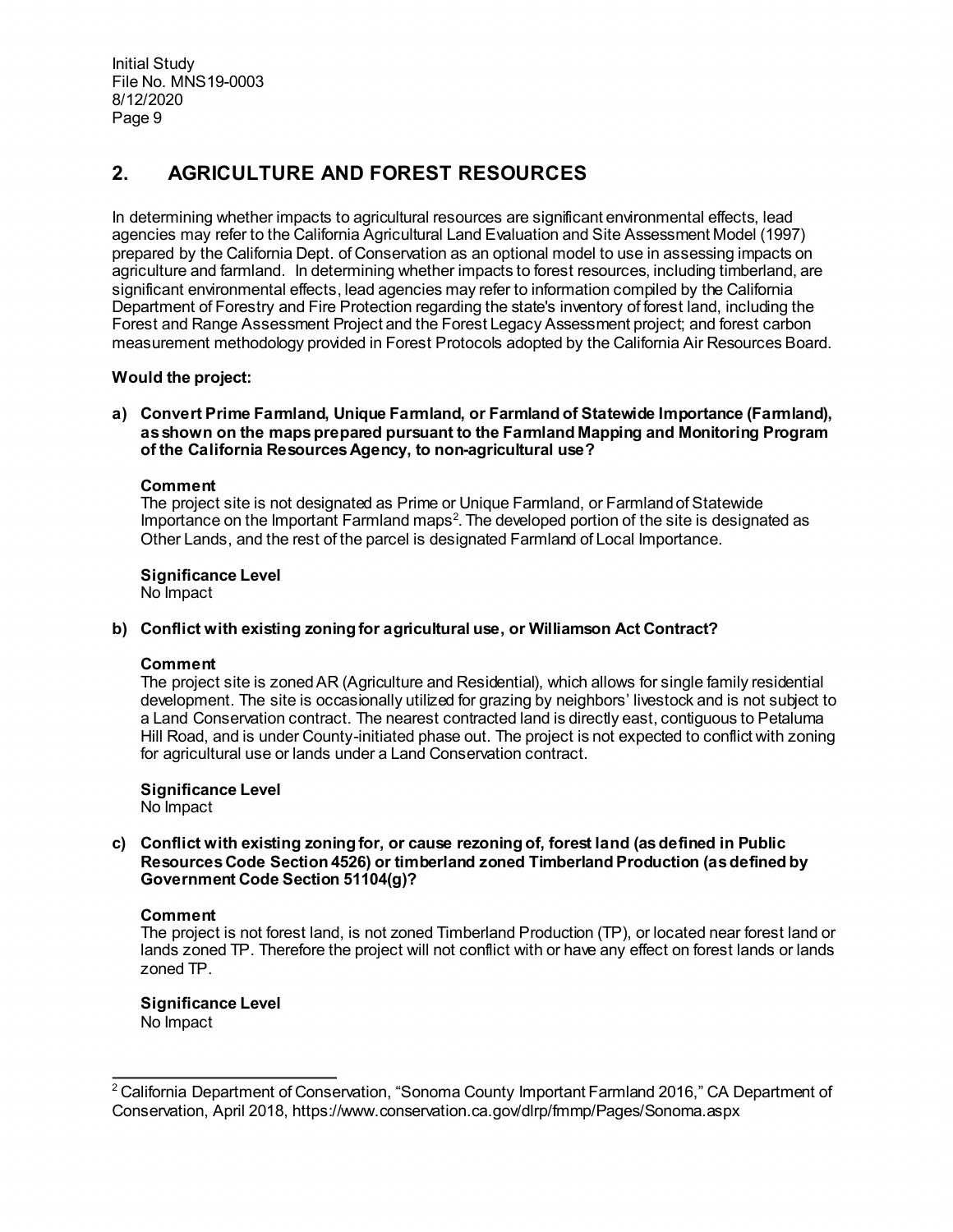**d) Result in the loss of forest land or conversion of forest land to non-forest use?**

# **Comment**

See the comment under section 2(c) above.

### **Significance Level**

**e) Involve other changes in the existing environment which, due to their location or nature, could result in conversion of farmland, to non-agricultural use or conversion of forest land to nonforest use?**

### **Comment**

The project does not involve other changes in the environment that could result in conversion of farmland to non-agricultural use or forest land to non-forest use.

**Significance Level**  No Impact

# **3. AIR QUALITY**

The methodologies and assumptions used in preparation of this section follow the CEQA Guidelines developed by the Bay Area Air Quality Management District (BAAQMD), as revised in May 2017 $^{\rm 3}$  $^{\rm 3}$  $^{\rm 3}$ . Information on existing air quality conditions, federal and state ambient air quality standards, and pollutants of concern was obtained from the U.S. Environmental Protection Agency (U.S. EPA), California Air Resources Board (CARB), and BAAQMD.

# **Would the project:**

### **a) Conflict with or obstruct implementation of the applicable air quality plan?**

### **Comment**

The project is within the jurisdiction of the Bay Area Air Quality Management District (BAAQMD), which is currently designated as a nonattainment area for State and federal ozone standards, the State PM10 standard, and State and federal PM2.5 standards. The District has adopted an Ozone Attainment Plan and a Clean Air Plan in compliance with federal and State Clean Air Acts. These plans include measures to achieve compliance with both ozone standards. The plans deal primarily with emissions of ozone precursors (nitrogen oxides [NOx] and volatile organic compounds, also referred to as Reactive Organic Gases [ROG]). Based on thresholds developed by BAAQMD in its report, *California Environmental Quality Act Air Quality Guidelines May 2017[4](#page-9-1)* , the proposed use is well below the emission thresholds for  $PM_{10}$ ,  $PM_{25}$  and ozone precursors and does not conflict with or obstruct the implementation of applicable air quality plans.

**Significance Level**

Less than Significant

**b) Violate any air quality standard or contribute substantially to an existing or projected air quality violation?**

<span id="page-9-1"></span>research/ceqa/ceqa\_guidelines\_may2017-pdf.pdf?la=en

 $\overline{a}$ 

<span id="page-9-0"></span><sup>&</sup>lt;sup>3</sup> Bay Area Air Quality Management District, "California Environmental Quality Act, Air Quality Guidelines," May 2017, https://www.baaqmd.gov/~/media/files/planning-and-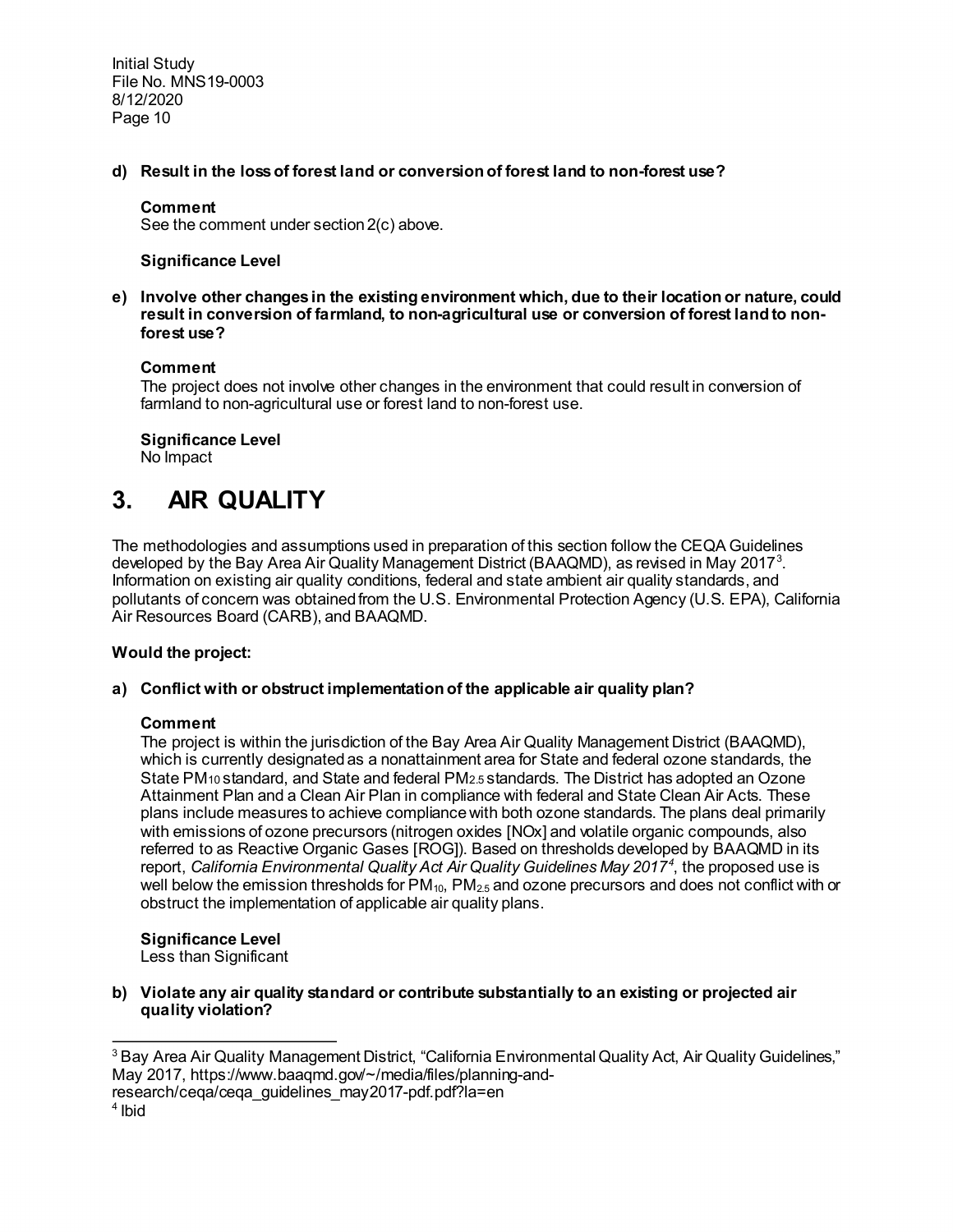### **Comment**

State and Federal standards have been established for the "criteria pollutants": ozone, carbon monoxide, nitrogen dioxide, sulfur dioxide and particulates (PM10 and PM2.5). The pollutants NOx (nitrogen oxides) and reactive organic gases (ROG) form ozone in the atmosphere in the presence of sunlight. The principal source of ozone precursors is vehicle emissions, although stationary internal combustion engines are also considered a source. Following use of the screening criteria for ROG and NOx, found in the BAAQMD Air Quality Guidelines (Table 3-1), a detailed air quality study is not required, and emissions of criteria pollutants from the project would be less than significant.

# **Significance Level**

Less than Significant

**c) Result in a cumulatively considerable net increase of any criteria pollutant for which the project region is non-attainment under an applicable Federal or State ambient air quality standard (including releasing emissions which exceed quantitative thresholds for ozone precursors)?**

### **Comment**

The project will not have a cumulative effect on ozone because it will not generate substantial traffic which would result in substantial emissions of ozone precursors (ROG and  $NOx<sub>x</sub>$ ).

The project will have no long-term effect on  $PM_{2.5}$  and  $PM_{10}$ , because all surfaces will be paved, gravel, landscaped or otherwise treated to stabilize bare soils, and dust generation will be insignificant. However, there could be a significant short-term emission of dust (which would include  $PM_{25}$  and PM<sub>10</sub>) during construction. These emissions could be significant at the project level, and could also contribute to a cumulative impact. This impact would be reduced to less than significant by including dust control measures as described in the following mitigation measure.

### **Significance Level**

Less than Significant with Mitigation Incorporated

### *Mitigation*

**Mitigation Measure AIR-1: NOTE ON MAP:** All construction shall implement the following dust control measures:

- a. Water or alternative dust control method shall be sprayed to control dust on construction areas, soil stockpiles, and staging areas during construction as directed by the County.
- b. Trucks hauling soil, sand, and other loose materials over public roads will cover the loads, or will keep the loads at least two feet below the level of the sides of the container, or will wet the load sufficiently to prevent dust emissions.
- c. Paved roads will be swept as needed to remove soil that has been carried onto them from the project site.

**Monitoring AIR-1:** Permit Sonoma Project Review staff shall ensure that the note is on the map prior to recordation and that the measures are listed on all site alteration, grading, building, or improvement plans prior to issuance of grading or building permits.

### **d) Expose sensitive receptors to substantial pollutant concentrations?**

### **Comment**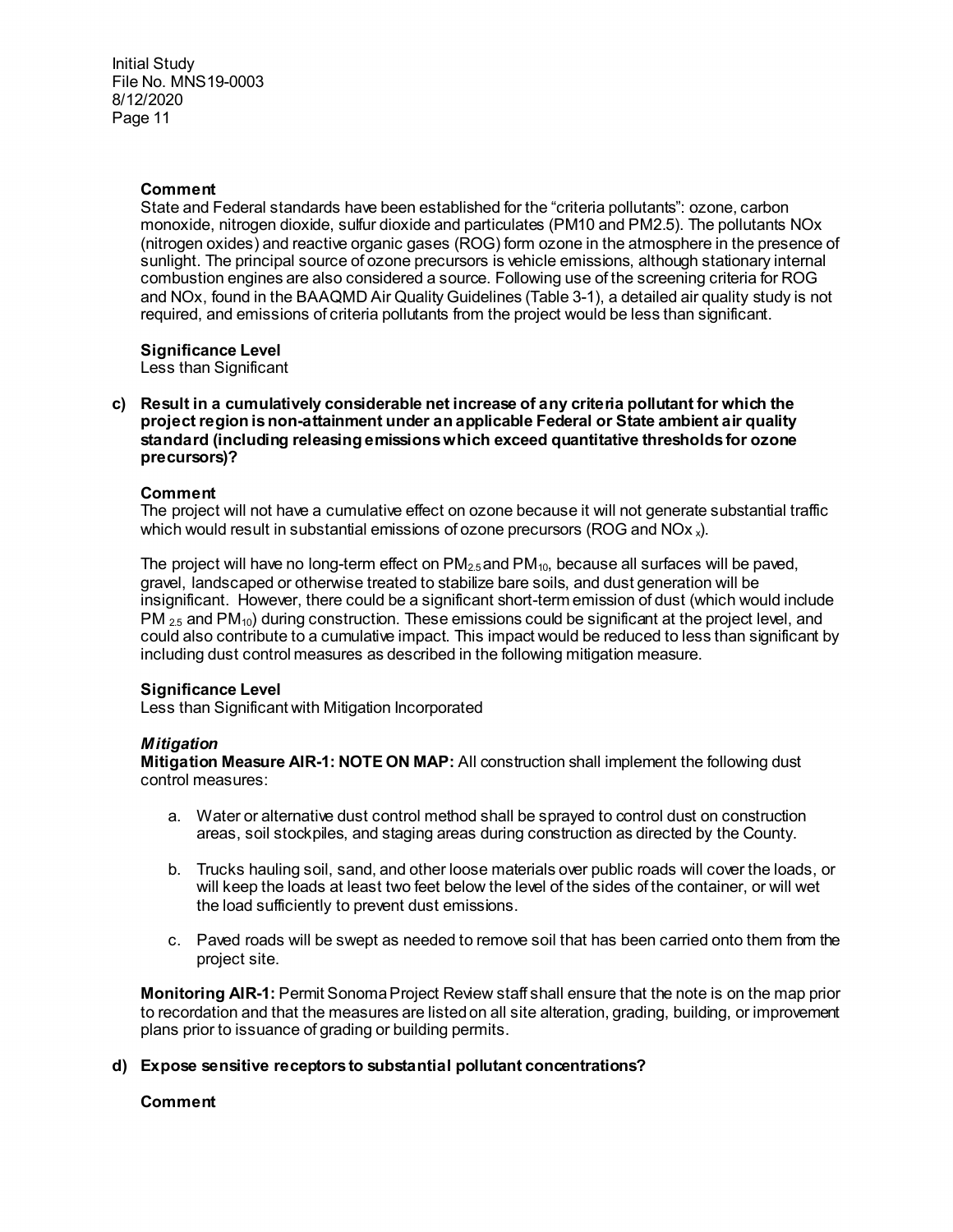> Sensitive receptors are facilities that house or attract children, the elderly, people with illnesses, or others who are especially sensitive to the effects of air pollutants. Hospitals, schools, convalescent facilities, and residential areas are examples of sensitive receptors. Localized impacts to sensitive receptors generally occur when sources of air pollutants and sensitive receptors are located near one another. The project site is residentially zoned with limited agricultural uses and abuts other residential and agricultural parcels. The project would not expose these sensitive receptors to significant concentrations of pollutants because of the analysis above in 3(b) and 3(c). The proposed project would not create an incompatible situation as neither the residential use of the project site nor the neighboring uses involve stationary or point sources of air pollutants which generate substantial pollutant concentrations. Although there will be no long term increase in emissions, during construction of future build-out there could be significant short term dust emissions that would affect nearby residents. Dust emissions can be reduced to less than significant by Mitigation Measure AIR-1.

# **Significance Level**

Less than Significant with Mitigation Incorporated

### *Mitigation*

See Mitigation Measure AIR-1.

# **e) Create objectionable odors affecting a substantial number of people?**

### **Comment**

The project is not an odor-generating use. However, the project is likely to result in new residences sited near an odor-generating use: agricultural lands. The County permits the operation of properly conducted agricultural operations on agricultural land and has declared it County policy in the Sonoma County Right to Farm Ordinance (Ordinance No. 5203) to conserve, protect, enhance, and encourage properly conducted agricultural operations on agricultural land. The County has determined in Ordinance No. 5203 that inconvenience or discomfort arising from a properly conducted agricultural operation on agricultural land will not be considered a nuisance and that residents or users of nearby property should be prepared to accept such inconvenience or discomfort as a normal and necessary aspect of living in a county with a strong rural character and an active agricultural sector.

Ordinance No. 5203 also requires recordation of a Declaration Acknowledging Right to Farm in connection with all discretionary permits and single family dwelling building permits on, or within 300 feet of, any lands zoned LIA, LEA, or DA. The project site is adjacent to DA-zoned lands, therefore, the subdivision conditions of approval will require the property owner to record a Right to Farm Declaration.

Construction equipment may generate odors during project construction. The impact would be less than significant as it would be a short-term impact that ceases upon completion of the project.

### **Significance Level**

Less than Significant

# **4. BIOLOGICAL RESOURCES**

### **Regulatory Framework**

The following discussion identifies federal, state and local environmental regulations that serve to protect sensitive biological resources relevant to the California Environmental Quality Act (CEQA) review process.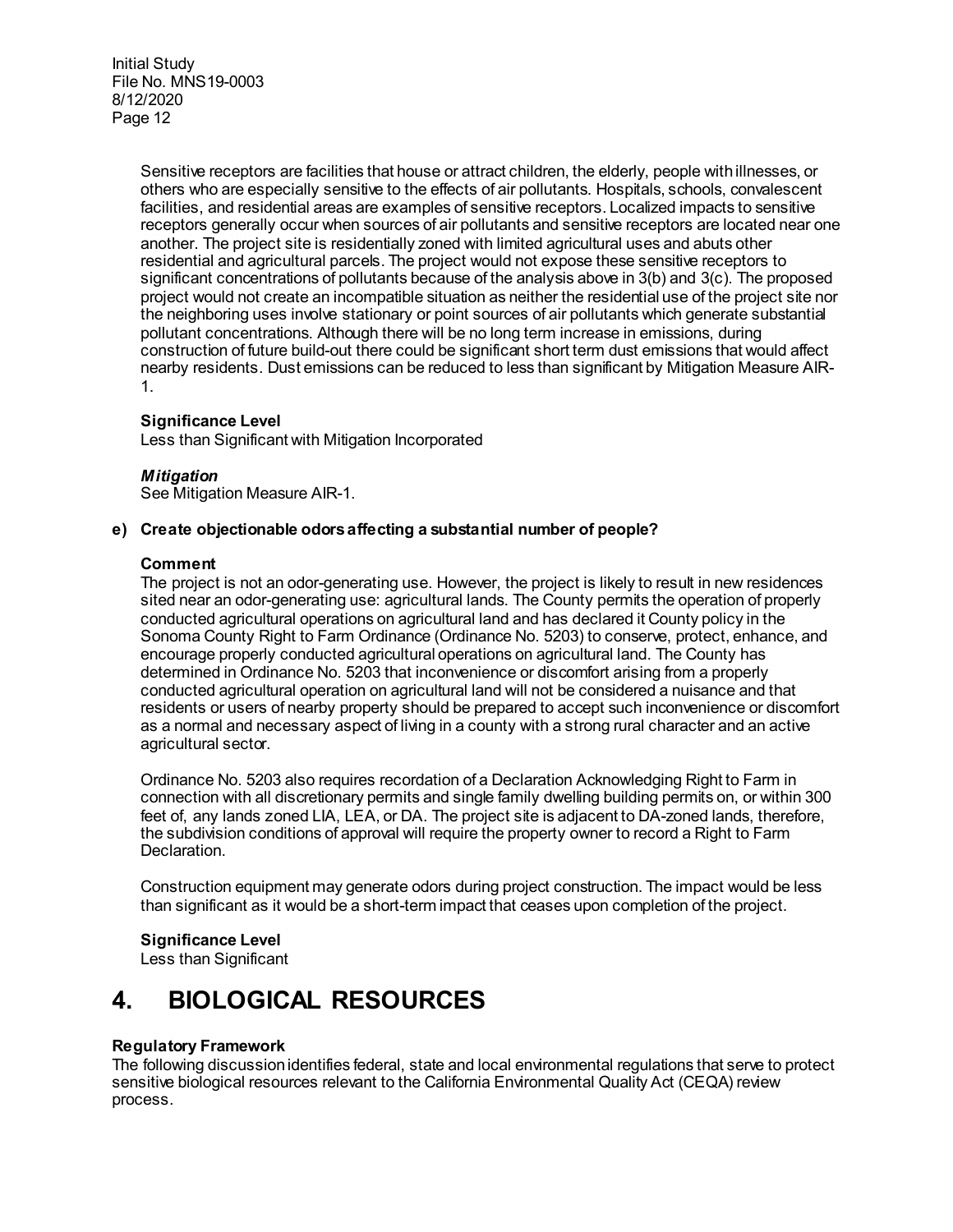### **FEDERAL**

# *Federal Endangered Species Act (FESA)*

FESA establishes a broad public and federal interest in identifying, protecting, and providing for the recovery of threatened or endangered species. The Secretary of Interior and the Secretary of Commerce are designated in FESA as responsible for identifying endangered and threatened species and their critical habitat, carrying out programs for the conservation of these species, and rendering opinions regarding the impact of proposed federal actions on listed species. The USFWS and the National Oceanic and Atmospheric Administration's National Marine Fisheries Service (NOAA Fisheries) are charged with implementing and enforcing the FESA. USFWS has authority over terrestrial and continental aquatic species, and NOAA Fisheries has authority over species that spend all or part of their life cycle at sea, such as salmonids.

Section 9 of FESA prohibits the unlawful "take" of any listed fish or wildlife species. Take, as defined by FESA, means "to harass, harm, pursue, hunt, shoot, wound, kill, trap, capture, or collect, or to attempt to engage in any such action." USFWS's regulations define harm to mean "an act which actually kills or injures wildlife." Such an act "may include "significant habitat modification or degradation where it actually kills or injures wildlife by significantly impairing essential behavioral patterns, including breeding, feeding or sheltering" (50 CFR § 17.3). Take can be permitted under FESA pursuant to sections 7 and 10. Section 7 provides a process for take permits for federal projects or projects subject to a federal permit, and Section 10 provides a process for incidental take permits for projects without a federal nexus. FESA does not extend the take prohibition to federally listed plants on private land, other than prohibiting the removal, damage, or destruction of such species in violation of state law.

### *Critical Habitat*

Critical habitat is a term defined in the ESA as a specific geographic area that contains features essential for the conservation of a threatened or endangered species and that may require special management and protection. The ESA requires federal agencies to consult with the USFWS to conserve listed species on their lands and to ensure that any activities or projects they fund, authorize, or carry out will not jeopardize the survival of a threatened or endangered species. In consultation for those species with critical habitat, federal agencies must also ensure that their activities or projects do not adversely modify critical habitat to the point that it will no longer aid in the species' recovery. In many cases, this level of protection is similar to that already provided to species by the ESA jeopardy standard. However, areas that are currently unoccupied by the species but which are needed for the species' recovery are protected by the prohibition against adverse modification of critical habitat.

### *Essential Fish Habitat*

Essential Fish Habitat (EFH) is regulated through the NMFS, a division of the National Oceanic and Atmospheric Administration (NOAA). Protection of Essential Fish Habitat is mandated through changes implemented in 1996 to the Magnuson-Stevens Fishery Conservation and Management Act (Magnuson-Stevens Act) to protect the loss of habitat necessary to maintain sustainable fisheries in the United States. The Magnuson-Stevens Act defines Essential Fish Habitat as "those waters and substrate necessary to fish for spawning, breeding, feeding, or growth to maturity" [16 USC 1802(10)]. NMFS further defines essential fish habitat as areas that "contain habitat essential to the long-term survival and health of our nation's fisheries" Essential Fish Habitat can include the water column, certain bottom types such as sandy or rocky bottoms, vegetation such as eelgrass or kelp, or structurally complex coral or oyster reefs. Under regulatory guidelines issued by NMFS, any federal agency that authorizes, funds, or undertakes action that may affect EFH is required to consult with NMFS (50 CFR 600.920).

# *The Migratory Bird Treaty Act of 1918 (MBTA)*

The U.S. MBTA (16 USC §§ 703 et seq., Title 50 Code of Federal Regulations [CFR] Part 10) states it is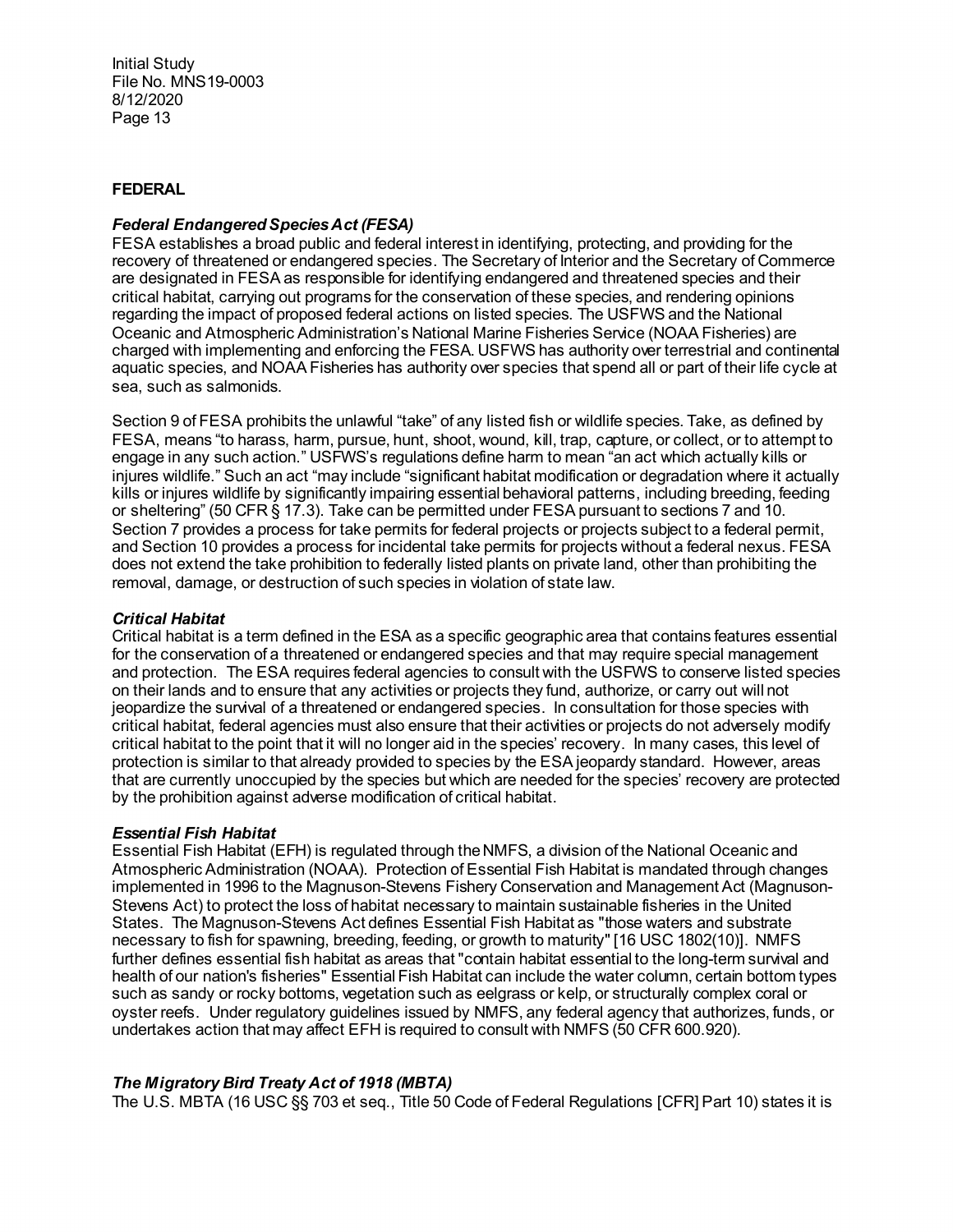"unlawful at any time, by any means or in any manner, to pursue, hunt, take, capture, kill; attempt to take, capture or kill; possess, offer for sale, sell, offer to barter, barter, offer to purchase, purchase, deliver for shipment, ship, export, import, cause to be shipped, exported, or imported, deliver for transportation, transport or cause to be transported, carry or cause to be carried, or receive for shipment, transportation, carriage, or export any migratory bird, any part, nest, or egg of any such bird, or any product, whether or not manufactured, which consists, or is composed in whole or in part, of any such bird or any part, nest or egg thereof…" In short, under MBTA it is illegal to disturb a nest that is in active use, since this could result in killing a bird, destroying a nest, or destroying an egg. The USFWS enforces MBTA. The MBTA does not protect some birds that are non-native or human-introduced or that belong to families that are not covered by any of the conventions implemented by MBTA. In 2017, the USFWS issued a memorandum stating that the MBTA does not prohibit incidental take; therefore, the MBTA is currently limited to purposeful actions, such as directly and knowingly removing a nest to construct a project, hunting, and poaching.

# *The Clean Water Act (CWA)*

The CWA is the primary federal law regulating water quality. The implementation of the CWA is the responsibility of the U.S. Environmental Protection Agency (EPA). However, the EPA depends on other agencies, such as the individual states and the U.S. Army Corps of Engineers (USACE), to assist in implementing the CWA. The objective of the CWA is to "restore and maintain the chemical, physical, and biological integrity of the Nation's waters." Section 404 and 401 of the CWA apply to activities that would impact waters of the U.S. The USACE enforces Section 404 of the CWA and the California State Water Resources Control Board enforces Section 401.

#### *Section 404.*

As part of its mandate under Section 404 of the CWA, the EPA regulates the discharge of dredged or fill material into "waters of the U.S.". "Waters of the U.S: include territorial seas, tidal waters, and non-tidal waters in addition to wetlands and drainages that support wetland vegetation, exhibit ponding or scouring, show obvious signs of channeling, or have discernible banks and high-water marks. Wetlands are defined as those areas "that are inundated or saturated by surface or groundwater at a frequency and duration sufficient to support, and that under normal circumstances do support a prevalence of vegetation typically adapted for life in saturated soil conditions" (33 CFR 328.3(b)). The discharge of dredged or fill material into waters of the U.S. is prohibited under the CWA except when it is in compliance with Section 404 of the CWA. Enforcement authority for Section 404 was given to the USACE, which it accomplishes under its regulatory branch. The EPA has veto authority over the USACE's administration of the Section 404 program and may override a USACE decision with respect to permitting. Substantial impacts to waters of the U.S. may require an Individual Permit's Projects that only minimally affect waters of the U.S. may meet the conditions of one of the existing Nationwide Permits, provided that such permit's other respective conditions are satisfied. A Water Quality Certification or waiver pursuant to Section 401 of the CWA is required for Section 404 permit actions (see below).

### *Section 401.*

Any applicant for a federal permit to impact waters of the U.S. under Section 404 of the CWA, including Nationwide Permits where pre-construction notification is required, must also provide to the USACE a certification or waiver from the State of California. The "401 Certification" is provided by the State Water Resources Control Board through the local Regional Water Quality Control Board (RWQCB). The RWQCB issues and enforces permits for discharge of treated water, landfills, storm-water runoff, filling of any surface waters or wetlands, dredging, agricultural activities and wastewater recycling. The RWQCB recommends the "401 Certification" application be made at the same time that any applications are provided to other agencies, such as the USACE, USFWS, or NOAA Fisheries. The application is not final until completion of environmental review under the CEQA. The application to the RWQCB is similar to the pre-construction notification that is required by the USACE. It must include a description of the habitat that is being impacted, a description of how the impact is proposed to be minimized and proposed mitigation measures with goals, schedules, and performance standards. Mitigation must include a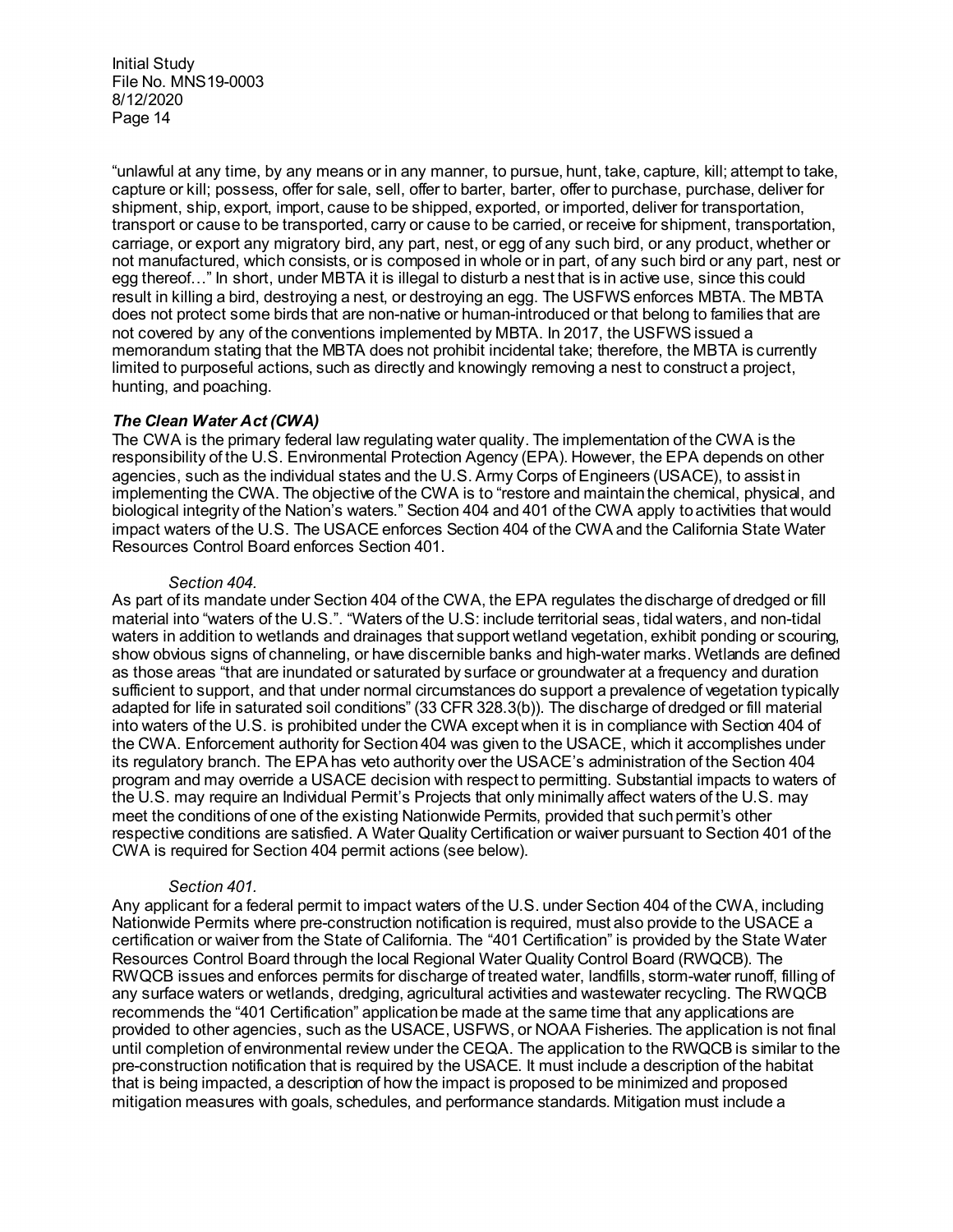replacement of functions and values, and replacement of wetland at a minimum ratio of 2:1, or twice as many acres of wetlands provided as are removed. The RWQCB looks for mitigation that is on site and inkind, with functions and values as good as or better than the water-based habitat that is being removed.

# **STATE**

# *California Endangered Species Act (CESA)*

Provisions of CESA protect state-listed threatened and endangered species. The CDFW is charged with establishing a list of endangered and threatened species. CDFW regulates activities that may result in "take" of individuals (i.e., "hunt, pursue, catch, capture, or kill, or attempt to hunt, pursue, catch, capture, or kill"). Habitat degradation or modification is not expressly included in the definition of "take" under the California Fish and Game Code (CFGC), but CDFW has interpreted "take" to include the killing of a member of a species which is the proximate result of habitat modification.

# *Fish and Game Code 1600-1602*

Sections 1600-1607 of the CFGC require that a Notification of Lake or Streambed Alteration Agreement (LSAA) application be submitted to CDFW for "any activity that may substantially divert or obstruct the natural flow or substantially change the bed, channel, or bank of any river, stream, or lake." CDFW reviews the proposed actions in the application and, if necessary, prepares a LSAA that includes measures to protect affected fish and wildlife resources, including mitigation for impacts to bats and bat habitat.

# *Nesting Birds*

Nesting birds, including raptors, are protected under CFGC Section 3503, which reads, "It is unlawful to take, possess, or needlessly destroy the nest or eggs of any bird, except as otherwise provided by this code or any regulation made pursuant thereto." In addition, under CFGC Section 3503.5, "it is unlawful to take, possess, or destroy any birds in the orders Falconiformes or Strigiformes (birds-of-prey) or to take, possess, or destroy the nest or eggs of any such bird except as otherwise provided by this code or any regulation adopted pursuant thereto". Passerines and non-passerine land birds are further protected under CFGC 3513. As such, CDFW typically recommends surveys for nesting birds that could potentially be directly (e.g., actual removal of trees/vegetation) or indirectly (e.g., noise disturbance) impacted by project-related activities. Disturbance during the breeding season could result in the incidental loss of fertile eggs or nestlings, or otherwise lead to nest abandonment. Disturbance that causes nest abandonment and/or loss of reproductive effort is considered "take" by CDFW.

# *Non-Game Mammals*

Sections 4150-4155 of the CFGC protects non-game mammals, including bats. Section 4150 states "A mammal occurring naturally in California that is not a game mammal, fully protected mammal, or furbearing mammal is a nongame mammal. A non-game mammal may not be taken or possessed except as provided in this code or in accordance with regulations adopted by the commission". The non-game mammals that may be taken or possessed are primarily those that cause crop or property damage. Bats are classified as a non-game mammal and are protected under the CFGC.

# *California Fully Protected Species*

The classification of "fully protected" was the CDFW's initial effort to identify and provide additional protection to those animals that were rare or faced possible extinction. Lists were created for fish, amphibians and reptiles, birds, and mammals. Most of the species on these lists have subsequently been listed under CESA and/or FESA. The Fish and Game Code sections (fish at §5515, amphibians and reptiles at §5050, birds at §3503 and §3511, and mammals at §4150 and §4700) dealing with "fully protected" species state that these species "…may not be taken or possessed at any time and no provision of this code or any other law shall be construed to authorize the issuance of permits or licenses to take any fully protected species," although take may be authorized for necessary scientific research. This language makes the "fully protected" designation the strongest and most restrictive regarding the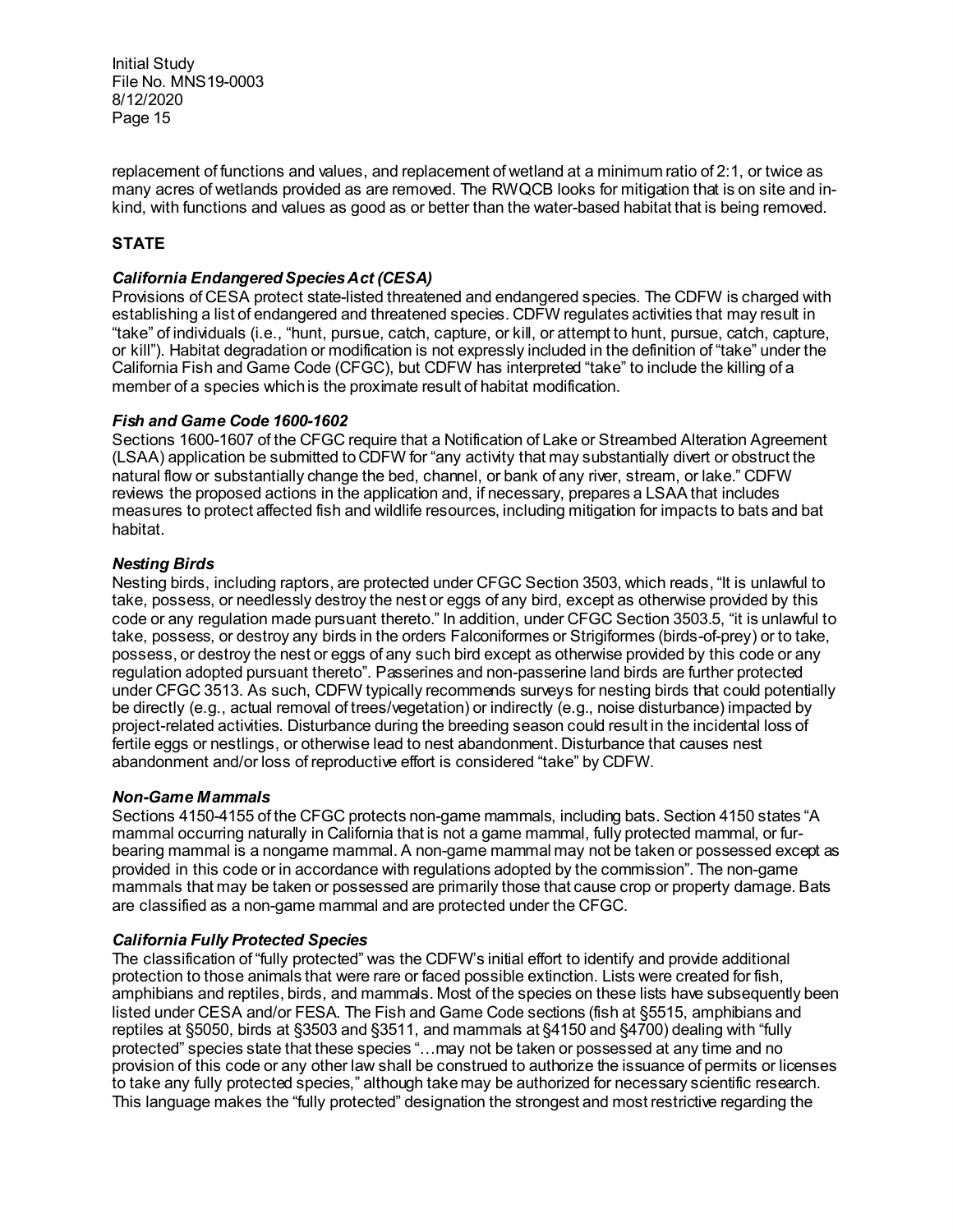"take" of these species. In 2003, the code sections dealing with "fully protected" species were amended to allow the CDFW to authorize take resulting from recovery activities for state-listed species.

# *Species of Special Concern*

California Species of Special Concern (CSC) are broadly defined as animals not listed under the FESA or CESA, but which are nonetheless of concern to the CDFW because they are declining at a rate that could result in listing or because they historically occurred in low numbers and known threats to their persistence currently exist. This designation is intended to result in special consideration for these animals by the CDFW, land managers, consulting biologists, and others, and is intended to focus attention on the species to help avert the need for costly listing under FESA and CESA and cumbersome recovery efforts that might ultimately be required. This designation also is intended to stimulate collection of additional information on the biology, distribution, and status of poorly known at-risk species, and focus research and management attention on them. Although these species generally have no special legal status, they are given special consideration under the CEQA during project review.

# *Porter-Cologne Water Quality Control Act*

The intent of the Porter-Cologne Water Quality Control Act (Porter-Cologne) is to protect water quality and the beneficial uses of water, and it applies to both surface and ground water. Under this law, the State Water Resources Control Board develops statewide water quality plans, and the RWQCBs develop basin plans that identify beneficial uses, water quality objectives, and implementation plans. The RWQCBs have the primary responsibility to implement the provisions of both statewide and basin plans. Waters regulated under Porter-Cologne, referred to as "waters of the State," include isolated waters that are not regulated by the USACE. Projects that require a USACE permit, or fall under other federal jurisdiction, and have the potential to impact waters of the State are required to comply with the terms of the Water Quality Certification Program. If a proposed project does not require a federal license or permit, any person discharging, or proposing to discharge, waste (e.g., dirt) to waters of the State must file a Report of Waste Discharge and receive either waste discharge requirements (WDRs) or a waiver to WDRs before beginning the discharge.

# **LOCAL**

### *Sonoma County General Plan*

The *Sonoma County General Plan 2020* Land Use Element and Open Space & Resource Conservation Element both contain policies to protect natural resource lands including, but not limited to, watershed, fish and wildlife habitat, biotic areas, and habitat connectivity corridors.

*Valley Oak Habitat (VOH) Combining District* The VOH combining district is established to protect and enhance valley oaks and valley oak woodlands and to implement the provisions of Sonoma County General Plan 2020 Resource Conservation Element Section 5.1. Design review approval may be required of projects in the VOH, which would include measures to protect and enhance valley oaks on the project site, such as requiring that valley oaks shall comprise a minimum of fifty percent (50%) of the required landscape trees for the development project.

# *Riparian Corridor (RC) Combining District*

The RC combining district is established to protect biotic resource communities, including critical habitat areas within and along riparian corridors, for their habitat and environmental value, and to implement the provisions of the General Plan Open Space and Resource Conservation and Water Resources Elements. These provisions are intended to protect and enhance riparian corridors and functions along designated streams, balancing the need for agricultural production, urban development, timber and mining operations, and other land uses with the preservation of riparian vegetation, protection of water resources, floodplain management, wildlife habitat and movement, stream shade, fisheries, water quality, channel stability, groundwater recharge, opportunities for recreation, education and aesthetic appreciation and other riparian functions and values.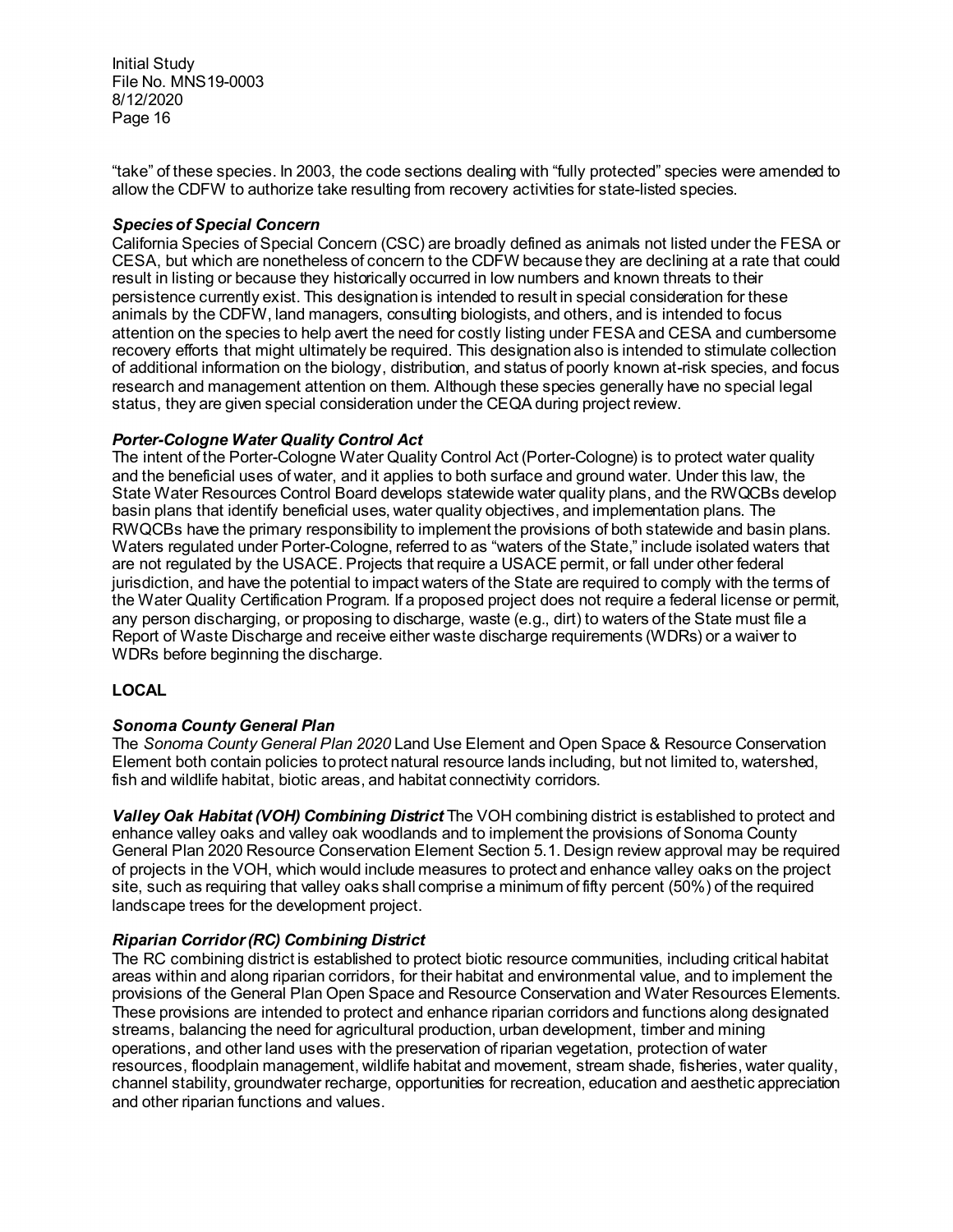# *Sonoma County Tree Protection Ordinance*

The Sonoma County Tree Protection Ordinance (Sonoma County Code of Ordinances, Chapter 26, Article 88, Sec. 26-88-010 [m]) establishes policies for protected tree species in Sonoma County. Protected trees are defined (Chapter 26, Article 02, Sec. 26- 02-140) as the following species: big leaf maple (*Acer macrophyllum*), black oak (*Quercus kelloggii*), blue oak (*Quercus douglasii*), coast live oak (*Quercus agrifolia*), interior live oak (*Quercus wislizenii*), madrone (*Arbutus menziesii*), oracle oak (*Quercus morehus*), Oregon oak (*Quercus garryana*), redwood (*Sequoia sempervirens*), valley oak (*Quercus lobata*), California bay (*Umbellularia california*), and their hybrids.

# **Would the project:**

**a) Have a substantial adverse effect, either directly or through habitat modifications, on any species identified as a candidate, sensitive, or special status species in local or regional plans, policies, or regulations, or by the California Department of Fish and Wildlife or U.S. Fish and Wildlife Service?**

# **Regulatory Framework**

# *Special-Status Species*

Special-status species include those plant and wildlife species that have been formally listed, are proposed as endangered or threatened, or are candidates for such listing under the federal Endangered Species Act (ESA) or California Endangered Species Act (CESA). These acts afford protection to both listed and proposed species. In addition, California Department of Fish and Wildlife (CDFW) Species of Special Concern, which are species that face extirpation in California if current population and habitat trends continue, U.S. Fish and Wildlife Service (The Service) Birds of Conservation Concern, and CDFW special-status invertebrates, are all considered special-status species. Although CDFW Species of Special Concern generally have no special legal status, they are given special consideration under the California Environmental Quality Act (CEQA). In addition to regulations for special-status species, most birds in the United States, including non-status species, are protected by the Migratory Bird Treaty Act of 1918. Plant species on California Native Plant Society (CNPS) Inventory of Rare and Endangered Plants with California Rare Plant Ranks (Rank) of 1 and 2 are also considered special-status plant species and must be considered under CEQA. Bat species designated as "High Priority" by the Western Bat Working Group (WBWG) qualify for legal protection under Section 15380(d) of the CEQA Guidelines. Species designated High Priority" are defined as "imperiled or are at high risk of imperilment based on available information on distribution, status, ecology and known threats.

# **Comment**

The existing parcel is developed with a single family residence, detached garage, and two accessory sheds clustered near Formschlag Lane. The rest of the site is predominantly non-native grassland, with a large grove of Eucalyptus trees running along the eastern boundary. The dominant grass species include perennial ryegrass (*Festuca perennis*), foxtail barley (*Hordeum murinum*), wild oats (*Avena barbata*), and brome fescue (*Festuca bromoides*). Grasses are the dominant cover, however several native and non-native forbs are also present within the grassland including lupine (*Lupinus sp*.), clover (*Trifolium spp*.), sheep's sorrel (*Rumex acetosella*), hawksbit (*Leontodon saxatilis*), cats ear (*Hypochaeris spp*.), and big heron's bill (*Erodium botrys*) [5](#page-16-0) . The Eucalytpus grove has a continuous canopy and vegetation below is dominated by non-native grasses and poison oak.

<span id="page-16-0"></span> $\overline{a}$ <sup>5</sup> Spicher, Doug, "Biological Resources Assessment, 657 Formschlag Lane, Sonoma County, California", WRA Environmental Consultants, May 2019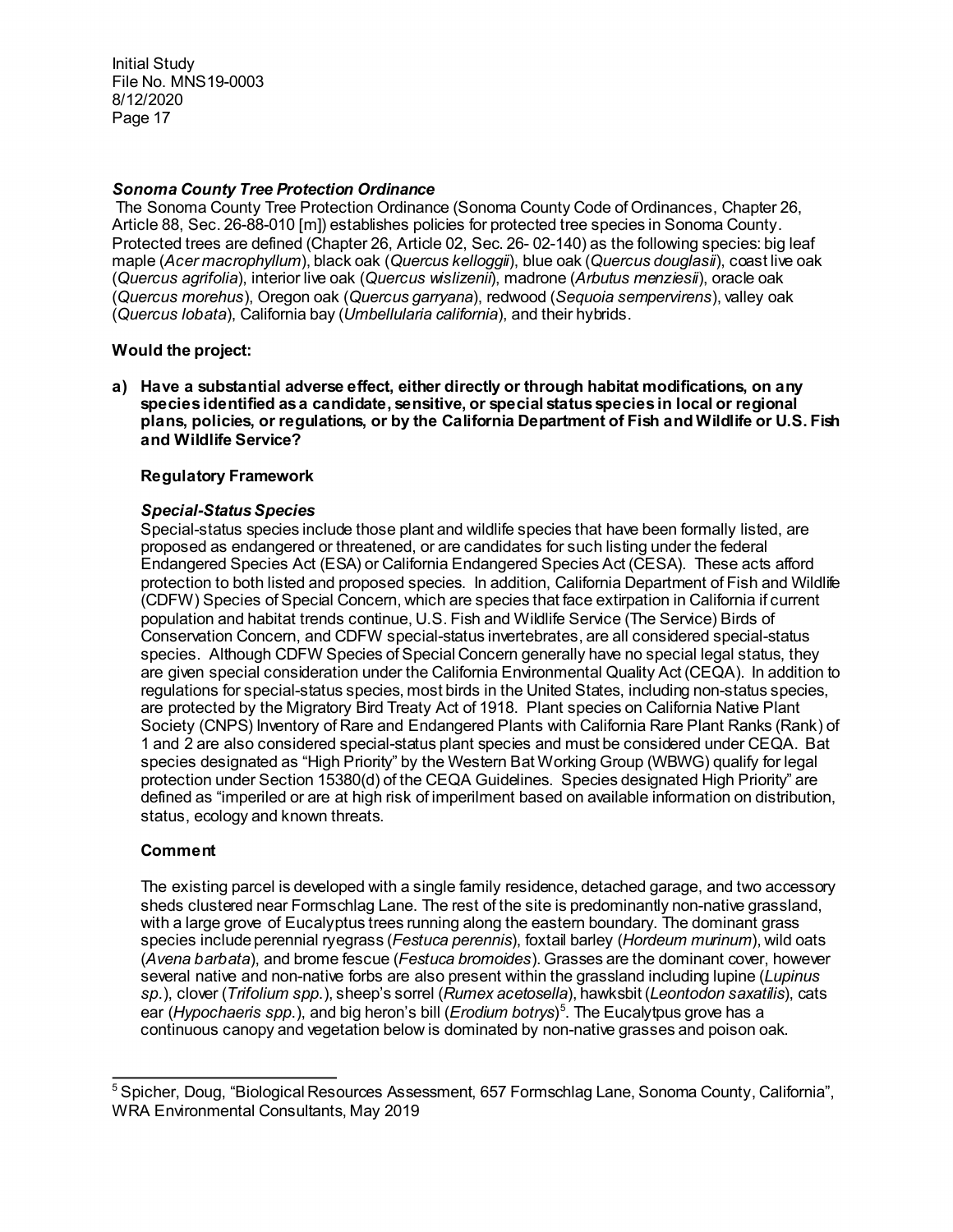> The local watershed is the Petaluma River and the regional watershed is Frontal San Pablo Bay Estuaries. Lichau Creek, a mapped, intermittent blue-line stream tributary to the Petaluma River, traverses approximately 750 linear feet diagonally across the rear third of the parcel. The creek is mapped on the National Wetland Inventory as freshwater emergent wetland. The site is located within designated Critical Habitat for the California Tiger Salamander and within the regulatory Santa Rosa Plain.

> WRA Environmental Consultants performed an assessment of biological resources, which included field surveys on February 27, 2019 and March 29, 2019, to evaluate the potential presence of sensitive biological communities, the potential for biological communities on the site to support special-status plant and wildlife species, and the potential presence of any other sensitive natural resources protected by local, state, or federal laws and regulations. The assessment found that sensitive natural communities onsite include potential seasonal wetlands, the intermittent stream, and riparian vegetation. Five special-status plant species and seven special-status wildlife species have moderate to high potential to occur within the study area.

> At the time of the field surveys, no special-status plant species were observed within the studied area. A white-tailed kite, a California Fully Protected raptor species, was observed on an adjacent property during the February site visit.

# *Special-status Plant Species*

Five special-status plant species have the potential to occur onsite:

- Sonoma alopecurus (*Alopecurus aequalis var. sonomensis*)
- Two-fork clover (*Trifolium amoenum*)
- Congested-headed hayfield tarplant (*Hemizonia congesta ssp. congesta*)
- Cotula navarretia (*Navarretia cotulifolia*)
- Gairdner's yampah (*Perideridia gairdneri ssp. gairdneri*)

Because the project site is located within the region of "no effect" on listed plants within the Santa Rosa Conservation Strategy, plant species listed under that Conservation Strategy were determined to not have potential because any development would have "no effect"[6](#page-17-0) .

To reduce the potential impact to a less than significant level, pre-construction surveys for those plant species with potential to occur onsite are recommended as Mitigation Measure BIO-1.

# *Special-status Wildlife Species*

### *Foothill yellow-legged frog (Rana boylii)*

Foothill yellow-legged frog (FYLF) is currently a candidate for listing (as threatened) under the California Endangered Species Act, and is a state Species of Special Concern. FYLF occurs in a variety of lotic systems, and prefers shallow, flowing water with a rocky substrate. FYLF have an affinity for inundated streams and immediately surrounding habitats, generally use stream corridors for movement and are rarely observed far from water (typically less than ten feet). Breeding typically occurs in the spring; aquatic breeding sites are often near stream confluences, with egg masses typically deposited in low-flow areas with cobble and/or gravel. Though some egg masses may be laid in areas with relatively closed canopies, the species prefers to deposit eggs in open areas where

<span id="page-17-0"></span> $\overline{a}$  $6$  Spicher, Doug, "Biological Resources Assessment, 657 Formschlag Lane, Sonoma County, California", WRA Environmental Consultants, May 2019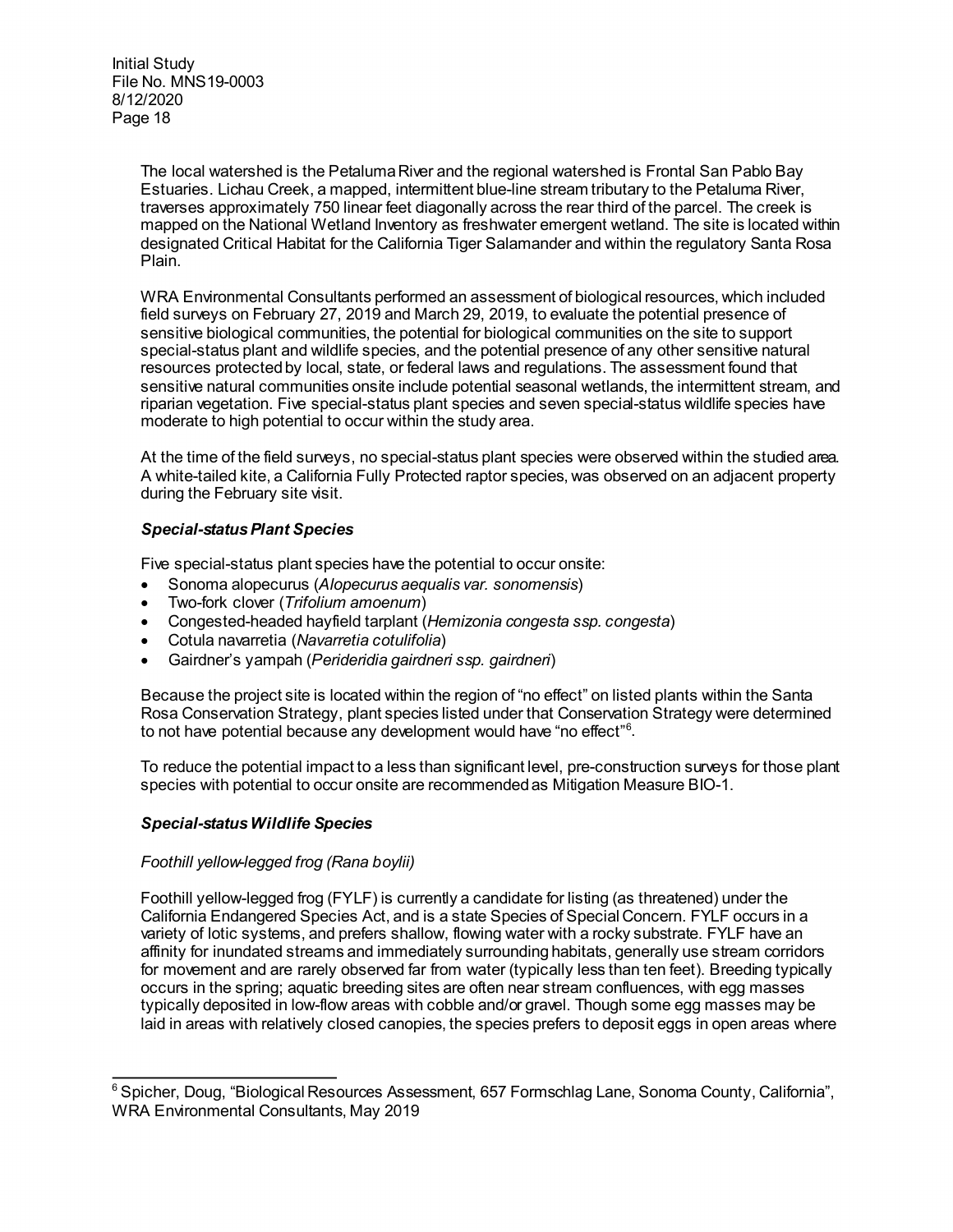shade is reduced $^7$  $^7$ .

There is a record for this species from "lower Lichau Creek". The record is non-specific in terms of location and is from 1987. The segment of Lichau Creek within the project site does contain some course substrate and early spring flows that could be conducive to oviposition in at least some years. However, it is likely that in most years, the features within the creek that would be inhabited by larva (e.g. runs, pool tail-outs) do not remain inundated long enough for larval FYLF to reach metamorphosis. The deepest pools may remain inundated, but these are not suitable for FYLF larva because they lack course substrates that the larva rely on to hide under and feed on. Additionally, bullfrogs (*Lithobates catesbeianus*) were observed during the site visit and their presences further reduces the likelihood that the project site serves as a breeding site for FYLF because bullfrogs both compete with and prey upon FYLF and are a reservoir species for disease. Despite the fact that it is unlikely for FYLF to utilize Lichau Creek as a breeding site in the project site, it may serve as a conduit for travel between more suitable sites upstream and downstream. As such, FYLF may occasionally be present in the stream, particularly if suitable habitats persist immediately upstream and downstream. Because of nearby documented occurrences and the presence of some suitable habitat for metamorphosed FYLFs, FYLF has a moderate potential to be present at the project site.

Because Lichau Creek is not within the proposed disturbance footprint, there would be no significant impacts to FYLF. The building envelope for Lot 1 would be approximately 80 feet from the 100-foot Riparian Corridor streamside conservation area required by the Sonoma County Zoning Code and General Plan.

# *Steelhead - Central California Coast DPS (Oncorhynchus mykiss irideus)*

The Central California Coast DPS is listed as Threatened by the ESA, and includes all naturally spawned populations of steelhead (and their progeny) in California streams from the Russian River to Aptos Creek, and the drainages of San Francisco and San Pablo Bays eastward to the Napa River (inclusive), excluding the Sacramento-San Joaquin River Basin. Steelhead typically migrate to marine waters after spending two years in freshwater, though they may stay up to seven. They then reside in marine waters for 2 or 3 years prior to returning to their natal stream to spawn as 4-or 5-year-olds. Steelhead adults typically spawn between December and June. In California, females typically spawn two times before they die. Preferred spawning habitat for steelhead is in perennial streams with cool to cold water temperatures, high dissolved oxygen levels and fast flowing water. Abundant riffle areas (shallow areas with gravel or cobble substrate) for spawning and deeper pools with sufficient riparian cover for rearing are necessary for successful breeding.

The project site does not contain suitable habitat for spawning, or rearing of young. However, it may be used by steelhead that are migrating upstream or to the ocean because it does not appear that there are fish passage barriers that would preclude steelhead from traveling through the project site. Due to its small size, prevalence of fine grains and exposed nature, the creek is unlikely to support resident salmonids during the summer rearing season. As with the FYLF, because Lichau Creek is not within the proposed disturbance footprint and the required setback from the top of bank for any future disturbance is 100 feet, there would be no significant impacts to steelhead.

# *Pacific (western) pond turtle (Emmys marmorata)*

The only native freshwater turtle in California, Pacific pond turtle (PPT) is a California Species of Special Concern, found in suitable aquatic habitat throughout California west of the Sierras. It inhabits perennial aquatic habitats, such as lakes, ponds, rivers, streams, and canals that provide submerged

<span id="page-18-0"></span> $\overline{a}$ <sup>7</sup> Spicher, Doug, "Biological Resources Assessment, 657 Formschlag Lane, Sonoma County, California", WRA Environmental Consultants, May 2019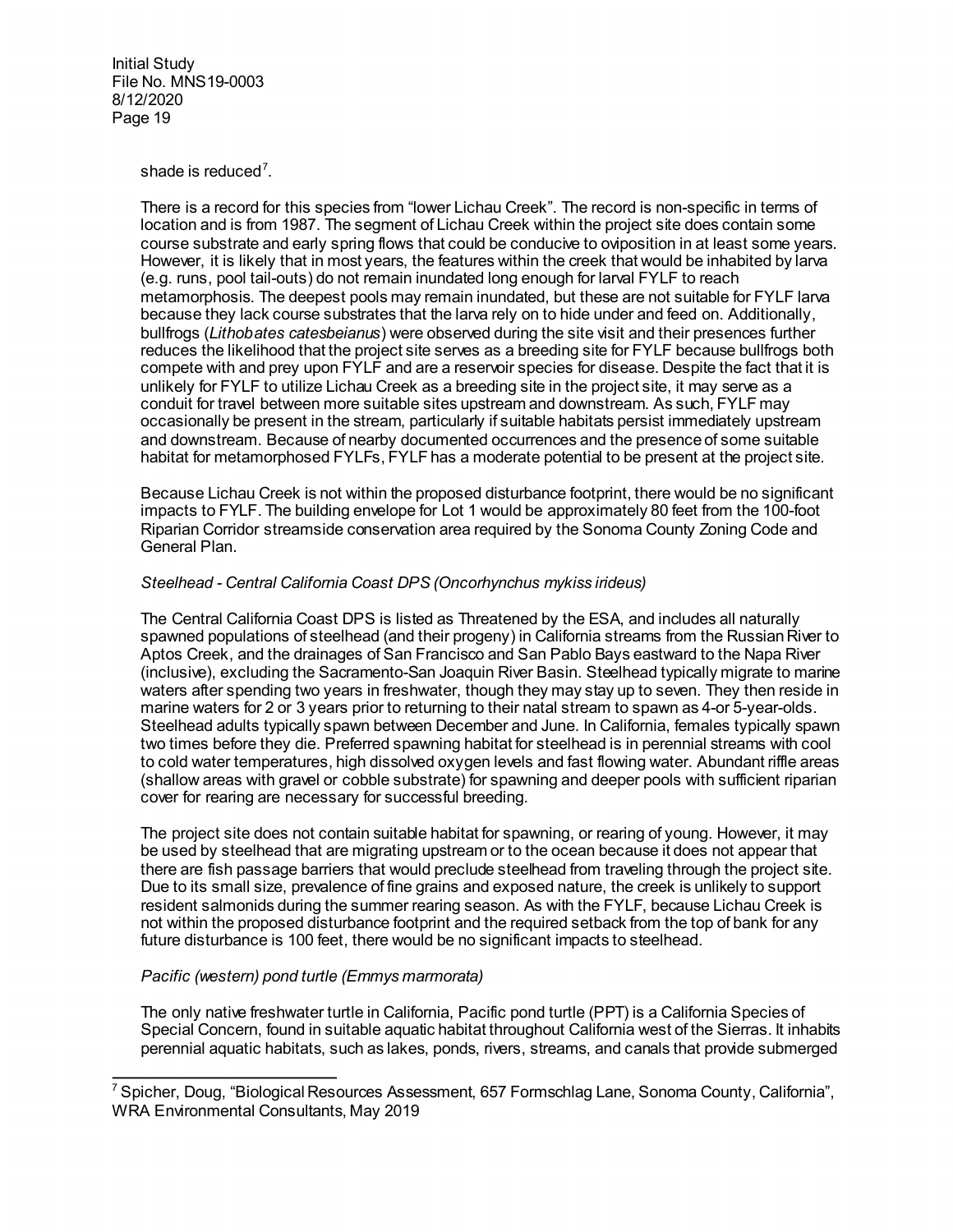cover and suitable basking structures, such as rocks and logs. PPT prefer to nest on unshaded slopes close to their aquatic habitat, and hatchlings require shallow water with relatively dense vegetation for foraging for aquatic invertebrates. Turtles require suitable aquatic habitat for most of the year; however, to escape periods of high water flow, high salinity, or prolonged dry conditions, PPT may move upstream and/or take refuge in vegetated, upland habitat for up to four months. Although upland habitat is utilized for refuge and nesting, this species preferentially utilizes aquatic and riparian corridors for movement and dispersal.

The aquatic features in the project site do not have sufficient depth, size and complexity to support this species for prolonged periods, though it may occasionally transit through the creek or forage there briefly. The nearest documented occurrence in the CNDDB is about a mile south of the studied area. Due to the potential for the species to transit through the project site via Lichau Creek, PPT has a moderate potential to occur within the project site. Because Lichau Creek is not within the proposed disturbance footprint and the required setback from the top of bank for any future disturbance is 100 feet, no significant impacts would occur to PPT.

# *White-tailed kite* (*Elanus leucurus)*

The white-tailed kite is a California Fully Protected Species, and is resident in open to semi-open habitats throughout the lower elevations of California, including grasslands, savannahs, woodlands, agricultural areas and wetlands. Vegetative structure and prey availability seem to be more important habitat elements than associations with specific plants or vegetative communities (Dunk 1995). Nests are constructed mostly of twigs and placed in trees, often at habitat edges. Nest trees are highly variable in size, structure, and immediate surroundings, ranging from shrubs to trees greater than 150 feet tall (Dunk 1995). This species preys upon a variety of small mammals, as well as other vertebrates and invertebrates.

The grasslands within the project site may provide suitable foraging habitat for the species while trees may provide suitable nesting structure. The grazed nature of the pasture/grassland within the project site may decrease habitat suitability, but nearby areas are likely to provide sufficient foraging habitat. It was determined that white-tailed kite has a moderate potential to occur on the project site. Potential impacts to this species and their habitats could occur during the removal of vegetation or during ground-disturbing activities. These activities could result in the direct removal or destruction of active nests or may create audible, vibratory, and/or visual disturbances that cause birds to abandon active nests. Pre-construction surveys for active bird nests, outlined under Mitigation Measure BIO-2, would reduce impacts to White-tailed kite to a less than significant level.

### *Yellow warbler (Dendroica petechia brewsteri)*

Yellow Warbler occurs most commonly in wet, deciduous thickets along stream courses, especially those dominated by willows. This species is found at lower elevations in California and at higher elevations along watercourses with riparian growth. Warbler populations have declined due to brood parasitism by brownheaded cowbirds (*Molothrus ater*) and habitat destruction. This species' diet is primarily comprised of insects, supplemented with berries.

The project site does not contain extensive dense willow growth that would be most typical for the species, but the marginal habitat that does exist could support nesting for this species. As such yellow warbler has a moderate potential to occur on the project site. Potential impacts to this species and their habitats could occur during the removal of vegetation or during ground-disturbing activities. These activities could result in the direct removal or destruction of active nests or may create audible, vibratory, and/or visual disturbances that cause birds to abandon active nests. Pre-construction surveys for active bird nests, outlined under Mitigation Measure BIO-2, would reduce impacts to Yellow warbler to a less than significant level.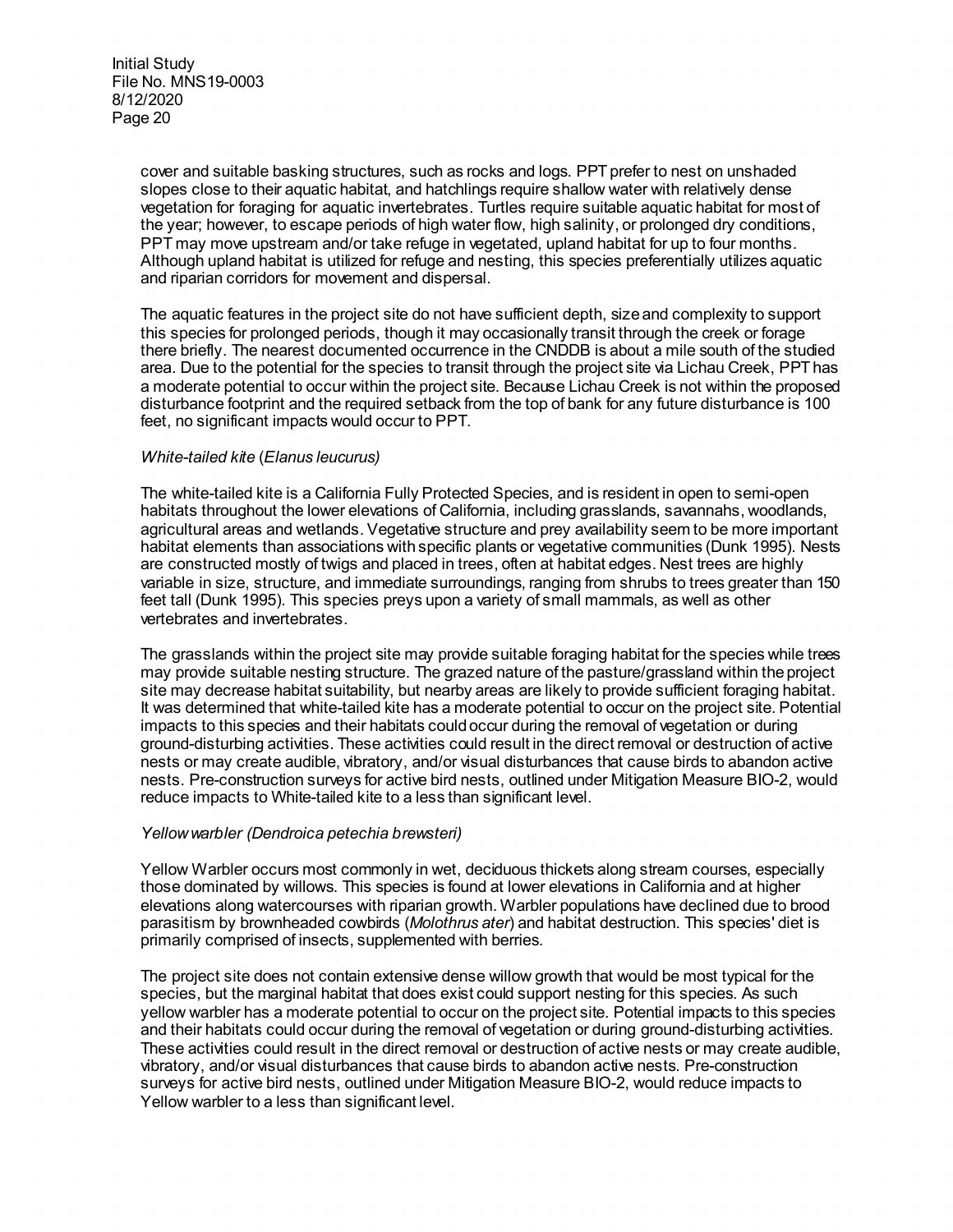### *Pallid bat (Antrozous pallidus)*

Pallid bat is a California Species of Special Concern. They occur in a number of habitats ranging from rocky arid deserts to grasslands and higher elevation coniferous forests, but are most abundant in the arid Sonoran life zones below 6,000 feet. Pallid bats often roost in colonies of between 20 and several hundred individuals. Roosts are typically in rock crevices, tree hollows, mines, caves, and a variety of man-made structures, including vacant and occupied buildings. Tree roosting has been documented in large conifer snags (e.g. ponderosa pine), inside basal hollows of redwoods and giant sequoias, and within bole cavities in oak trees. They have also been reported roosting in stacks of burlap sacks and stone piles. Pallid bats are primarily insectivorous, feeding on large prey that is taken on the ground, or sometimes in flight. Prey items include arthropods such as scorpions, ground crickets, and cicadas. Considering the presence of large trees in the studied area, as well as water and foraging opportunities, this species has a moderate potential to occur within the project site. The project site does not contain suitable hibernation roosts (cavern-like structures or buildings). Because no tree removal is proposed with the project, impacts to Pallid bat are unlikely. To reduce impacts to a less than significant level, Mitigation Measure BIO-3 shall be implemented prior to construction.

# *California tiger salamander (Ambystoma californiense)*

The Sonoma County Distinct Population Segment (DPS) of the California tiger salamander (CTS) is listed as Endangered under the ESA and Threatened under the CESA. The Santa Rosa Plain Conservation Strategy, developed by the US Fish and Wildlife Service, established an area for the protection and continued existence of California tiger salamander (CTS) and three endangered plant species: Burke's goldfields (*Lasthenia burkei*), Sonoma sunshine (*Blennosperma bakeri*), and Sebastopol meadowfoam (*Limnanthes vinculans*). The Conservation Strategy (USFWS 2005) outlines the specific species of concern for this area along with guidance for specific conservation measures. In 2007, the Corps consulted with the USFWS on Section 404 permitting within the Conservation Strategy area, which resulted in a Programmatic Biological Opinion. This 2007 PBO outlines the mitigation requirements resulting from impacts to wetlands and associated impacts to CTS and the three listed plants, and can be appended to permits authorized by the Corps. The PBO provides the framework for the mitigation requirements for CTS and the three listed plant species.

CTS is a large terrestrial salamander restricted to grasslands and low-elevation foothill regions in California (generally under 1500 feet) where it uses seasonal aquatic habitats for breeding. This salamander breeds in natural ephemeral pools, or ponds that mimic ephemeral pools (e.g., stock ponds that go dry), and occupy substantial areas surrounding the breeding pool as adults. Larval CTS require at least 10-12 weeks to complete their larval stage, so pools must be inundated for at least this long for them to support successful CTS recruitment. CTS spend most of their life in grasslands surrounding breeding pools, surviving hot, dry summers by living underground in burrows such as those created by ground squirrels, gophers or other mammals. Individuals may also use deep cracks or holes in the ground where the soil atmosphere remains near the water saturation point of breeding pools. During wet periods, CTS may emerge from refugia and feed in the surrounding grasslands.

During the site visit on February 27, 2019, no aquatic features with capacity for extended inundation periods were documented. Rain was heavy in the days prior to the site visit and as a result, some shallow (less than 6 inches deep) puddles were observed on the periphery of the Study Area, but these where vegetated with upland annual grass species, indicating that inundation periods for these small features is short in duration. The only persistent aquatic feature on the property is Lichau Creek, located in the northern portion of the property. During the site visit, the creek was flowing at its bankful capacity and was about 20 feet wide. Water velocity was high, and the creek could not be crossed safely, though the habitat on the other side could clearly be seen and is non-native annual grassland dominated pasture. Lichau Creek is not suitable to support CTS breeding and larval development due to its high velocity flows after heavy rain events. Because no aquatic habitats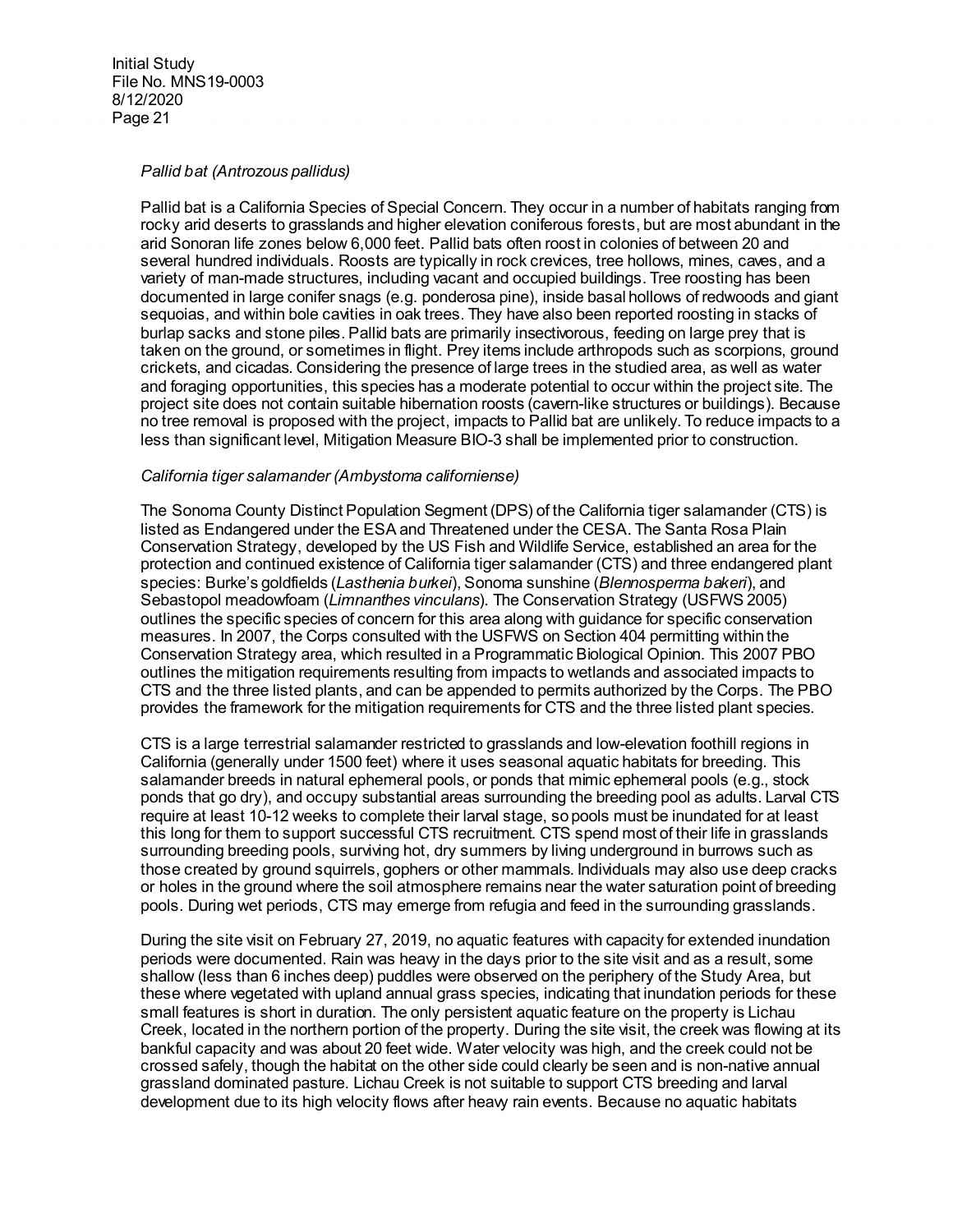> suitable to support CTS occur on the site, if CTS were to occur onsite, they would need to colonize the area from off-site aquatic breeding locations. No occurrences of CTS on the south side of Lichau Creek are documented in the CNDDB.

> The project site is not disked and ground dwelling rodents, specifically California pocket gopher (Thomomys bottae) and voles (Microtus sp.) were observed. Ground-dwelling mammals are essential to create the burrows that CTS are dependent upon, and density of burrows was moderate throughout the studied area, with the greatest densities being found in the northern parts of the studied area. Based on these observations, the project site could support upland dwelling CTS if they could disperse from nearby adjacent habitats.

A data search of the California Natural Biodiversity Database (CNDDB) revealed two extant occurrences of CTS within two miles of the project site. These are northwest of the project site, located 0.76 miles and 1.16 miles away from the project site, respectively. The occurrence located 0.76 miles from the Study Area is for adult individuals caught in a trap and the further occurrence represents larval individuals in breeding habitat. Both of these occurrences are separated from the majority of the project site by Lichau Creek. An additional occurrence is located 0.54 miles to the northeast, but this population is listed as extirpated in the CNDDB, and also appears to be on the north side of Lichau Creek, though the CNDDB record is not precise enough to provide certainty. There are no verifiable occurrences south of the studied area on the east side of HWY 101.

The landscape surrounding the project site is low-density residential and agricultural and as such, some barriers to CTS dispersal and persistence such as roads, disked fields, and natural creeks are present between occupied breeding habitats and the project site. Though these barriers to dispersal are not insurmountable individually, in aggregate they reduce the probability that CTS would be able to use the suitable upland habitats present at the project site.

Based on the February 27, 2019 site visit, it was determined that no breeding habitat for CTS is present within the studied area. Potential CTS upland habitat is present on the project site due to the presence of non-native annual grasslands and a moderate density of fossorial mammals being present. However, the nearest documented extant occurrence of occupied breeding habitat for CTS is located about a mile from the site, on the other side of Lichau Creek from most of the studied area. Due to the distance from documented occupied breeding habitats and the cumulative barriers between, and the fact that the nearest occurrence to the project site is considered extirpated by the CDFW, it was determined that CTS are unlikely to occur within the project area. However, the project site is within designated Critical Habitat for CTS, which applies regardless of habitat conditions or presence/absence of the species. Non-developed areas within the project site are considered Critical Habitat for CTS, and impacts to these habitats require mitigation. Mitigation as required by the 2007 Programmatic Biological Opinion for the Santa Rosa Plain will reduce potential impacts to CTS to a less than significant level. See Mitigation Measure BIO-4.

# **Significance**

Less than Significant with Mitigation Incorporated

### *Mitigation*

**Mitigation Measure BIO-1: NOTE ON MAP:** If initial ground disturbance occurs during the flowering periods for Sonoma alopecurus (May-July), two-fork clover (April-June), Congested-headed hayfield tarplant (April-November), cotula navarretia (May-June), or Gairdner's yampah (June-October), a qualified biologist shall conduct a pre-construction survey of the disturbance area prior to construction activities. Surveys shall be either focused or protocol-level surveys and follow methodologies outlined in relevant agency protocols. If special-status plants are observed, their locations shall be mapped and CDFW shall be contacted to determine the appropriate mitigation measure to avoid impacts on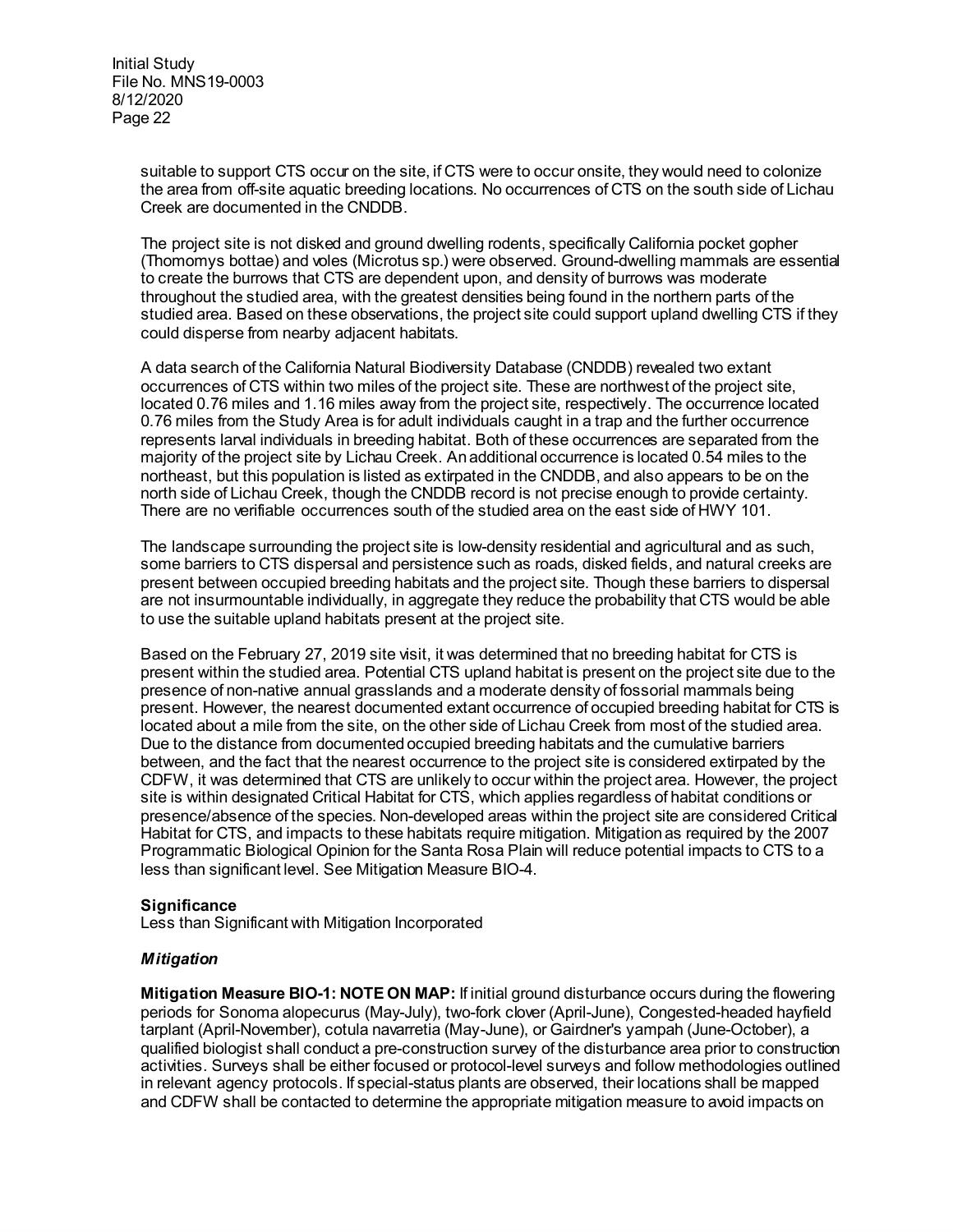the species.

**Mitigation Measure BIO-2: NOTE ON MAP:** If initial ground disturbance or vegetation removal occurs during the breeding season for nesting birds (February 1 through August 31), a qualified biologist shall conduct a breeding bird survey no more than 14 days prior to ground disturbance to determine if any birds are nesting in underground burrows or dens, or in trees on or adjacent to the project site. If active nests are found close enough to the project site to affect breeding success, the biologist shall establish an appropriate exclusion zone around the nest. This exclusion zone may be modified depending on the species, nest location, and existing visual buffers, but typically would entail a minimum of 500 feet for raptor species and 300 feet for other migratory species. Once all young have become independent of the nest, vegetation removal and grading may take place in the former exclusion zone. If initial ground disturbance is delayed or there is a break in project activities of more than 14 days within the bird-nesting season, then a follow-up nesting bird survey shall be performed to ensure no nests have been established in the interim. If a burrowing owl or occupied burrow is found, CDFW will be contacted to determine the appropriate mitigation measure to avoid impacts on the species, which may include relocating the owl or burrow to a safe location.

**Mitigation Measure BIO-3: NOTE ON MAP:** If initial ground disturbance or building demolition occurs during the bat maternity roosting season (May 1 through August 31), a qualified biologist shall conduct a bat roost assessment of trees and structures within 100 feet of the construction site. Surveys shall be conducted immediately prior to construction (within 1 to 2 days). If the biologist determines there is potential for maternity roosting bats to be present within 100 feet of the project site, nighttime emergence surveys shall be performed to determine if maternity roosting bats are present. If bat maternity roosts are present, the biologist shall establish an appropriate exclusion zone around the maternity roost. Once all young have become independent of the roost, construction may take place in the former exclusion zone.

**Monitoring BIO-1 through BIO-3:** The Project Review Planner shall review the map to ensure that all notes are shown correctly on the map. Prior to issuance of any building or grading permit(s), the Project Review Division shall review the results of pre-construction surveys and ensure that measures recommended by the biologist or CDFW to avoid sensitive habitat or species are followed. All protection measures shall be noted on the final project construction plans.

**Mitigation Measure BIO-4:** Prior to approval of subdivision improvement plans, the applicant is required to obtain an Incidental Take Permit (ITP) from CDFW pursuant to the California Endangered Species Act for take of California tiger salamander (CTS), unless determined to be unwarranted by CDFW. The applicant is also required to provide mitigation for impacts to potential CTS habitat, consistent with requirements of the Santa Rosa Plain Conservation Strategy and the 2007 Programmatic Biological Opinion. All CTS mitigation will be provided at an off-site location and will consist of the purchase of CTS credits from an approved mitigation bank. The appropriate mitigation ratio area shall be negotiated with the USFWS and CDFW during Endangered Species Consultation and processing of the ITP, and shall be no less than 1:1 unless the applicant is able to obtain a "no effect" determination or similar clearance by the USFWS. The CTS mitigation described above will be implemented prior to approval of subdivision improvement plans and recordation of the map.

**Monitoring BIO-4:** Permit Sonoma staff shall withhold issuance of subdivision improvement permits until verification is received indicating that CTS mitigation has been completed.

**b) Have a substantial adverse effect on any riparian habitat or other sensitive natural community identified in local or regional plans, policies, and regulations, or by the California Department of Fish and Wildlife or U.S. Fish and Wildlife Service?**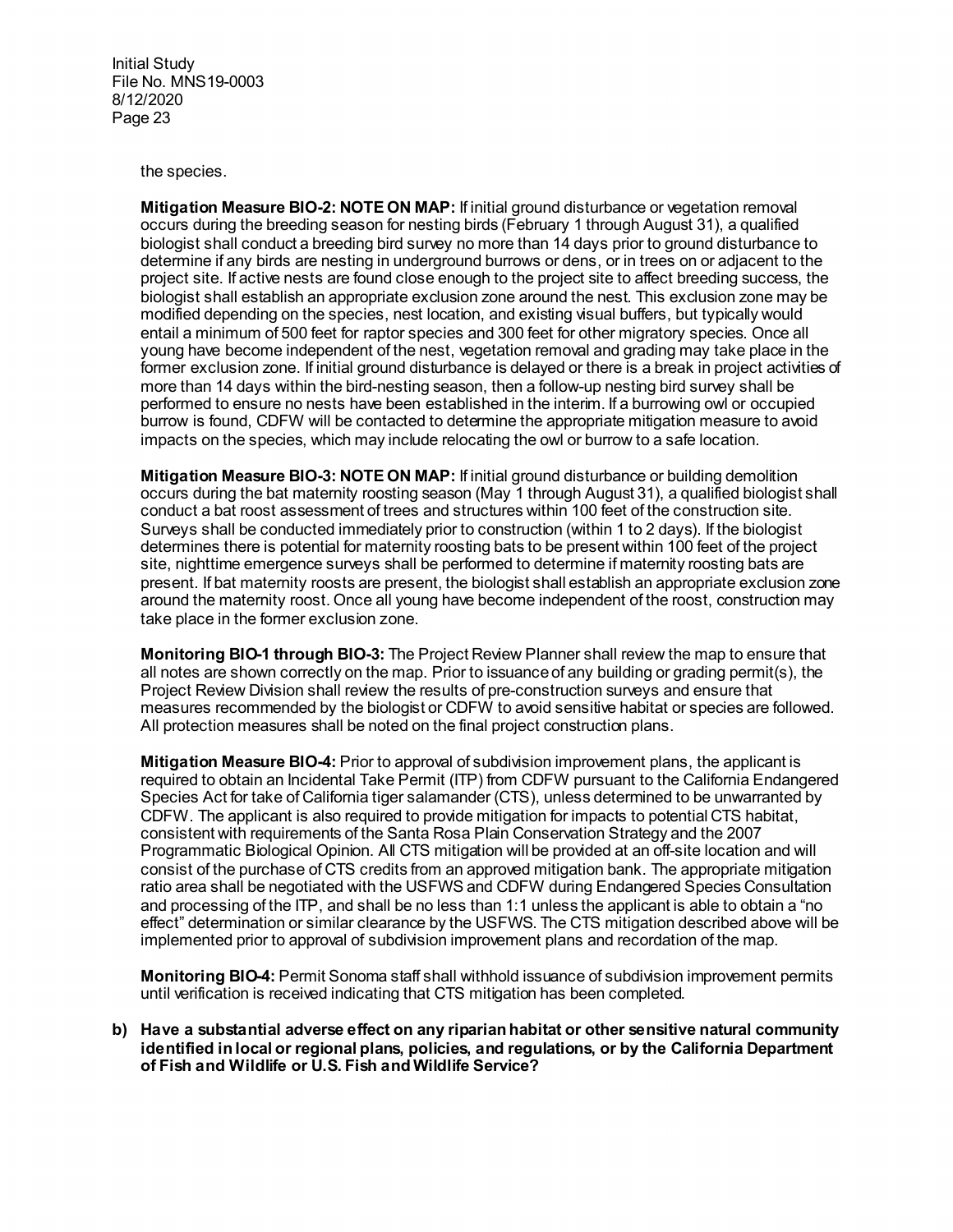# **Comment**

The WRA assessment found that sensitive natural communities onsite include potential seasonal wetlands, Lichau Creek, and riparian vegetation.

All blue-line streams shown on USGS maps are designated for protection in the Sonoma County General Plan. Streamside conservation areas have also been established in the Riparian Corridor Combining Zones to protect riparian habitat. Land disturbance, including vegetation removal, within the designated streamside conservation area must comply with the General Plan and Riparian Corridor Ordinance policies for a specified distance from the top of the highest bank. The streamside conservation area for Lichau Creek is 100 feet from the top of bank.

The project proposes two parcels, one of which is already developed with residential uses near Formschlag Lane, over 700 feet from Lichau Creek. Lot 2 is undeveloped and the applicant proposes a 35,334 square foot building envelope approximately 80 feet from the designated streamside conservation area. All future development on Lot 2 would be required to occur within the building envelope, with the exception of the proposed 12-foot wide access road leading to Formschlag Lane.

The project does not propose any disturbance within the streamside conservation area, thus no impact will occur to the creek or riparian habitat. Impacts to seasonal wetlands and mitigation are discussed in section 4(c). With Mitigation Measure BIO-5 discussed in the following section, there will be no significant impacts to riparian habitat or other sensitive natural communities.

**Significance Level**  No Impact

**c) Have a substantial adverse effect on state or federally protected wetlands (including, but not limited to, marsh, vernal pool, coastal, etc.) through direct removal, filling, hydrological interruption, or other means?**

# **Comment**

WRA Environmental Consultants conducted a wetland delineation on March 29, 2019 to determine the presence of potential wetlands and other waters subject to federal jurisdiction under Section 404 of the Clean Water Act $^8$  $^8$ . Eight seasonal wetlands identified as potentially jurisdictional wetlands were found on the project site. The 1.32-acres of wetlands were dominated by Italian ryegrass, barley (*Hordeum marinum,* FAC), curly dock, fiddle leaf dock, hawkbit, and buttercup. Less common plants included meadow barley (*Hordeum brachyantherum*, FACW), California buttercup (*Ranunculus californicus*, FACU), and wild rye (*Elymus triticoides*, FAC). There were no isolated wetlands or maninduced wetlands on the project site.

Of the 1.32 acres of seasonal wetlands onsite, 0.16 acres would require fill (permanent effects) to develop the 12-foot access road and for future development within the proposed building envelope. Mitigation Measure BIO-5 requires the applicant to obtain authorization for wetland fill from the US Army Corp of Engineers and the San Francisco Bay Regional Water Quality Control Board, and to mitigate at a minimum ratio of 1:1 on a functions and values basis. This will reduce the impact to wetlands to a less than significant level.

### **Significance Level**

Less than Significant with Mitigation Incorporated

<span id="page-23-0"></span> $\overline{a}$ <sup>8</sup> Spicher, Doug, and Rhiannon Korhummel, "Wetlands and Waters of the U.S. Delineation, 657 Formschlag Lane Penngrove, California (APN: 047-061-025)", WRA Environmental Consultants, July 2019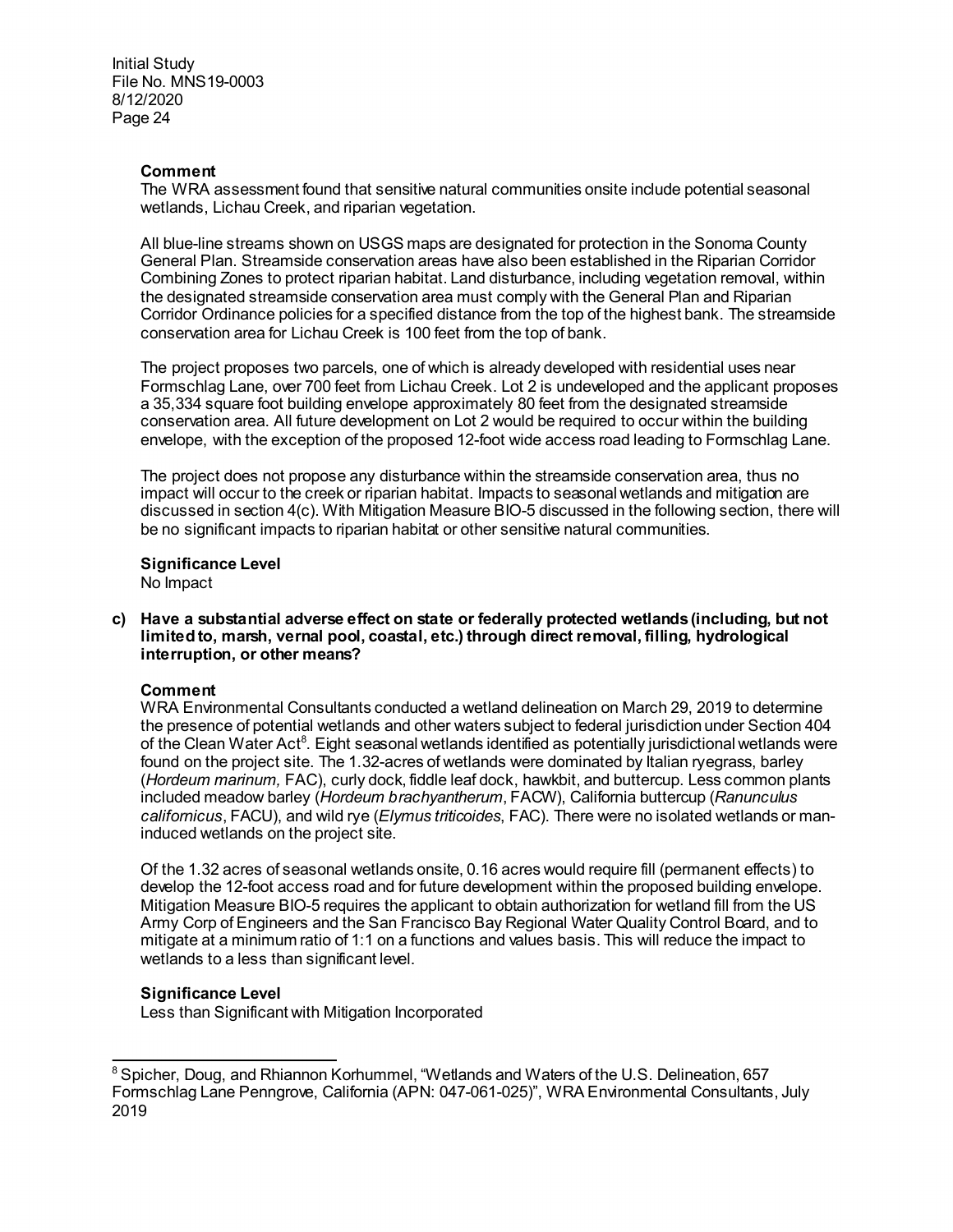# *Mitigation*

**Mitigation Measure BIO-5:** The applicant shall obtain the necessary permits from the US Army Corps of Engineers and the San Francisco Bay Regional Water Quality Control Board to fill the 0.16 acres of seasonal wetlands. Impacts to seasonal and perennial wetland features shall be fully mitigated at a minimum 1:1 ratio on a functions and values basis ("no net loss"); however, the final wetland mitigation requirements will be determined by the regulatory agencies during the permitting process.

**Monitoring BIO-5:** Prior to approval of subdivision improvement plans, the applicant shall provide evidence that authorization to fill wetlands pursuant to Section 404 and Section 401 of the Clean Water Act has been finalized. Final authorization requires:

- a. Obtaining a Section 401 water quality certification from the San Francisco Bay Regional Water Quality Control Board (RWQCB).
- b. Obtaining a Section 404 permit from the US Army Corps of Engineers.
- c. Confirmation of the purchase of credits equivalent to at least 0.16 acres of seasonal wetlands from an approved wetland creation mitigation bank within the designated Santa Rosa Plain to the Corps prior to conducting work within waters of the US.
- **d) Interfere substantially with the movement of any native resident or migratory fish or wildlife species or with established native resident or migratory wildlife corridors, or impede the use of native wildlife nursery sites?**

### **Comment**

The project is not expected to disrupt or interfere with the movement of wildlife or impede the use of native wildlife nursery sites. Lichau Creek is a potential wildlife corridor for steelhead, Pacific pond turtle, and foothill yellow-legged frog. For foothill yellow-legged frog, the stream may serve as a conduit between breeding habitats downstream of the project area and summer habitat upstream of the project area. For steelhead, the stream may serve as a conduit for movement between upstream spawning habitat and the ocean where they spend a significant portion of their lives $^9$  $^9$ . Because Lichau Creek is not within the disturbance footprint of the proposed project, no significant impacts to wildlife corridors for aquatic species will occur.

The existing trees on site may provide habitat for roosting bats and nesting birds, although no tree removal is proposed at this time. Many common bird species (including their eggs and young), are given special protection under the Migratory Bird Treaty Act of 1918. Impacts to migratory birds are typically avoided by removing vegetation during non-nesting season or by having a qualified biologist verify absence immediately prior to vegetation removal. Mitigation Measures BIO-2 and BIO-3 are sufficient to address potential impacts to birds protected by the Migratory Bird Act to a level that would be less than significant.

### **Significance Level**

Less than Significant with Mitigation Incorporated

### *Mitigation*

See Mitigation Measures and Monitoring BIO-2 and BIO-3.

# **e) Conflict with any local policies or ordinances protecting biological resources, such as tree preservation policy or ordinance?**

<span id="page-24-0"></span> $\overline{a}$  $^9$ Spicher, Doug, "Biological Resources Assessment, 657 Formschlag Lane, Sonoma County, California", WRA Environmental Consultants, May 2019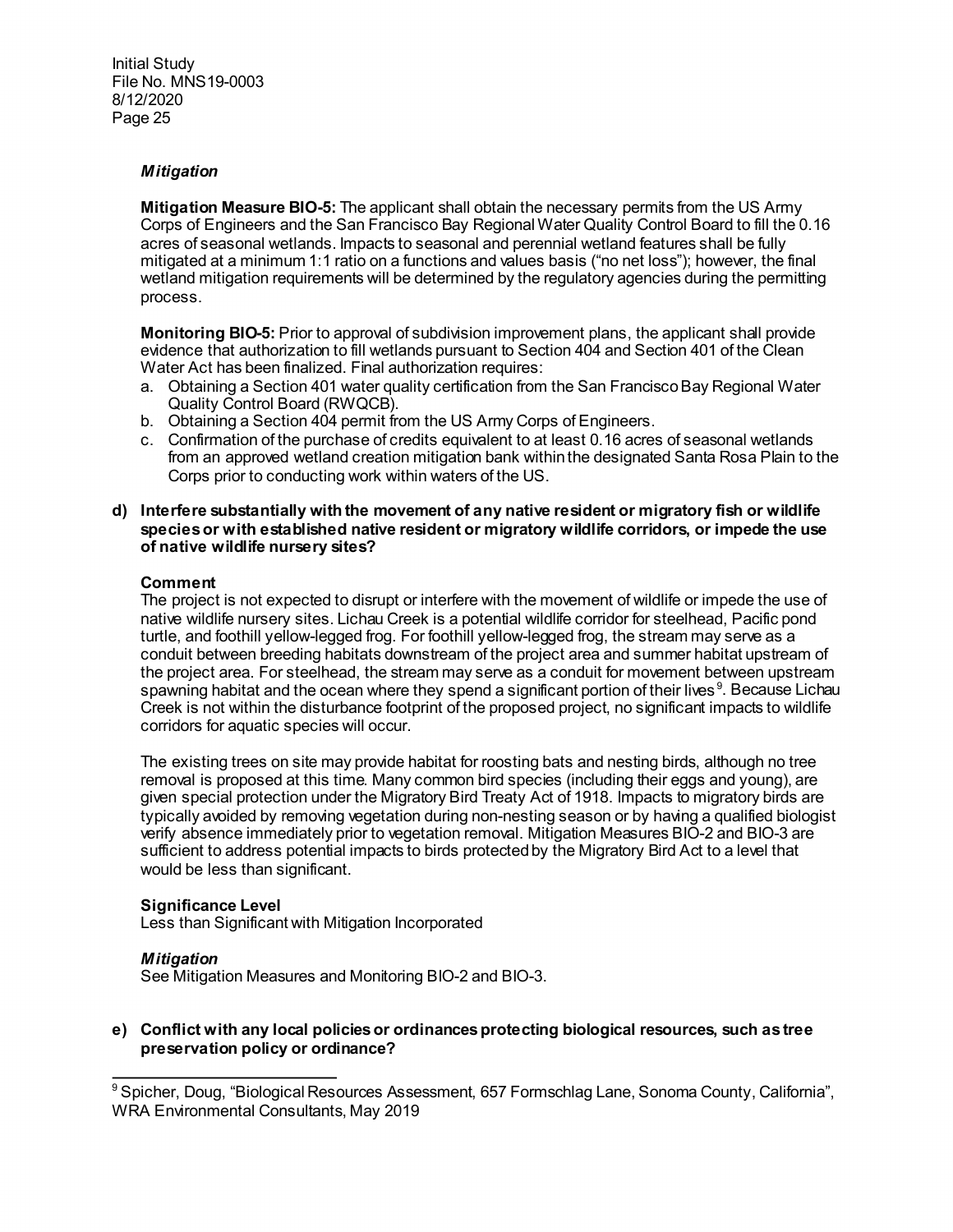# **Comment**

Potential impacts to biological resources have been discussed and addressed by Mitigation Measures in the preceding sections 4(a) through 4(d), consistent with policies in the General Plan and standards in the Zoning Code. With Mitigation Measures BIO-1 through BIO-5, the project will have no conflict with any local regulations protecting biological resources.

# **Significance Level**

No Impact

### **f) Conflict with the provisions of an adopted Habitat Conservation Plan, Natural Community Conservation Plan, or other approved local, regional, or state habitat conservation plan?**

# **Comment**

The project site is located within the area of the Santa Rosa Plain Conservation Strategy, and within designated Critical Habitat area for CTS. Mitigation measures BIO-4 and BIO-5 discussed above ensure that the project does not conflict with any local, regional, state, or federal conservation plans.

# **Significance Level**

Less than Significant with Mitigation Incorporated

# *Mitigation*

See Mitigation Measures BIO-4 and BIO-5 and associated monitoring

# **5. CULTURAL RESOURCES**

# **Would the project:**

**a) Cause a substantial adverse change in the significance of a historical resource pursuant to §15064.5?**

### **Comment**

Eileen Barrow of Tom Origer & Associates conducted a cultural resources evaluation of the project site in April 2019<sup>10</sup>. Because the structures onsite do not embody any distinctive characteristics of a type, period, or method of construction, they would not meet criteria for inclusion on the California Register.

No structure, object, or other element meeting the definition of a historical resource was found, therefore there will be no impact.

**Significance Level** No Impact

**b) Cause a substantial adverse change in the significance of an archaeological resource pursuant to §15064.5?**

### **Comment**

On March 14, 2019, Permit Sonoma staff referred the project application to Native American Tribes within Sonoma County to request consultation under AB-52 (the request for consultation period

<span id="page-25-0"></span> $\overline{a}$  $10$  Barrow, Eileen, M.A., "Cultural Resources Study for the Judge 2-Lot Minor Subdivision at 657 Formschlag Lane, Penngrove, Sonoma County, California", Tom Origer and Associates, April 30, 2019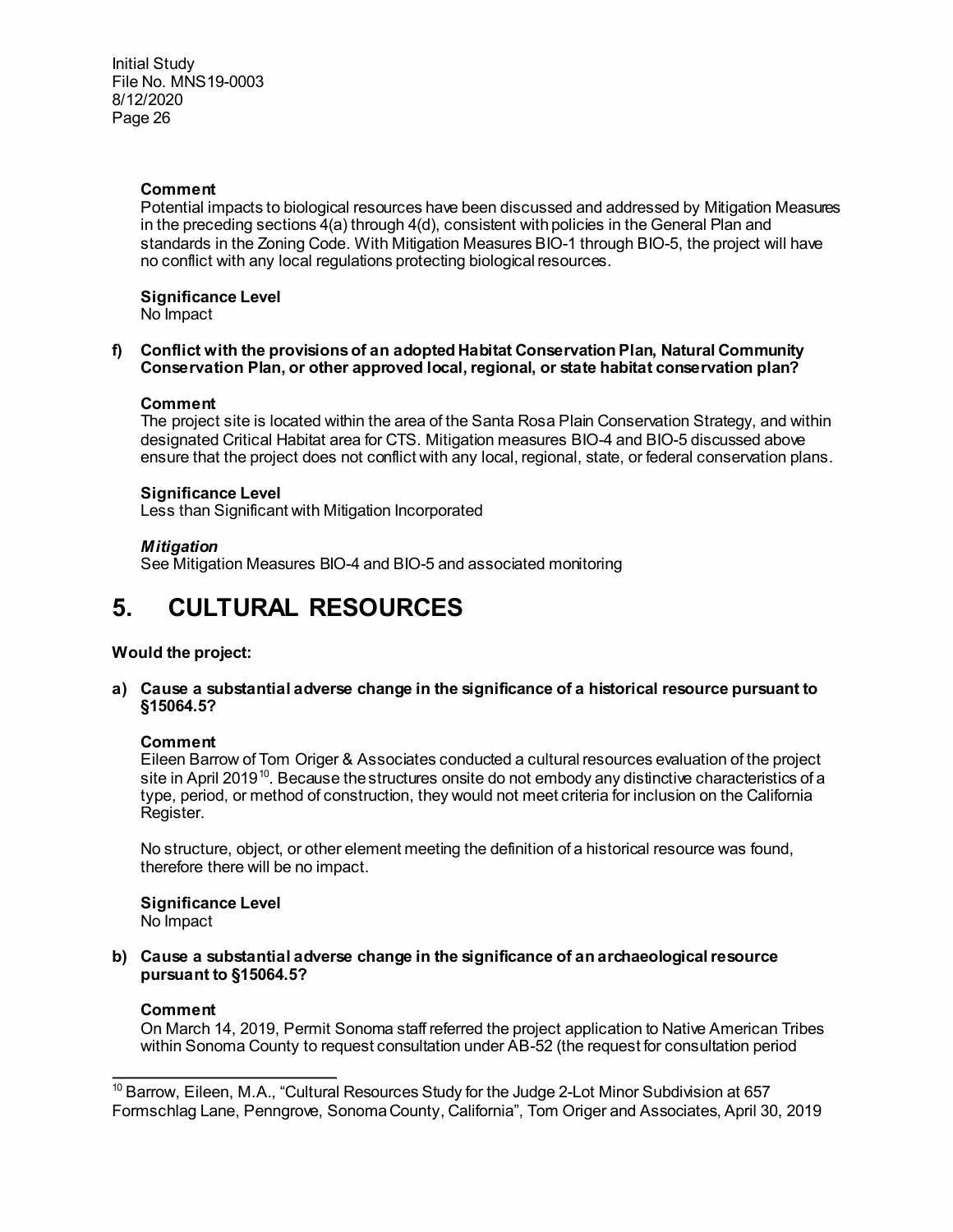ended April 15, 2019. No requests for consultation were received.

As mentioned in the discussion of section 5(a), Tom Origer & Associates conducted a cultural resources evaluation of the project site. During a field visit, no archaeological site indicators were observed. Application of a buried sites model indicated a low potential for buried resources. There are no known archaeological resources on site, but construction related to the project could uncover such materials. The following mitigation measure will reduce potential impacts to less than significant.

# **Significance Level**

Less than Significant with Mitigation Incorporated

# *Mitigation*

**Mitigation Measure CUL-1: NOTE ON MAP:** All building and/or grading permits shall have the following note printed on grading or earthwork plan sheets:

"If paleontological resources or prehistoric, historic or tribal cultural resources are encountered during ground-disturbing work, all work in the immediate vicinity shall be halted and the operator must immediately notify the Permit and Resource Management Department (Permit Sonoma) – Project Review staff of the find. The operator shall be responsible for the cost to have a qualified paleontologist, archaeologist or tribal cultural resource specialist under contract to evaluate the find and make recommendations to protect the resource in a report to Permit Sonoma. Paleontological resources include fossils of animals, plants or other organisms. Prehistoric resources include humanly modified stone, shell, or bones, hearths, firepits, obsidian and chert flaked-stone tools (e.g., projectile points, knives, choppers), midden (culturally darkened soil containing heat-affected rock, artifacts, animal bone, or shellfish remains), stone milling equipment, such as mortars and pestles, and certain sites features, places, cultural landscapes, sacred places and objects with cultural value to a California Native American tribe. Historic resources include all by-products of human use greater than fifty (50) years of age including, backfilled privies, wells, and refuse pits; concrete, stone, or wood structural elements or foundations; and concentrations of metal, glass, and ceramic refuse.

If human remains are encountered, work in the immediate vicinity shall be halted and the operator shall notify Permit Sonoma and the Sonoma County Coroner immediately. At the same time, the operator shall be responsible for the cost to have a qualified archaeologist under contract to evaluate the discovery. If the human remains are determined to be of Native American origin, the Coroner must notify the Native American Heritage Commission within 24 hours of this identification so that a Most Likely Descendant can be designated and the appropriate measures implemented in compliance with the California Government Code and Public Resources Code."

**Monitoring CUL-1:** Building/grading permits shall not be approved for issuance by Permit Sonoma staff until the above notes are printed on the building, grading, and subdivision improvement plans.

#### **c) Directly or indirectly destroy a unique paleontological resource or site or unique geologic feature?**

### **Comment**

The cultural resources evaluation conducted by professional archaeologists in April 2019 did not discover any unique paleontological or geological feature on the property, although paleontological features may be uncovered during project-related construction. Mitigation Measure CUL-1 will reduce potential impacts to less than significant.

### **Significance Level**

Less than Significant with Mitigation Incorporated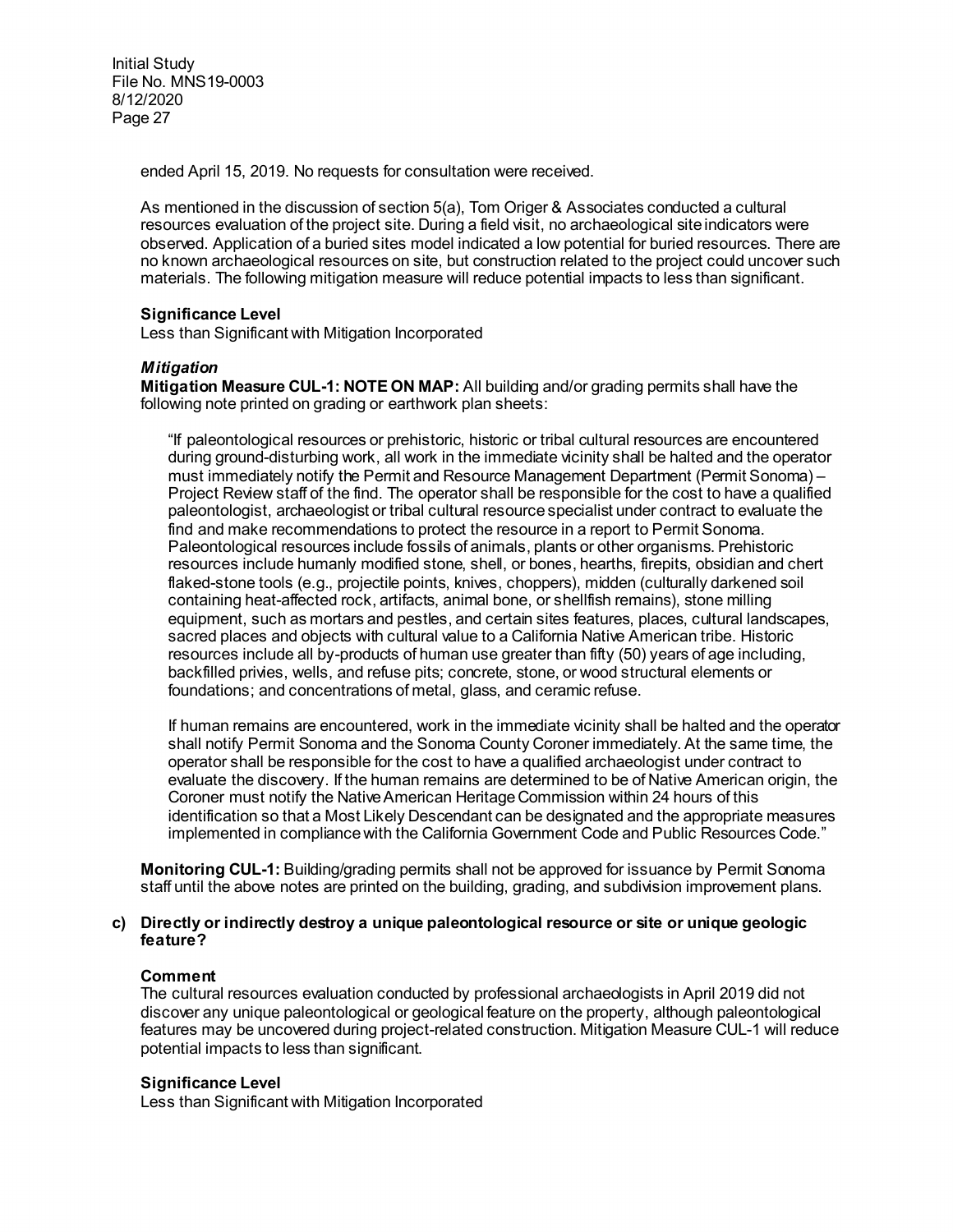# *Mitigation*

See Mitigation Measure and Monitoring CUL-1

# **d) Disturb any human remains, including those interred outside of dedicated cemeteries?**

### **Comment**

No burial sites are known in the vicinity of the project, and the project site has already been disturbed by past construction. Mitigation Measure CUL-1 will reduce potential impacts to less than significant.

# **Significance Level**

Less than Significant with Mitigation Incorporated

# *Mitigation*

See Mitigation Measure and Monitoring CUL-1

# **6. ENERGY**

# **Would the project:**

# **a) Result in potentially significant environmental impact due to wasteful, inefficient, or unnecessary consumption of energy resources, during project construction or operation?**

# **Comment**

Short-term energy demand would result from potential construction activities, including energy needed to power worker and vendor vehicle trips, and construction equipment. Long-term energy demand would result from operation of potential new residential or agricultural structures, which would include activities such as lighting, heating, and cooling of structures. Although implementation of the project could result in a net increase in energy usage, the increase would not be wasteful nor inefficient because of energy-efficient building design required by Title 24 of the California Building Code.

### **Significance Level**

Less than Significant

### **b) Conflict with or obstruct a state or local plan for renewable energy or energy efficiency?**

# **Comment**

The County of Sonoma has not adopted a local renewable energy plan; however, the General Plan includes a variety of policies intended to encourage development of renewable energy systems, while protecting sensitive resources and ensuring neighborhood compatibility. Although renewable energy is encouraged, there is no requirement to develop renewable energy sources for single family residential development projects, outside of meeting Title 24 requirements discussed above. Additionally, the project is not located in an identified area designated for renewable energy productions nor would the project interfere with the installation of any renewable energy systems. Therefore, the project would not conflict with or obstruct with applicable State and local plans for promoting use of renewable energy and energy efficiency.

# **Significance Level**

Less than Significant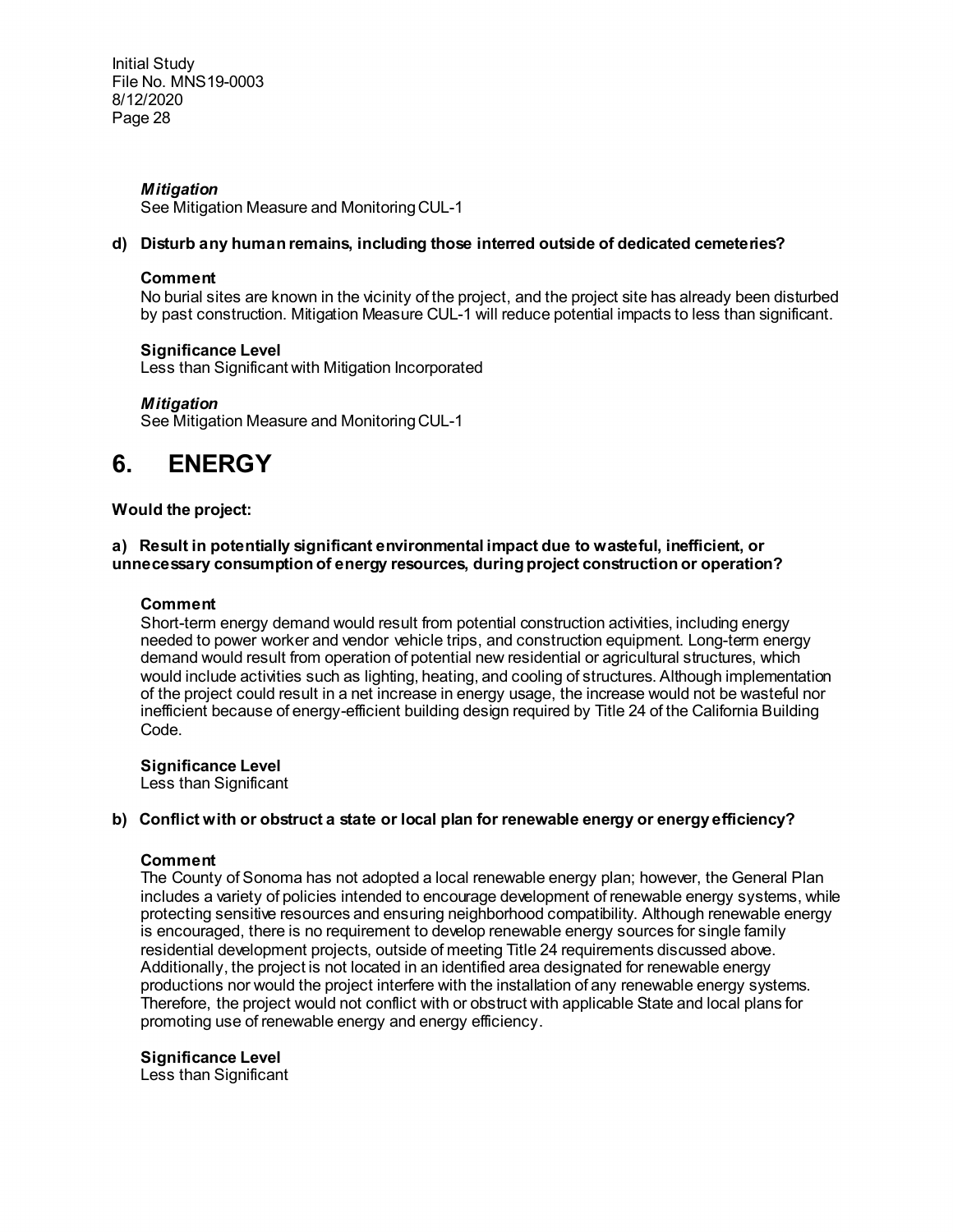# **7. GEOLOGY AND SOILS**

# **Would the project:**

- **a) Directly or indirectly cause potential substantial adverse effects, including the risk of loss, injury, or death involving:**
	- **i. Rupture of a known earthquake fault, as delineated on the most recent Alquist-Priolo Earthquake Fault Zoning Map issued by the State Geologist for the area or based on other substantial evidence of a known fault? Refer to Division of Mines and Geology Special Publication 42.**

Existing geologic conditions that could affect new development are considered in this analysis. Impacts of the environment on the project are analyzed as a matter of County policy and not because such analysis is required by CEQA.

# **Comment**

The project site is not within a fault hazard zone as delineated by the Alquist-Priolo fault maps<sup>11</sup>.

# **Significance Level**

Less than Significant

# **ii. Strong seismic ground shaking?**

### **Comment**

All of Sonoma County is subject to seismic shaking that would result from earthquakes along the San Andreas, Healdsburg-Rodgers Creek, and other faults. By applying geotechnical evaluation techniques and appropriate engineering practices, potential injury and damage from seismic activity can be diminished, thereby exposing fewer people and less property to the effects of a major damaging earthquake. The design and construction of new structures are subject to engineering standards of the California Building Code (CBC), which take into account soil properties, seismic shaking and foundation type. Standard conditions of approval require that building permits be obtained for all construction and that the project meet all standard seismic and soil test/compaction requirements.

Grading permits are required for all project related construction prior to commencement of ground disturbance and therefore, any required earthwork, grading, trenching, backfilling or compaction operations will be done in accordance with the County Subdivision Ordinance (Chapter 25, Sonoma County Code) and erosion control provisions of the Drainage and Storm Water Management Ordinance (Chapter 11, Sonoma County Code and Building Ordinance (Chapter 7, Sonoma County Code).

All project related construction activities are required to comply with the California Building Code regulations for seismic safety (i.e., reinforcing perimeter and/or load bearing walls, bracing parapets, etc.) as part of the permitting process. Construction plans shall be subject to review and approval of Permit Sonoma prior to the issuance of a building permit. All work shall be subject to inspection by Permit Sonoma and must conform to all applicable code requirements and approved improvement plans prior to the issuance of a certificate of occupancy.

<span id="page-28-0"></span> $\overline{a}$ <sup>11</sup> California Department of Conservation, "EQ Zapp: California Earthquake Hazards Zone Application", May 15, 2020, https://maps.conservation.ca.gov/cgs/EQZApp/app/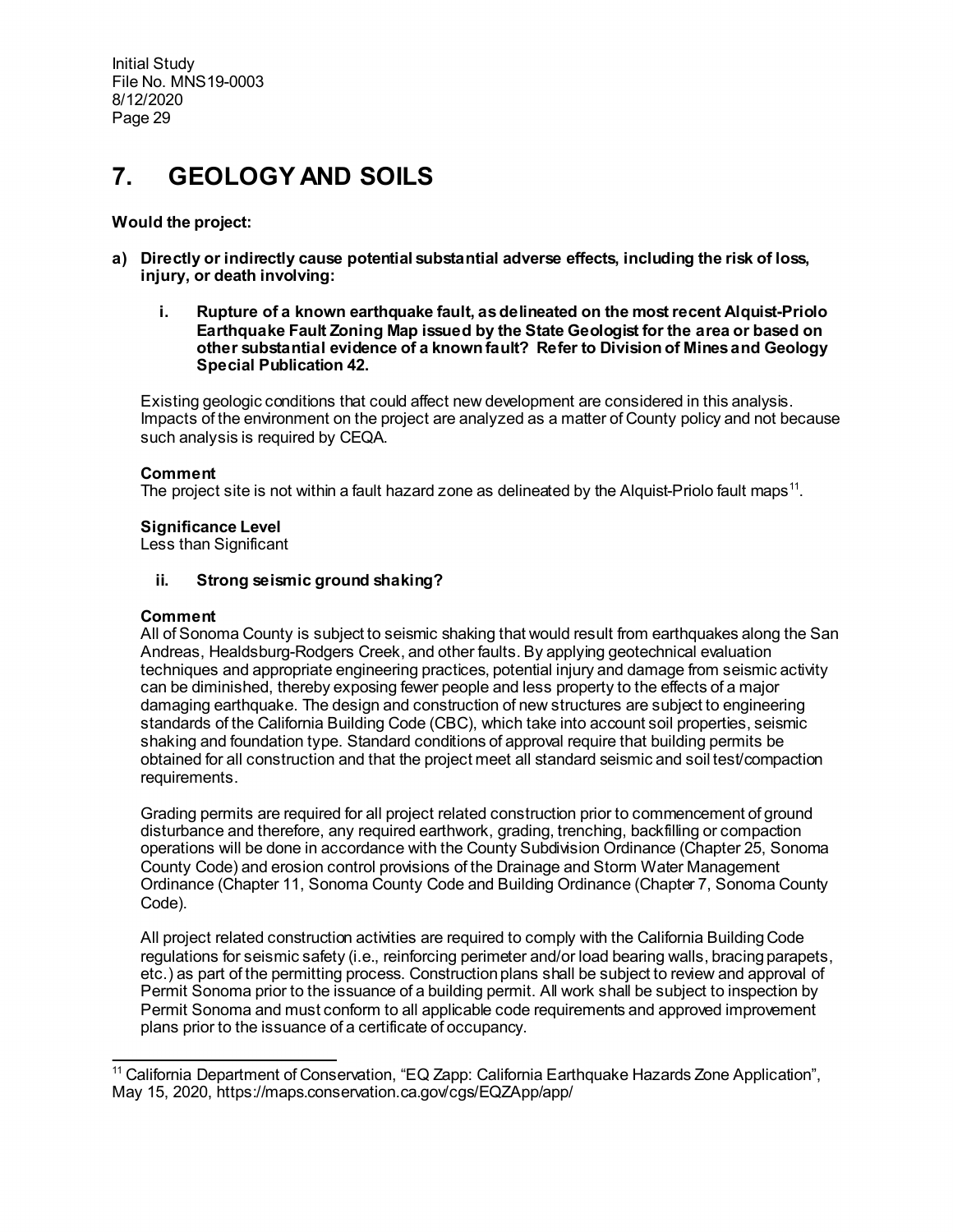> Based on this uniformly applied regulatory process, the project would not expose people to substantial risk of injury from seismic shaking, and the potential impact is less than significant.

# **Significance Level**

Less than Significant

# **iii. Seismic-related ground failure, including liquefaction?**

# **Comment**

Strong ground shaking can result in liquefaction, the sudden loss of shear strength in saturated sandy material, resulting in ground failure. According to the Sonoma County Hazard Mitigation Plan<sup>12</sup>, most of project site is located in an area of very low susceptibility to liquefaction (Figure 8.1). The areas adjacent to Lichau Creek have moderate to very high susceptibility to liquefaction. All new structures are subject to engineering standards of the California Building Code. Because the area where future development would occur on the project site has low susceptibility to liquefaction and engineering standards are required for all permitted construction activities, potential impacts would be less than significant.

# **Significance Level**

Less than Significant

### **iv. Landslides?**

# **Comment**

Steep slopes characterize much of Sonoma County, particularly the northern and eastern portion of the County. Where these areas are underlain by weak or unconsolidated earth materials landslides are a hazard. According to the Sonoma County Hazard Mitigation Plan (Figure 8.11), the project site is located in an area with very low susceptibility to landslides<sup>[13](#page-29-1)</sup>. The project site is relatively flat with very limited landslide potential. All structures are required to meet building permit requirements, including seismic safety standards and soil test/compaction requirements. The design and construction of new structures are subject to engineering standards of the California Building Code (CBC), which take into account soil properties, seismic shaking and foundation type. Project conditions of approval require that building and grading permits be obtained for all construction and that the project meet all standard seismic and soil test/compaction requirements, therefore potential impacts from landslides are reduced to less than significant.

### **Significance Level**

Less than Significant

# **b) Result in substantial soil erosion or the loss of topsoil?**

# **Comment**

Future project related construction could involve grading, cuts and fills which require the issuance of a grading permit. Improper grading, both during and post construction, has the potential to increase the volume of runoff from a site which could have adverse downstream flooding and further erosional impacts, and increase soil erosion on and off site which could adversely impact downstream water quality. Erosion and sediment control provisions of the Drainage and Storm Water Management Ordinance (Chapter 11, Sonoma County Code) and Building Ordinance (Chapter 7, Sonoma County

<span id="page-29-1"></span><span id="page-29-0"></span> $\overline{a}$  $12$  "2016 Sonoma County Operational Area Hazard Mitigation Plan", Sonoma County Permit and Resource Management Department, and Fire and Emergency Services Department, September 2017  $13$  Ibid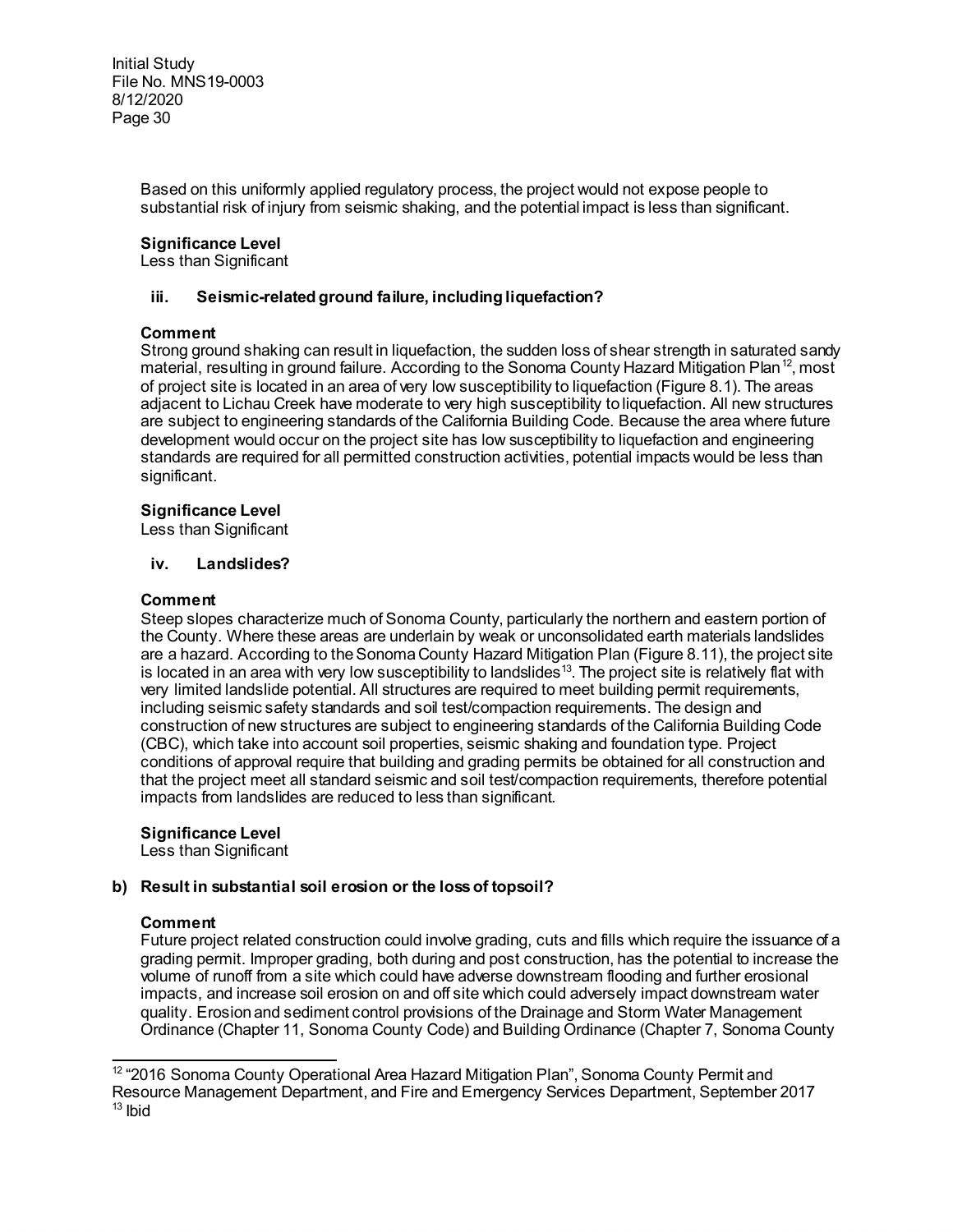Code) requires implementation of flow control best management practices to reduce runoff. The Ordinance requires treatment of runoff from the two year storm event. Required inspection by Permit Sonoma staff insures that all grading and erosion control measures are constructed according to the approved plans. These ordinance requirements and adopted best management practices are specifically designed to maintain potential water quantity impacts at a less than significant level during and post construction.

In regard to water quality impacts, County grading ordinance design requirements, adopted County grading standards and best management practices (such as silt fencing, straw wattles, construction entrances to control soil discharges, primary and secondary containment areas for petroleum products, paints, lime and other materials of concern, etc.), mandated limitations on work in wet weather, and standard grading inspection requirements, are specifically designed to maintain potential water quality impacts at a less than significant level during project construction.

Issuance of a grading permit requires the applicant to prepare and conform to an erosion prevention/sediment control plan which clearly shows best management practices to be implemented, limits of disturbed areas, vegetated areas to be preserved, pertinent details, notes, and specifications to prevent damages and minimize adverse impacts to the environment. Tracking of soil or construction debris into the public right-of-way shall be prohibited. Runoff containing concrete waste or by-products shall not be allowed to drain to the storm drain system, waterway(s), or adjacent lands.

For post construction water quality impacts, adopted grading permit standards and best management practices require that storm water to be detained, infiltrated, or retained for later use. Other adopted water quality best management practices include storm water treatment devices based on filtering, settling or removing pollutants. These construction standards are specifically designed to maintain potential water quality grading impacts at a less than significant level post construction.

The County adopted grading ordinances and standards and related conditions of approval which enforce them are specific, and also require compliance with all standards and regulations adopted by the State and Regional Water Quality Control Board, such as the Standard Urban Stormwater Mitigation Plan (SUSMP) requirements, Low Impact Development and any other adopted best management practices. Therefore, no significant adverse soil erosion or related soil erosion water quality impacts are expected given the mandated conditions and standards that need to be met. See further discussion of related issues (such as maintenance of required post construction water quality facilities) refer to the Hydrology and Water Quality.

# **Significance Level**

Less than Significant

# **c) Be located on a geologic unit or soil that is unstable, or that would become unstable as a result of the project, and potentially result in on- or off-site landslide, lateral spreading, subsidence, liquefaction or collapse?**

# **Comment**

The project site is subject to seismic shaking and other geologic hazards as described in item 6.a.ii, iii, and iv, above. However, site specific geologic investigation will be conducted through the site development permitting process, which require construction techniques that account for site specific conditions.

# **Significance Level**

Less than Significant

**d) Be located on expansive soil, as defined in Table 18-1-B of the Uniform Building Code (1994),**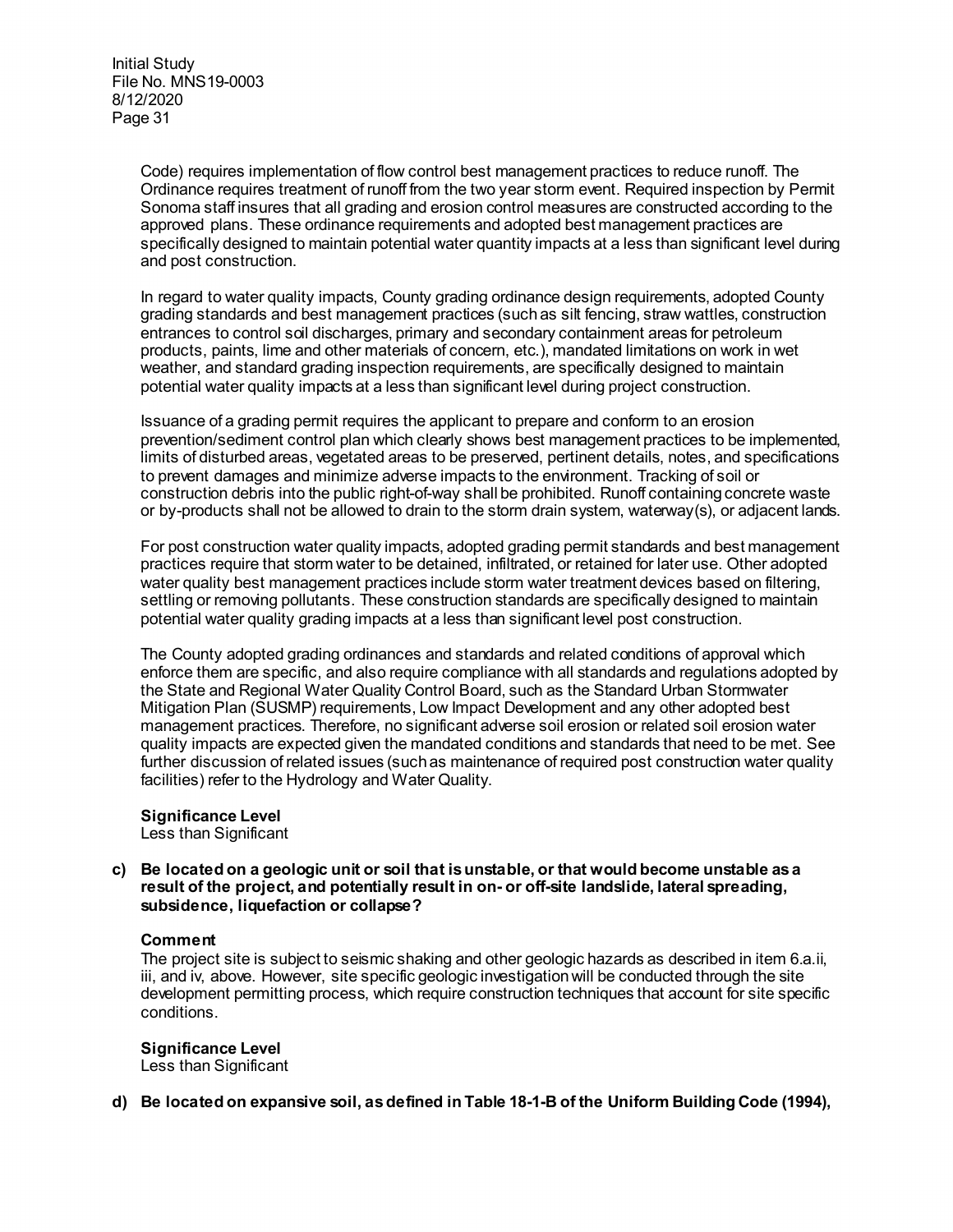# **creating substantial direct or indirect risks to life or property?**

### **Comment**

Table 18-1-B of the Uniform Building Code is an index of the relative expansive characteristics of soil as determined through laboratory testing. According to the National Resources Conservation Service Soil Survey of Sonoma County<sup>[14](#page-31-0)</sup>, soils on the project site where new construction would occur mostly consists of Cotati fine sandy loam, 2 to 9 percent slopes. Cotati fine sandy loam has a low shrinkswell potential and is not considered an expansive soil. However, on site soils have not been tested for their expansive characteristics. As stated above, new structures are subject to engineering standards of the California Building Code, including standard seismic and soil test/compaction requirements. Therefore, the potential building failure impact related to expansive soils would be less than significant.

**Significance Level**

Less than Significant

**e) Have soils incapable of adequately supporting the use of septic tanks or alternative waste water disposal systems where sewers are not available for the disposal of waste water?**

# **Comment**

Preliminary documentation provided by the applicant and reviewed by the Permit Sonoma Project Review Health Specialist indicates that the soils on site could support a septic system and the required expansion area for each proposed lot.

**Significance Level** 

Less than Significant Impact

# **8. GREENHOUSE GAS EMISSIONS**

# **Would the project:**

**a) Generate greenhouse gas emissions, either directly or indirectly, that may have a significant impact on the environment?**

### **Comment**

A Climate Action 2020 Plan was developed by the Sonoma County Regional Climate Plan Authority (RCPA) in 2016 but was unable to be formally adopted due to litigation. The Sonoma County Board of Supervisors adopted a Climate Change Action Resolution on May 8, 2018 which acknowledged the Climate Action 2020 Plan and resolved to "…work towards the RCPA's countywide target to reduce GHG emissions by 40% below 1990 levels by 2030 and 80% below 1990 levels by 2050" as well as adopting twenty goals for reducing GHG emissions including increasing carbon sequestration, increasing renewable energy use, and reducing emissions from the consumption of goods and services <sup>[15](#page-31-1)</sup>. The Bay Area Air Quality Management District (BAAQMD) has published greenhouse gas significance thresholds for use by local governments in the report titled *California Environmental Quality Act Air Quality Guidelines May 2017.* For projects other than stationary sources, the greenhouse gas significance threshold is 1,100 metric tons per year (equivalent to approximately 60 single-family dwelling units).

<span id="page-31-0"></span> $\overline{a}$ <sup>14</sup> NRCS Soils Survey of Sonoma County

<span id="page-31-1"></span><sup>&</sup>lt;sup>15</sup> Permit and Resource Management Department, "Climate Change Action Resolution", County of Sonoma, May 8, 2018, http://sonoma-

county.granicus.com/MetaViewer.php?view\_id=2&clip\_id=784&meta\_id=242232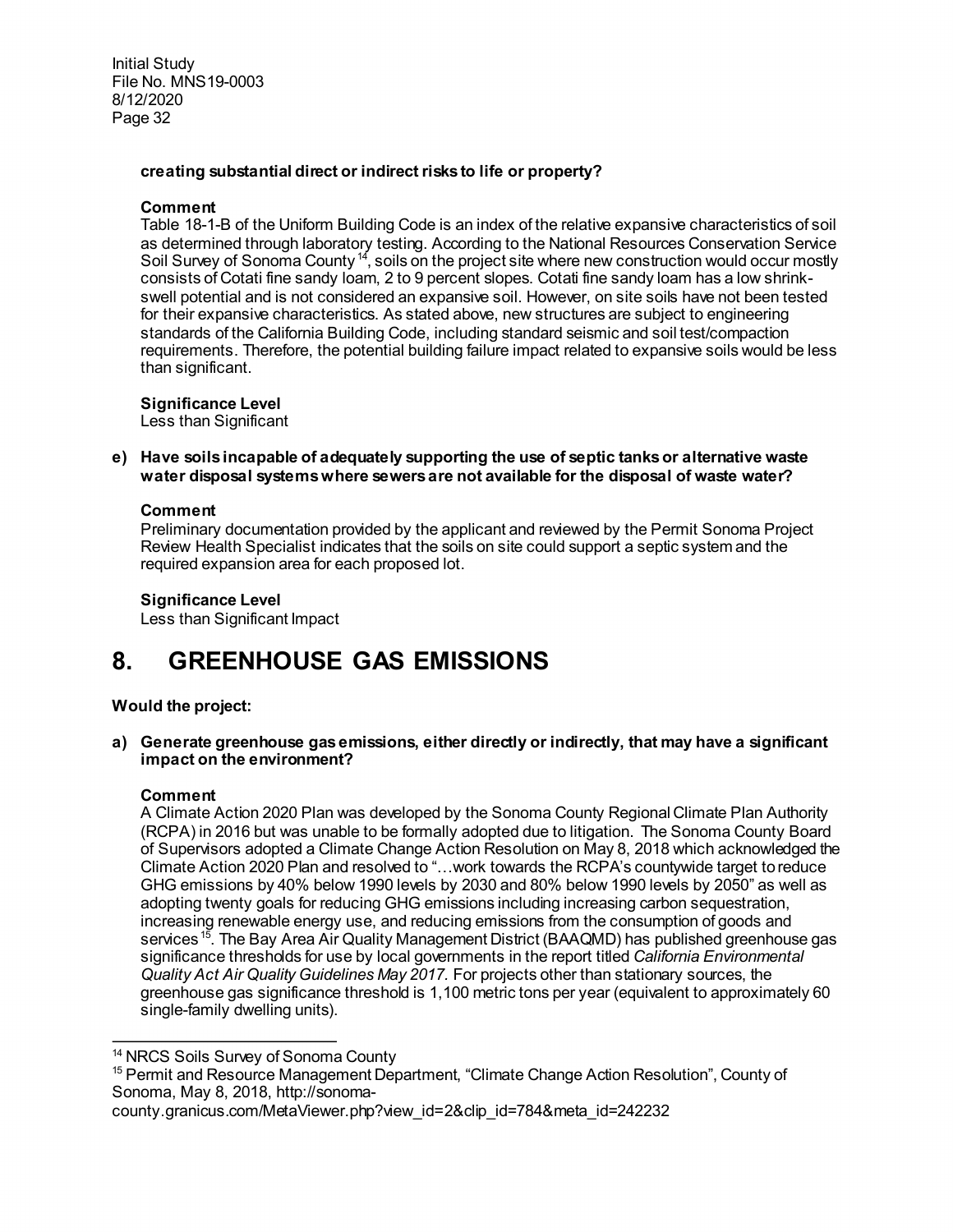> The proposed project could result in the construction of an additional single family dwelling unit and two accessory dwelling units, which would not exceed the 1,100 MT of CO2e/year threshold of significance.

### **Significance Level**

Less than Significant Impact

**b) Conflict with an applicable plan, policy or regulation adopted for the purpose of reducing the emissions of greenhouse gases?**

### **Comment**

The proposed project will not conflict with a plan or policy regarding greenhouse gas emissions. See response to 8(a) above.

**Significance Level** Less than Significant

# **9. HAZARDS AND HAZARDOUS MATERIALS**

# **Would the project:**

**a) Create a significant hazard to the public or the environment through the routine transport, use, or disposal of hazardous materials?**

### **Comment**

The project proposes to subdivide a single parcel of land into two. The routine use and transport of substantial quantities of hazardous materials will not result from subdivision or subsequent development of the parcels. Any subsequent development on the site would necessitate a building permit that would require minimization measures to alleviate the risk of hazardous materials used during construction.

### **Significance Level**

Less than Significant

**b) Create a significant hazard to the public or the environment through reasonably foreseeable upset and accident conditions involving the release of hazardous materials into the environment?**

### **Comment**

Subsequent development of the two parcels may involve intermittent and small amounts of potentially hazardous materials such as fuel, lubricants, and cleaning materials during construction. Proper use of materials in accordance with local, state, and federal requirements, and as required by site development permits, will minimize the potential for accidental releases or emissions from hazardous materials. This will assure that the risks of the project impacting the human or biological environment will be reduced to a less than significant level.

### **Significance Level**

Less than Significant

**c) Emit hazardous emissions or handle hazardous or acutely hazardous materials, substances, or waste within one-quarter mile of an existing or proposed school?**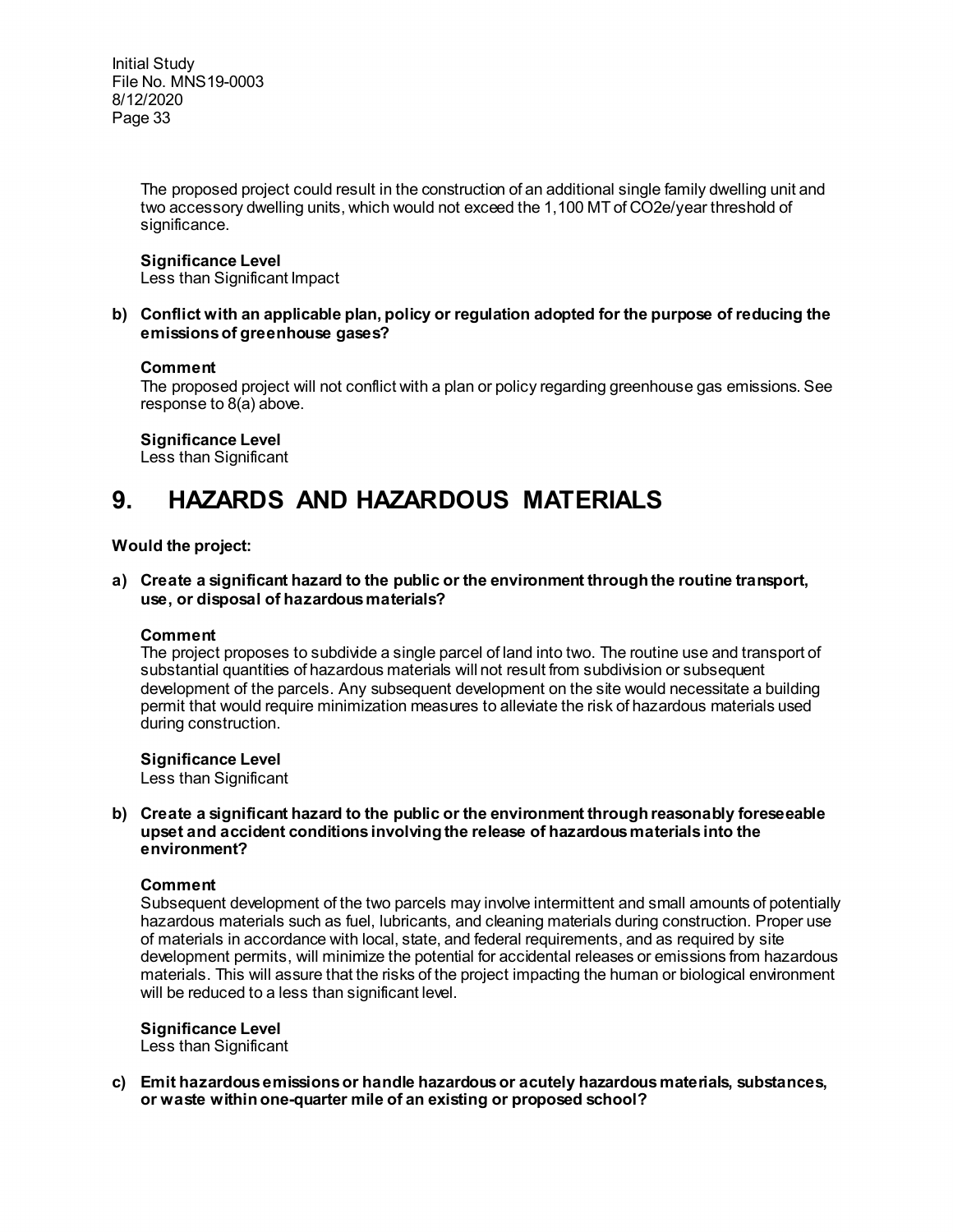# **Comment**

The project does not involve the use or transport of hazardous materials and the site is more than a mile from any existing or proposed school.

# **Significance Level**

Less than Significant

### **d) Be located on a site which is included on a list of hazardous materials sites compiled pursuant to Government Code Section 65962.5 and, as a result, would it create a significant hazard to the public or the environment?**

### **Comment**

There are no known hazardous materials sites within or adjacent to the project limits, based on a review of the following databases on May 15, 2020:

- 1. The State Water Resources Control Board Geotracker database<sup>[16](#page-33-0)</sup>,
- 2. The Department of Toxic Substances Control EnviroStor database<sup>17</sup> (formerly known as Calsites), and
- 3. The Calrecycle Solid Waste Information System (SWIS)<sup>[18](#page-33-2)</sup>.

The closest hazardous materials site on record are several LUST (Leaking Underground Storage Tank) cleanup sites no closer than a half mile from the project site. The most recent cleanup case was closed in 2006. Due to the distance between this site and the project site, no impacts are expected.

# **Significance Level**

No Impact

**e) For a project located within an airport land use plan or, where such a plan has not been adopted, within two miles of a public airport or public use airport, would the project result in a safety hazard or excessive noise for people residing or working in the project area?**

# **Comment**

The project site is not within the Airport Referral Area as designated by the Sonoma County Comprehensive Airport Land Use Plan. The closest public use airport—Petaluma Municipal Airport is more than four miles away.

**Significance Level**  No Impact

**f) Impair implementation of or physically interfere with an adopted emergency response plan or emergency evacuation plan?** 

### **Comment**

The project would not impair implementation of, or physically interfere with the County's adopted

<span id="page-33-0"></span>l <sup>16</sup> State Water Resources Control Board Geotracker, "Geotracker", State of California, Accessed May 18, 2020, https://geotracker.waterboards.ca.gov/

<span id="page-33-1"></span><sup>&</sup>lt;sup>17</sup> Department of Toxic Substances Control Envirostor, "Envirostor", State of California, Accessed May 18, 2020, https://www.envirostor.dtsc.ca.gov/public/

<sup>&</sup>lt;sup>18</sup> CalRecycle, "Solid Waste Information System", Accessed May 18, 2020,

<span id="page-33-2"></span>https://www2.calrecycle.ca.gov/SWFacilities/Directory/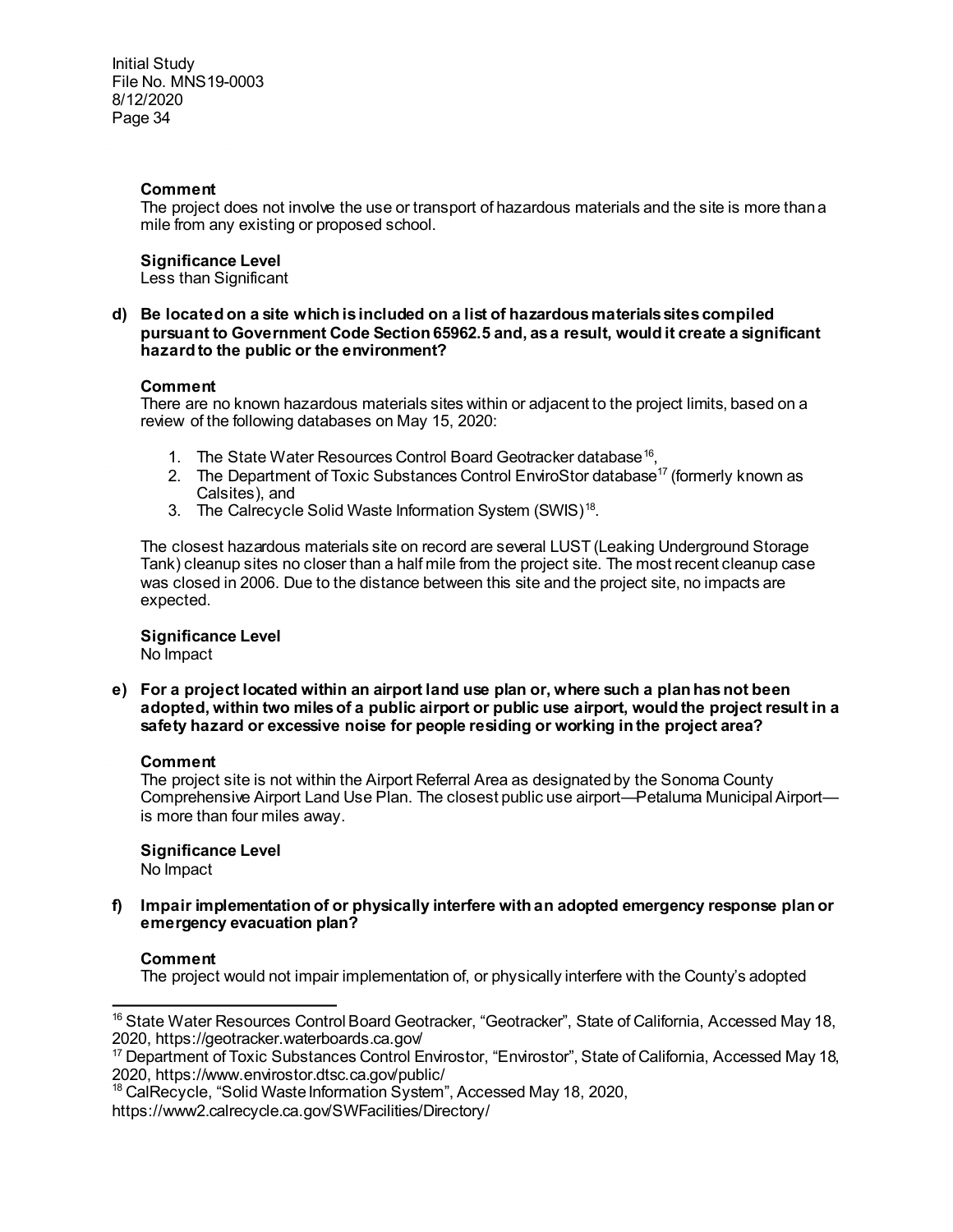> emergency operations plan. There is no separate emergency evacuation plan for the County. Subsequent residential development of the proposed three parcels would not change existing circulation patterns significantly, would not generate substantial new traffic, and therefore would have no effect on emergency response routes.

**Significance Level**  No Impact

### **g) Expose people or structures, either directly or indirectly, to a significant risk of loss, injury or death involving wildland fires?**

### **Comment**

According to the Wildland Fire Hazard Area map (Figure PS-1g) in the Sonoma County General Plan, the project site is located in a Local Responsibility Area (LRA) served by the Rancho Adobe Fire Protection District. It is not directly within a Fire Hazard Severity Zone, but adjacent to a Moderate hazard area. Moderate zones are generally located in grasslands and valleys, away from significant forested or chaparral wildland vegetation, as is the case with the project site. The site is approximately 100-130 feet above mean sea level and contains gentle slopes ranging from 0-10 percent.

Strong north-east "Santa Ana" winds, typical in Sonoma County, can increase the severity of wildland fire in the fall months. During fire season, gradient winds are generally out of the south/southwest at 5-10 mph, strengthening to 10-15 mph in the late afternoon. These prevailing wind conditions are not unique to the project site.

All construction projects must comply with County Fire Safe Standards (Sonoma County Municipal Code Chapter 13), including but not limited to, installing fire sprinklers in buildings, providing emergency vehicle access, and maintaining a dedicated fire-fighting water supply on-site. Other code-required fire safe standards relate to fuel modification, defensible space, road naming, and addressing.

Application of County and State fire safe standards reduces the project's potential to expose people or structures to a significant risk of loss, injury or death involving wildland fires to a less than significant level.

**Significance Level**  Less than Significant

# **10. HYDROLOGY AND WATER QUALITY**

### **Would the project:**

**a) Violate any water quality standards or waste discharge requirementsor otherwise substantially degrade surface or groundwater quality?** 

### **Comment**

The proposed subdivision could result in the grading of roads and the placement of building pads that could disturb soil and affect the quantity and/or quality of stormwater runoff.

A construction project disturbing one or more acres of soil is required to obtain coverage under the State Water Resources Control Board (SWRCB) Construction General Permit Order 2009-0009-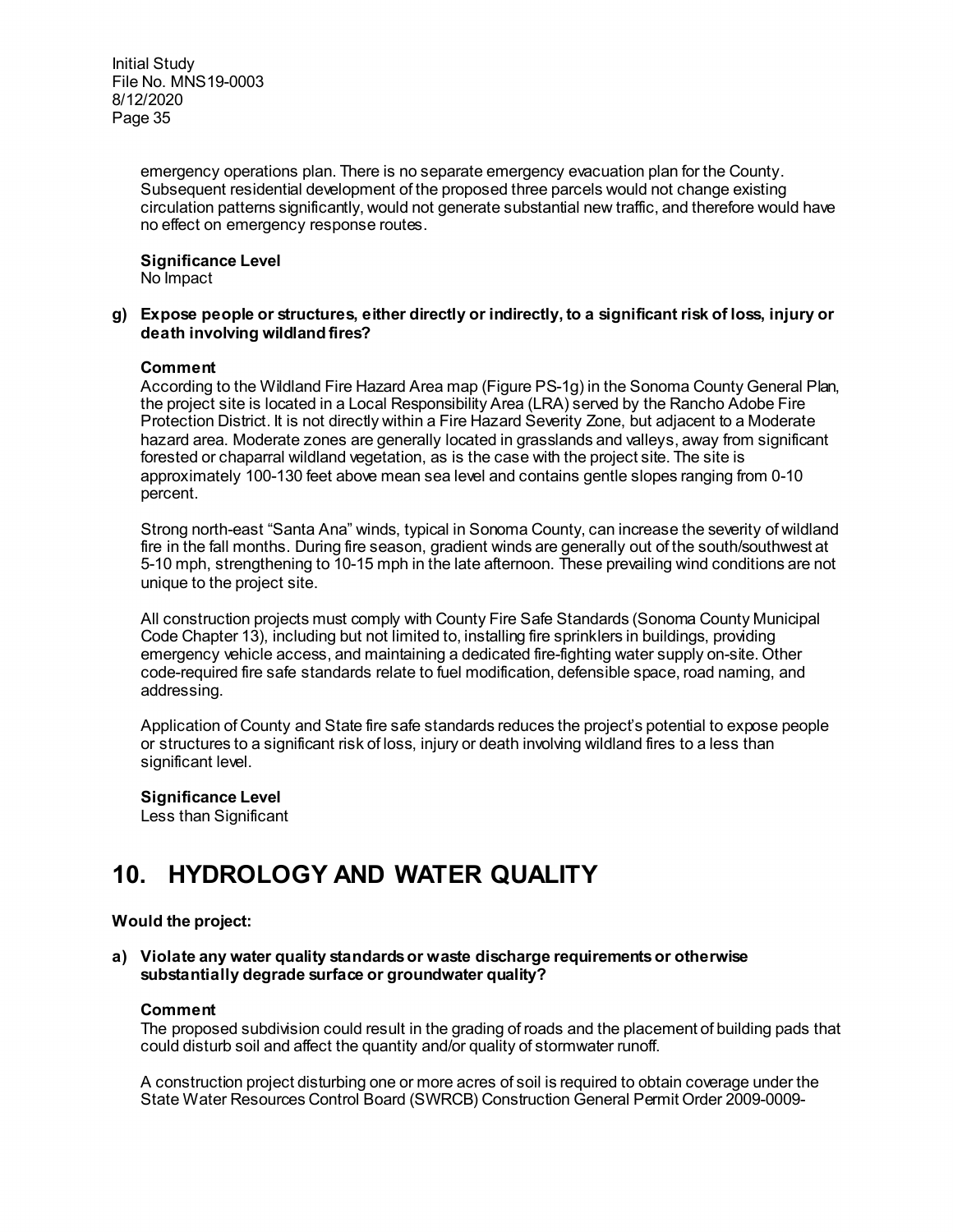> DWQ for Discharges of Storm Water Runoff Associated with Construction Activity<sup>[19](#page-35-0)</sup>. Construction activities subject to this permit include clearing, grading, stockpiling, excavation, and reconstruction of existing facilities involving removal and replacement. The General Permit requires submittal of a Notice of Intent (NOI) package, and development and implementation of a Storm Water Pollution Prevention Plan (SWPPP) which, in addition to other requirements, must include Best Management Practices (BMPs) to protect the quality of stormwater runoff.

> At the time of proposed construction, Sonoma County also requires project applicants to prepare a grading and drainage plan (Erosion Prevention and Sediment Control Plan) in conformance with Chapter 11 (Construction Grading and Drainage Ordinance) and Chapter 11A (Storm Water Quality Ordinance) of the Sonoma County Code and the Sonoma County Storm Water Low Impact Development Guide, all of which include performance standards and Best Management Practices for pre-construction, construction, and post-construction to prevent and/or minimize the discharge of pollutants, including sediment, from the project site. Required inspections by Permit Sonoma staff insure that all grading and erosion control measures are constructed according to the approved plans.

All of the above requirements and adopted best management practices are specifically designed to maintain potential water quality impacts at a less than significant level during and post construction.

# **Significance Level**

Less than Significant

**b) Substantially decrease groundwater supplies or interfere substantially with groundwater recharge such that the project may impede sustainable groundwater management of the basin?**

### **Comment**

The project site is located within the Petaluma Valley groundwater basin, which is a priority groundwater basin as designated by the Department of Water Resources in accordance with the Sustainable Groundwater Management Act. The site is underlain by the Petaluma Formation, which contains abundant clay and is typically low-yielding (10-25gpm), but can yield moderate amounts of water when a well penetrates a significant thickness of sand and gravel. The County uses a four-tier classification system to indicate general areas of groundwater availability: Class 1 = Major Groundwater Basin, Class 2 = Major Natural Recharge Areas, Class 3 = Marginal Groundwater Availability and Class 4 = Low or Highly Variable Water Yield. The project site is located in Groundwater Availability Class 3. The project proposes one new well to serve proposed Lot 1.

A hydrogeologic report was prepared by O'Connor Environmental, Inc (OEI) in accordance with General Plan Policy WR-2E. For discretionary uses within Class 3 or 4 groundwater availability areas, Policy WR-2E requires a report establish that adequate groundwater quality and quantity are available, and will not be adversely impacted by the cumulative amount of development and uses allowed in the area, so that the proposed use will not cause or exacerbate an overdraft condition in a groundwater basin or subbasin.

The report, dated May 15, 2019, followed the requirements of Permit Sonoma Policy 8-1-14, and was reviewed and supported by the Permit Sonoma's staff hydrogeologist. The OEI Report estimated the project would result in up to 0.75 acre-feet per year of increased groundwater pumping<sup>[20](#page-35-1)</sup>. The report

<span id="page-35-0"></span>l <sup>19</sup> State Water Resources Control Board, "2009-0009-DWQ CONSTRUCTION GENERAL PERMIT". California Environmental Protection Agency, September 26, 2018,

<span id="page-35-1"></span>https://www.waterboards.ca.gov/water\_issues/programs/stormwater/constpermits.shtml  $^{20}$  Sherwood, Michael, PG, "Groundwater Report APN 047-061-025, Prepared per Sonoma County Policy

<sup>&</sup>amp; Procedure 8-1-14", O'Connor Environmental, May 15, 2019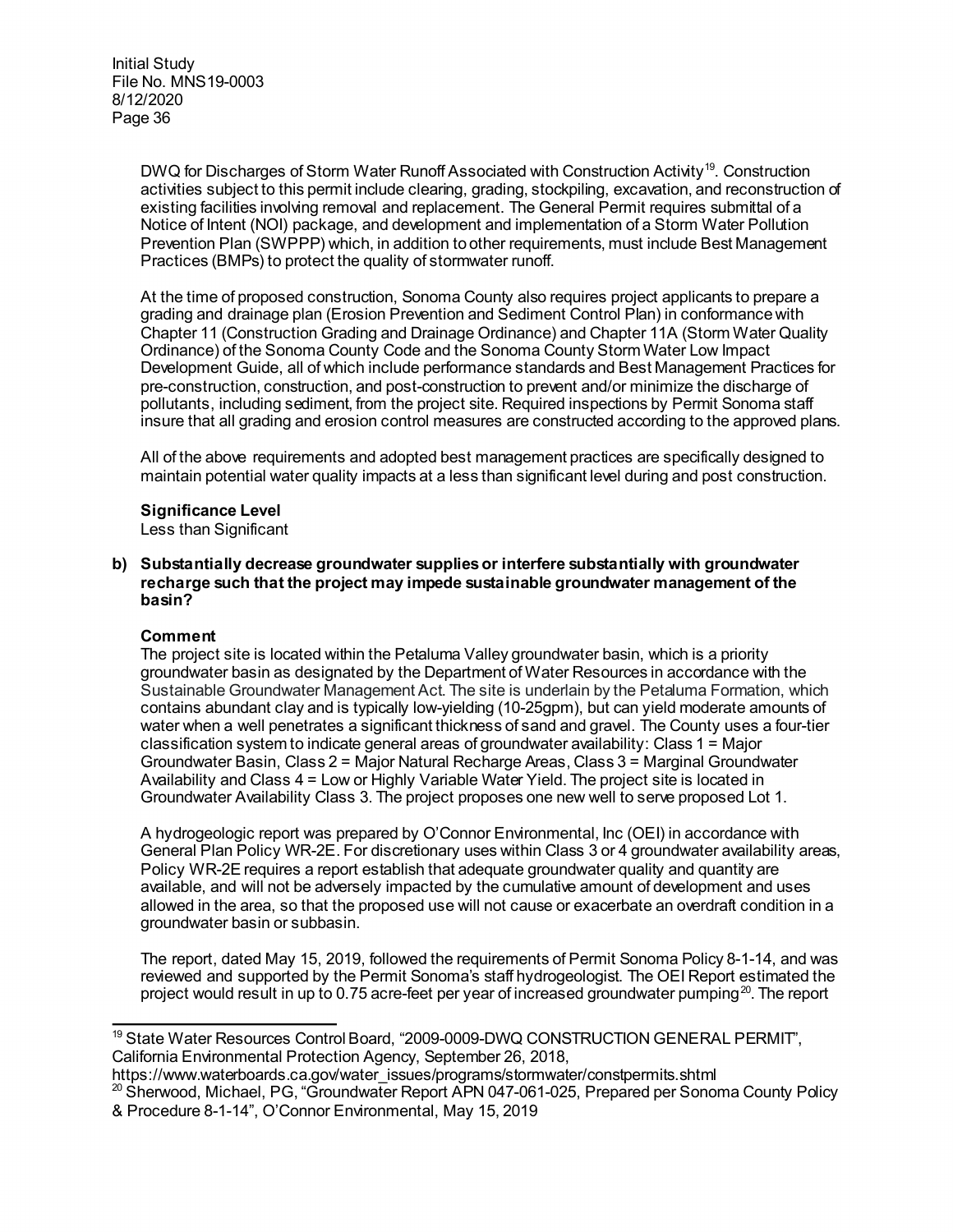> presented data on nearby wells, a summary of the aquifer conditions, and recharge based off a soil water balance model. Recharge is expected to be greater than or equal to groundwater withdrawals. This is corroborated by increasing or stable trends in water level as observed in monitoring wells located within roughly 0.6 miles of the project site.

#### *Well data*

The existing well on the project parcel was completed in 1995 to a depth of 197 feet. At the time of completion, the static water level was 30 feet and the well had an estimated yield of more than 100 gpm with 160 feet of drawdown. During a well inspection performed in October 2017 by Anderson Pump and Well, the static water level was found to be 32 feet, suggesting that inter-annual water levels are relatively stable. The pump, tank, and controller were all replaced by Anderson Pump and Well on May 4, 2019. Communications with Anderson Well and Pump indicate that the new pump is set at a depth of 200 feet and that the static water level on May 4, 2019 was approximately 65 feet. This measurement is quite a bit deeper than the previously measured water level 18 months prior. Although it is unknown if the well had been recently pumped prior to this measurement, recent pumping of the well would be the most likely reason for a decrease in water level of this magnitude.

Well Completion Reports were obtained and accurately georeferenced for 24 nearby wells. Most of these wells are completed and screened entirely within the Petaluma Formation or the hydrogeologically similar Sand and Gravel of Cotati. These wells are typically between 100 and 200 feet deep, although deeper wells exist further away from Lichau Creek. Estimated yields are typically between 30 and 60 gpm. Static water levels are relatively shallow – typically less than 100 feet.

### *Project aquifer*

The project site intersects an aquifer comprised of the Petaluma Formation with interfingered portions of the Sonoma Volcanics. OEI determined that the project's impact area is likely localized and constrained by topographic boundaries, for a total impact area of 119 acres. The majority of this area is underlain by the Petaluma Formation.

### *Water demand and recharge*

Existing water demand within the project impact area is estimated to be 35.86 acre-feet per year, 0.87 acre-feet per year of which is from the project parcel currently. With the proposed project, the parcel will be subdivided into two smaller parcels, and minimally, a primary residence will be constructed on the newly created parcel. Water demand within the project impact area is estimated to increase by 0.75 acre-feet per year with the project to a total of 36.61 acre-feet per year. The approximately 13.1 acre project parcel, which accounts for 11 percent of the project impact area, will use 1.62 acre-feet per year, equivalent to 4 percent of water demand within the impact area. At full build out of the project impact area, based on a number of assumptions, estimated water use will increase to 42.16 acre-feet per year.

Using a soil water balance model, the OEI report estimated a mean annual recharge of 72.4 acre-feet per year within the project impact area. With implementation of the project, groundwater use in the project impact area will be equivalent to 51 percent of the estimated mean annual groundwater recharge. At full build-out of the project impact area, groundwater use will be equivalent to 56 percent of estimated recharge.

The report concluded there is little potential to negatively impact groundwater supply, groundwater levels in neighboring wells, and surface waters<sup>21</sup>. The proposed project would therefore have a less than significant impact on groundwater supplies or recharge.

<span id="page-36-0"></span> $\overline{a}$ <sup>21</sup> Sherwood, Michael, PG, "Groundwater Report APN 047-061-025, Prepared per Sonoma County Policy & Procedure 8-1-14", O'Connor Environmental, May 15, 2019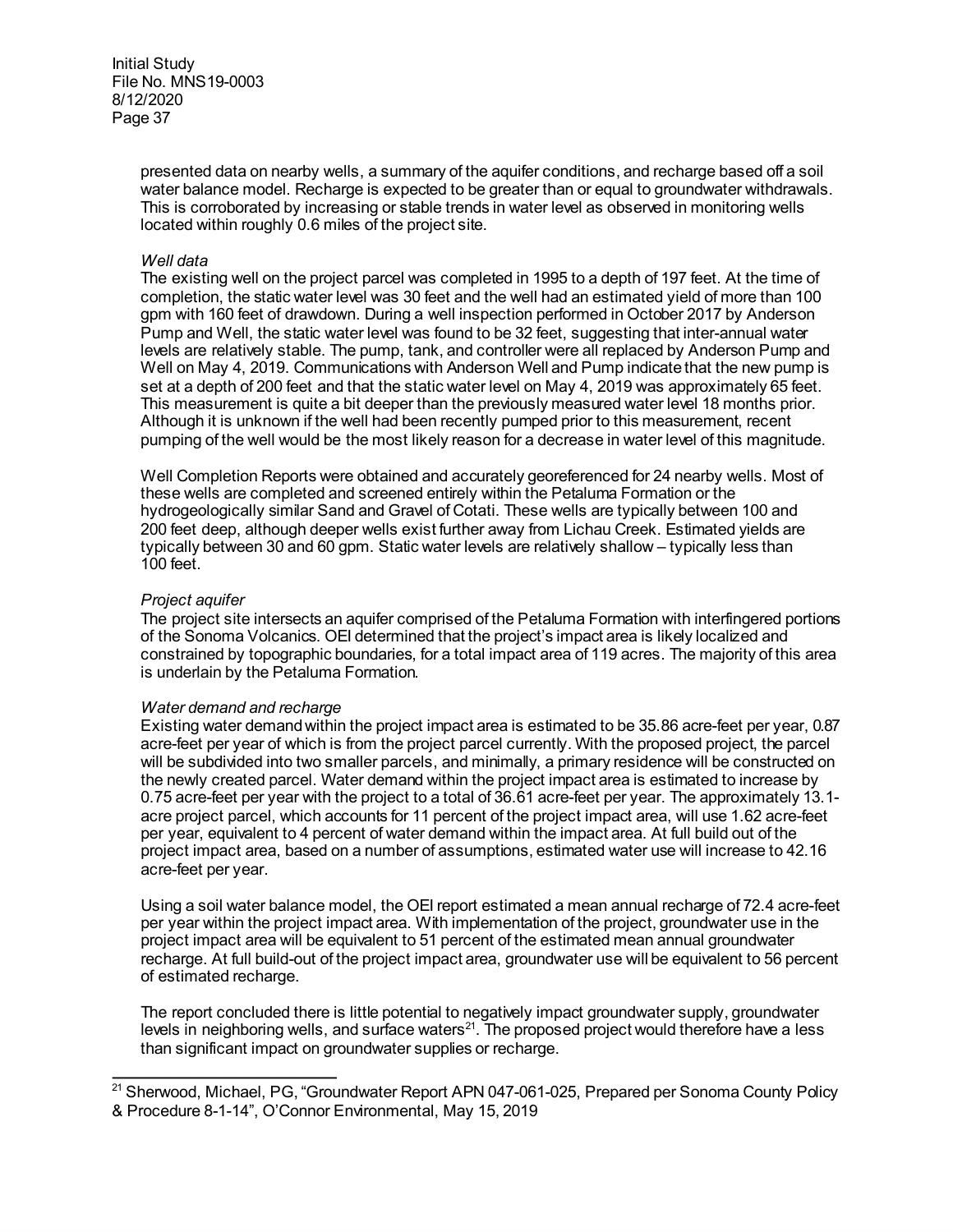> **Significance Level**  Less than Significant

**c) Substantially alter the existing drainage pattern of the site or area, including through the alteration of the course of a stream or river or through the addition of impervious surfaces, in a manner which:**

### **i. would result in substantial erosion or siltation on- or off-site?**

# **Comment**

Lichau Creek, a dashed blue-line stream, runs through the rear third of the project site. Site drainage generally flows toward Lichau Creek, which is at the lowest elevation on the site.

Construction of potential new residential and agricultural structures as a result of this project would likely involve cuts, fills, and other grading. Unregulated grading during construction has the potential to increase soil erosion from a site, which could cause downstream flooding and further erosion, which could adversely impact downstream water quality. Construction grading activities shall be in compliance with performance standards in the Sonoma County Grading and Drainage Ordinance. The ordinance and adopted construction site Best Management Practices (BMPs) require installation of adequate erosion prevention and sediment control management practices. These ordinance requirements and BMPs are specifically designed to maintain water quantity and ensure erosion and siltation impacts are less than significant during and post construction.

See section 7(b) for further discussion.

# **Significance Level**

Less than Significant

**ii. substantially increase the rate or amount of surface runoff in a manner which would result in flooding on- or offsite;**

### **Comment**

The project is likely to result in an increase in the amount of impervious surface area on the project site due to the construction of future residential or agricultural structures.

Prior to grading or building permit issuance, construction details for all post-construction storm water Best Management Practices (BMPs) shall be submitted for review and approval by the Grading & Storm Water Section of Permit Sonoma. Post-construction storm water BMPs must be installed per approved plans and specifications, and working properly prior to finalizing the grading or building permits. They shall be designed and installed pursuant to the adopted Sonoma County Best Management Practice Guide. BMPs would prevent the alteration of site drainage, or increase in surface runoff and avoid flooding. Project Low Impact Development techniques would include limiting impervious surfaces, dispersing development over larger areas, and creation of storm water detainment areas. Post construction storm water BMPs include filtering, settling, or removing pollutants. Through standard permitting requirements, potential flooding impacts are reduced to a less than significant level.

### **Significance Level**

Less than Significant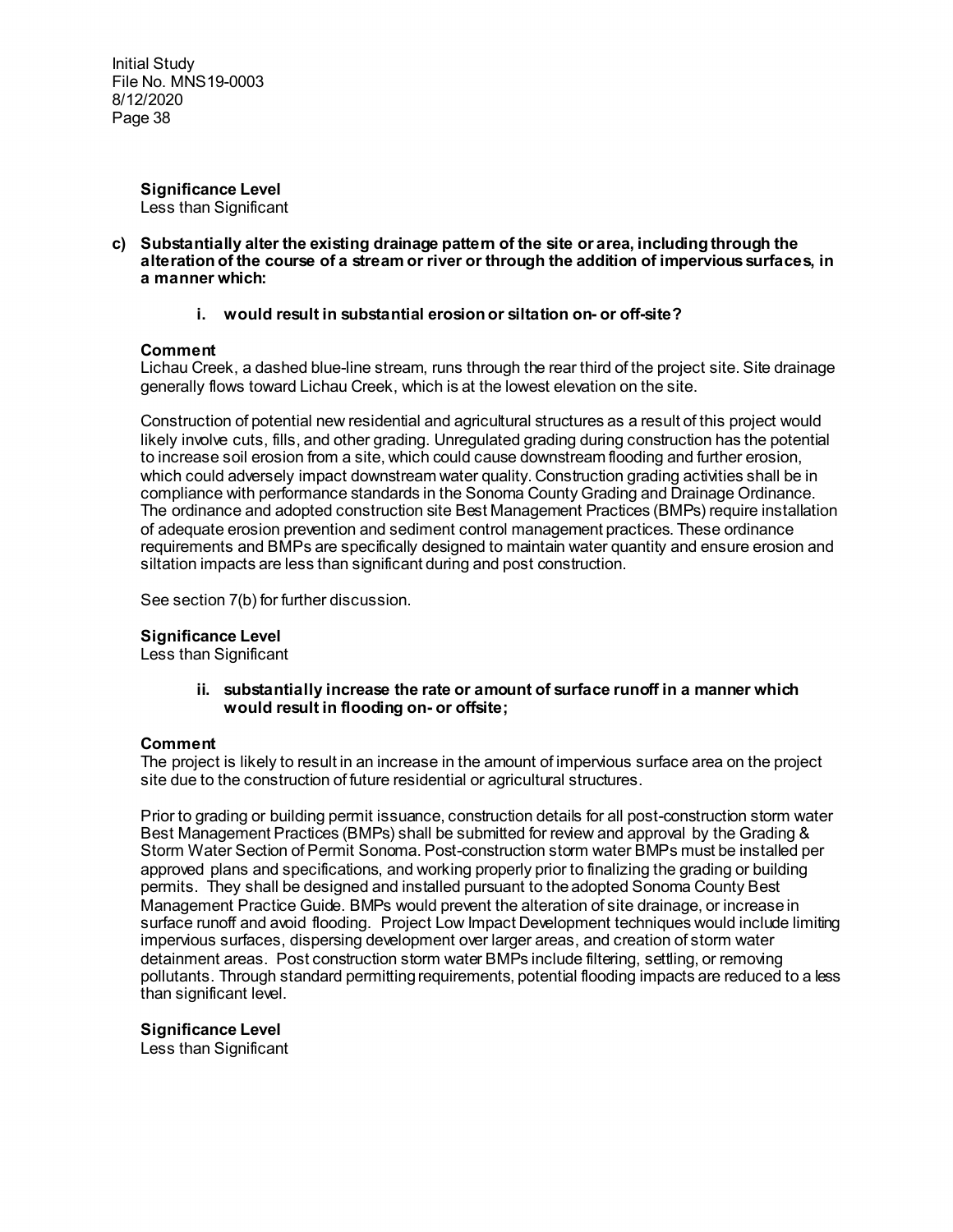### **iii. create or contribute runoff water which would exceed the capacity of existing or planned stormwater drainage systems or provide substantial additional sources of polluted runoff; or**

### **Comment**

Standard grading and building permit requirements will reduce potential runoff impacts to a less than significant level as discussed in Section 7(b), 10(a), and 10(c)(i) and (ii).

### **Significance Level**

Less than Significant

### **iv. impede or redirect flood flows?**

### **Comment**

The site is not located in a 100-year flood plain where construction of new structures could impede or redirect flood flows.

### **Significance Level**

Less than Significant

### **d) In flood hazard, tsunami, or seiche zones, risk release of pollutants due to project inundation?**

# **Comment**

The project site is not located in an area subject to seiche or tsunami, and according to Figure PS-1e of the General Plan, the project site is outside of the 100-year Flood Hazard Area.

# **Significance Level**

No Impact

# **e) Conflict with or obstruct implementation of a water quality control plan or sustainable groundwater management plan?**

### **Comment**

The project is subject to Chapter 11 (Construction Grading and Drainage Ordinance) and Chapter 11A (Storm Water Quality Ordinance) of the Sonoma County Code and the Sonoma County Storm Water Low Impact Development Guide, all of which include performance standards and Best Management Practices for pre-construction, construction, and post-construction to prevent and/or minimize the discharge of pollutants, including sediment, from the project site. The site is not located in a priority groundwater basin. The project will not impede or conflict with implementation of the Sonoma County Storm Water Low Impact Development Guidelines or the goals of the Sustainable Groundwater Management Act, as discussed in Sections 7(b), and 10(a) through (d).

**Significance Level** 

Less than Significant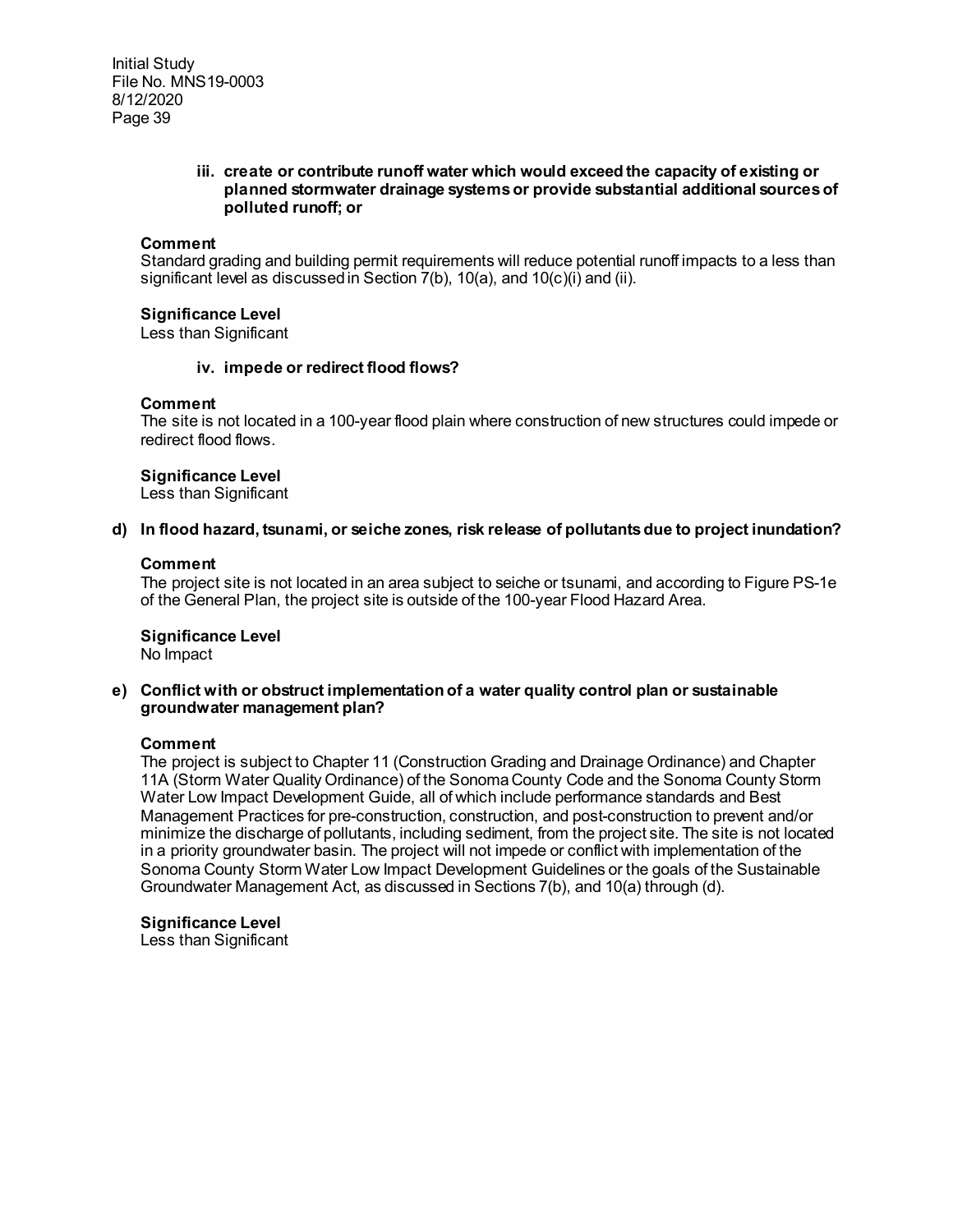# **11. LAND USE AND PLANNING**

# **Would the project:**

# **a) Physically divide an established community?**

### **Comment**

The project would not physically divide a community. The project would not involve construction of a physical structure (such as a major transportation facility) or removal of a primary access route (such as a road or bridge) that would impair mobility within an established community or between a community and outlying areas. No impact would occur.

# **Significance Level**

No Impact

**b) Cause a significant environmental impact due to a conflict with any land use plan, policy, or regulation adopted for the purpose of avoiding or mitigating an environmental effect?**

### **Comment**

The General Plan Land Use Designation is Rural Residential with a 5-acre per dwelling unit density and the zoning district is Agriculture and Residential with the same density. The project is also located within the Penngrove Area Plan.

By implementing the mitigation measures identified in this document, the project would not conflict with any applicable land use plan adopted for the purpose of avoiding or mitigating an environmental effect.

**Significance Level** No Impact

# **12. MINERAL RESOURCES**

**Would the project:**

**a) Result in the loss of availability of a known mineral resource that would be of value to the region and the residents of the state?**

### **Comment**

Sonoma County has adopted the Aggregate Resources Management Plan that identifies aggregate resources of statewide or regional significance (areas classified as MRZ-2 by the State Geologist). The project site is not located within a known mineral resource deposit area, according to the Sonoma County Aggregate Resources Management Plan, as amended in 2010.

**Significance Level** No Impact

**b) Result in the loss of availability of a locally-important mineral resource recovery site delineated on a local general plan, specific plan or other land use plan?**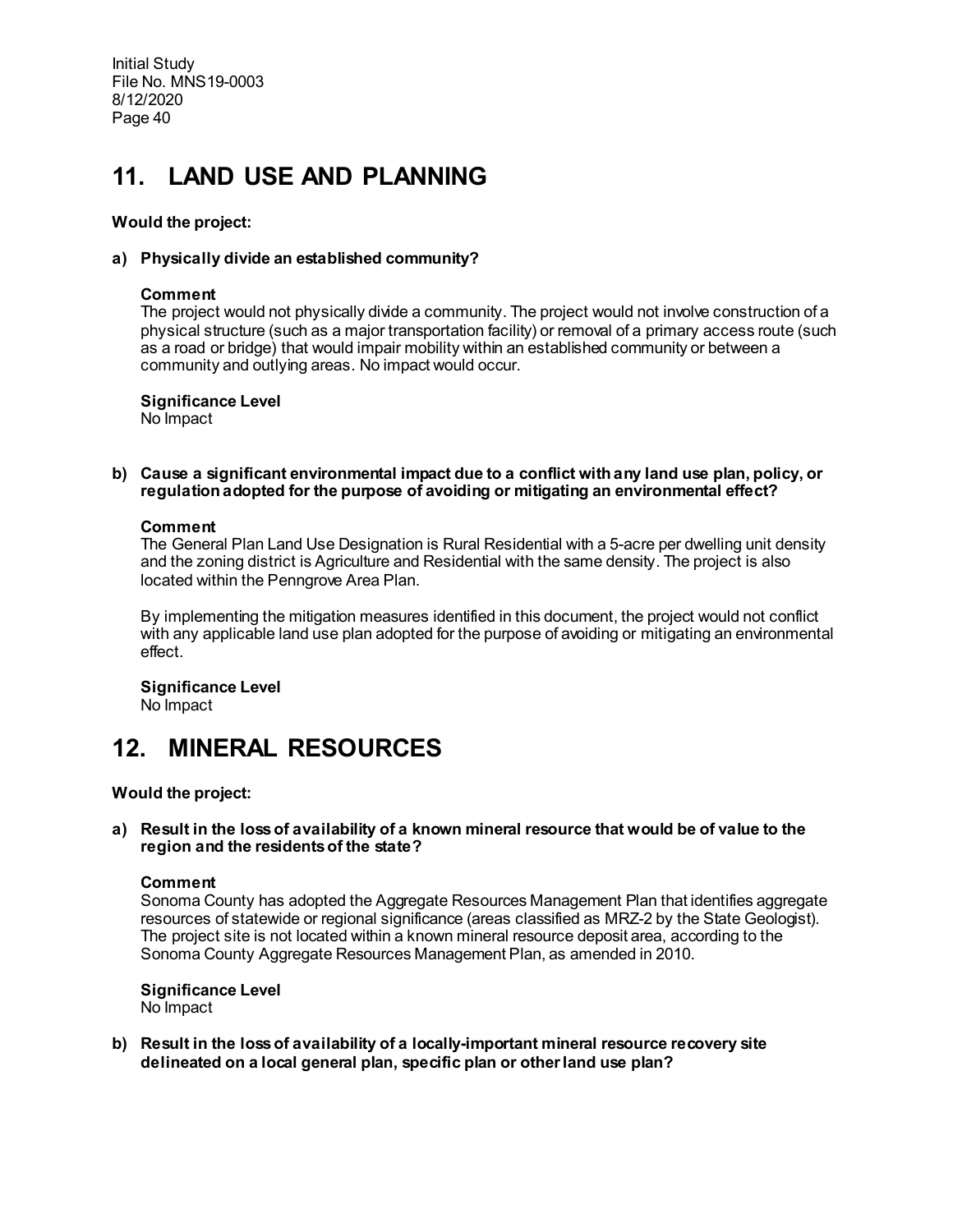# **Comment**

The project site is not located within an area of locally-important mineral resource recovery site and the site is not zoned MR (Mineral Resources). No locally-important mineral resources are known to occur at the site.

**Significance Level**

No Impact

# **13. NOISE**

# **Would the project:**

**a) Generation of a substantial temporary or permanent increase in ambient noise levels in the vicinity of the project in excess of standards established in the local general plan or noise ordinance, or applicable standards of other agencies?**

# **Comment**

The Noise Element of the Sonoma County General Plan sets forth and requires standard compliance with noise related performance standards to regulate noise affecting residential and other sensitive receptors. The proposed project would result in a two parcel subdivision and likely the development of an additional single-family home, and potentially two accessory dwelling units. Noise associated with single-family homes is expected to be similar to the noise levels experienced at the site prior to the demolition of the previously existing residences. No substantial permanent increase in ambient noise levels in the vicinity of the project is anticipated with the occupation of two single-family homes and two accessory dwelling units.

Short-term construction activities would periodically increase ambient noise levels at the project site and vicinity, and would subside once construction of the proposed project is completed. Mitigation Measure NOISE-1 would reduce the potential temporary noise impact to a less than significant level.

### **Significance Level**

Less than Significant with Mitigation Incorporated

### *Mitigation*

**Mitigation Measure NOISE-1: NOTE ON MAP:** All plans and specifications or construction plans shall include the following notes:

- a) All internal combustion engines used during construction of this project will be operated with mufflers that meet the requirements of the State Resources Code, and, where applicable, the Vehicle Code. Equipment shall be properly maintained and turned off when not in use.
- b) Except for actions taken to prevent an emergency, or to deal with an existing emergency, all construction activities shall be restricted to the hours of 7:00 a.m. and 7:00 p.m. (use this if no nearby receptors, or 5:00 pm if nearby receptors) on weekdays and 9:00 a.m. and 7:00 p.m. (same note as above) on weekends and holidays. If work outside the times specified above becomes necessary, the applicant shall notify the Permit Sonoma Project Review Division as soon as practical.
- c) There will be no start up of machines nor equipment prior to 7:00 a.m, Monday through Friday or 9:00 am on weekends and holidays; no delivery of materials or equipment prior to 7:00 a.m nor past 7:00 p.m, (same note as above) Monday through Friday or prior to 9:00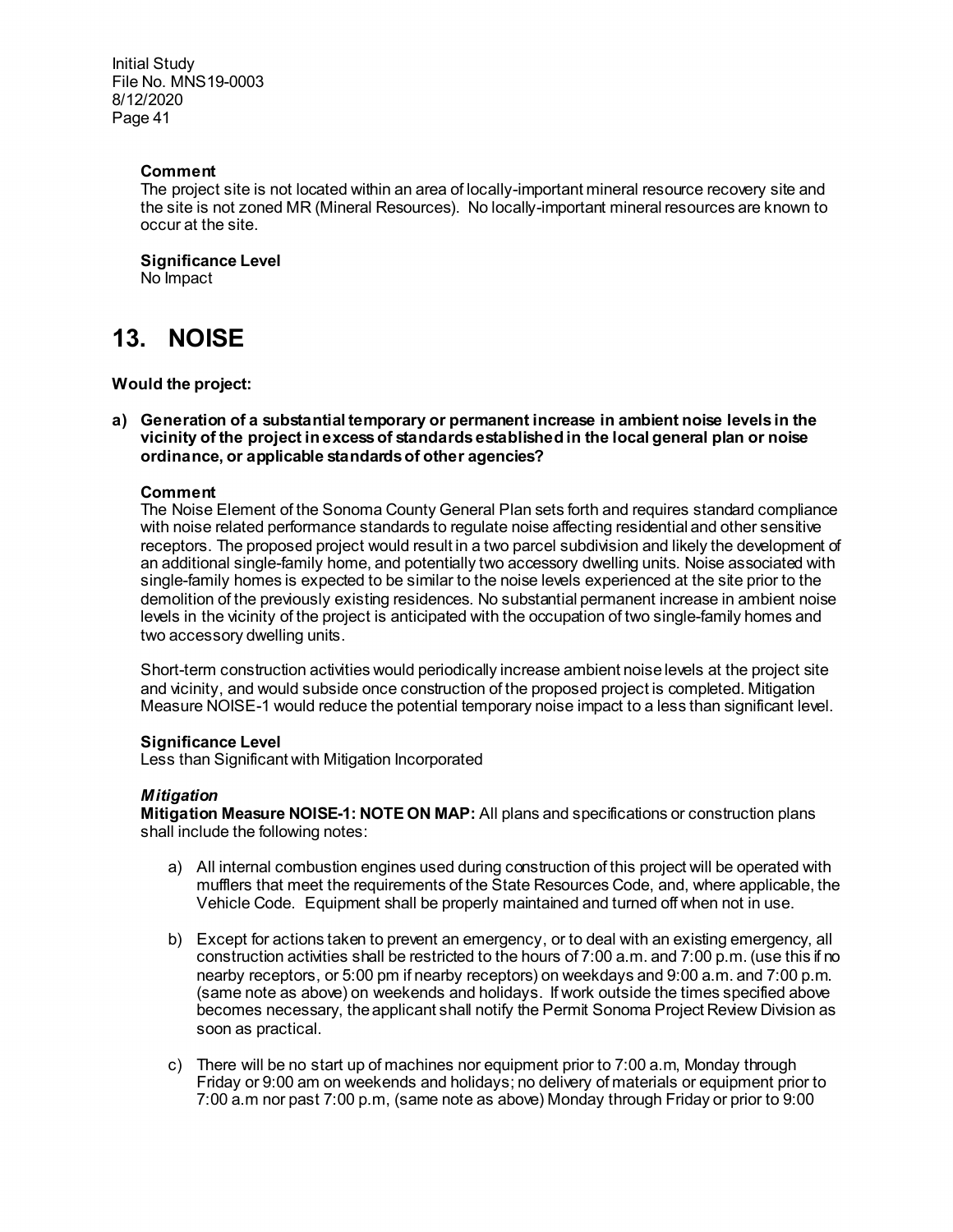a.m. nor past 7:00 p.m. on weekends and holidays and no servicing of equipment past 7:00 p.m., Monday through Friday, or weekends and holidays. A sign(s) shall be posted on the site regarding the allowable hours of construction, and including the developer- and contractors mobile phone number for public contact 24 hours a day or during the hours outside of the restricted hours.

- d) Pile driving activities shall be limited to 7:30 a.m. to 7:00 p.m. weekdays only (same note as above).
- e) Construction maintenance, storage and staging areas for construction equipment shall avoid proximity to residential areas to the maximum extent practicable. Stationary construction equipment, such as compressors, mixers, etc., shall be placed away from residential areas and/or provided with acoustical shielding. Quiet construction equipment shall be used when possible.
- f) The developer shall designate a Project Manager with authority to implement the mitigation prior to issuance of a building/grading permit. The Project Managers 24-hour mobile phone number shall be conspicuously posted at the construction site. The Project Manager shall determine the cause of noise complaints (e.g. starting too early, faulty muffler, etc.) and shall take prompt action to correct the problem.

# **Monitoring**

**Monitoring NOISE-1:** Permit Sonoma Project Review Division staff shall ensure that the note is placed on the map prior to recordation, and that the measures are listed on all site alteration, grading, building or improvement plans, prior to issuance of grading or building permits. Permit Sonoma staff shall inspect the site prior to construction to assure that the signs are in place and the applicable phone numbers are correct. Any noise complaints will be investigated by Permit Sonoma staff. If violations are found, Permit Sonoma shall seek voluntary compliance from the permit holder, or may require a noise consultant to evaluate the problem and recommend corrective actions, and thereafter may initiate an enforcement action and/or revocation or modification proceedings, as appropriate.

# **b) Generation of excessive groundborne vibration or groundborne noise levels?**

### **Comment**

The project includes construction activities that may generate minor ground borne vibration and noise. These levels would not be significant because they would be short-term and temporary, and would be limited to daytime hours. There are no other activities or uses associated with the project that would expose persons to or generate excessive ground borne vibration or ground borne noise levels.

**Significance Level** Less than Significant

**c) For a project located within the vicinity of a private airstrip or an airport land use plan or, where such a plan has not been adopted, within two miles of a public airport or public use airport, would the project expose people residing or working in the project area to excessive noise levels?**

### **Comment**

There are no known private airstrips within the project area and people residing or working in the project area would not be exposed to excessive noise.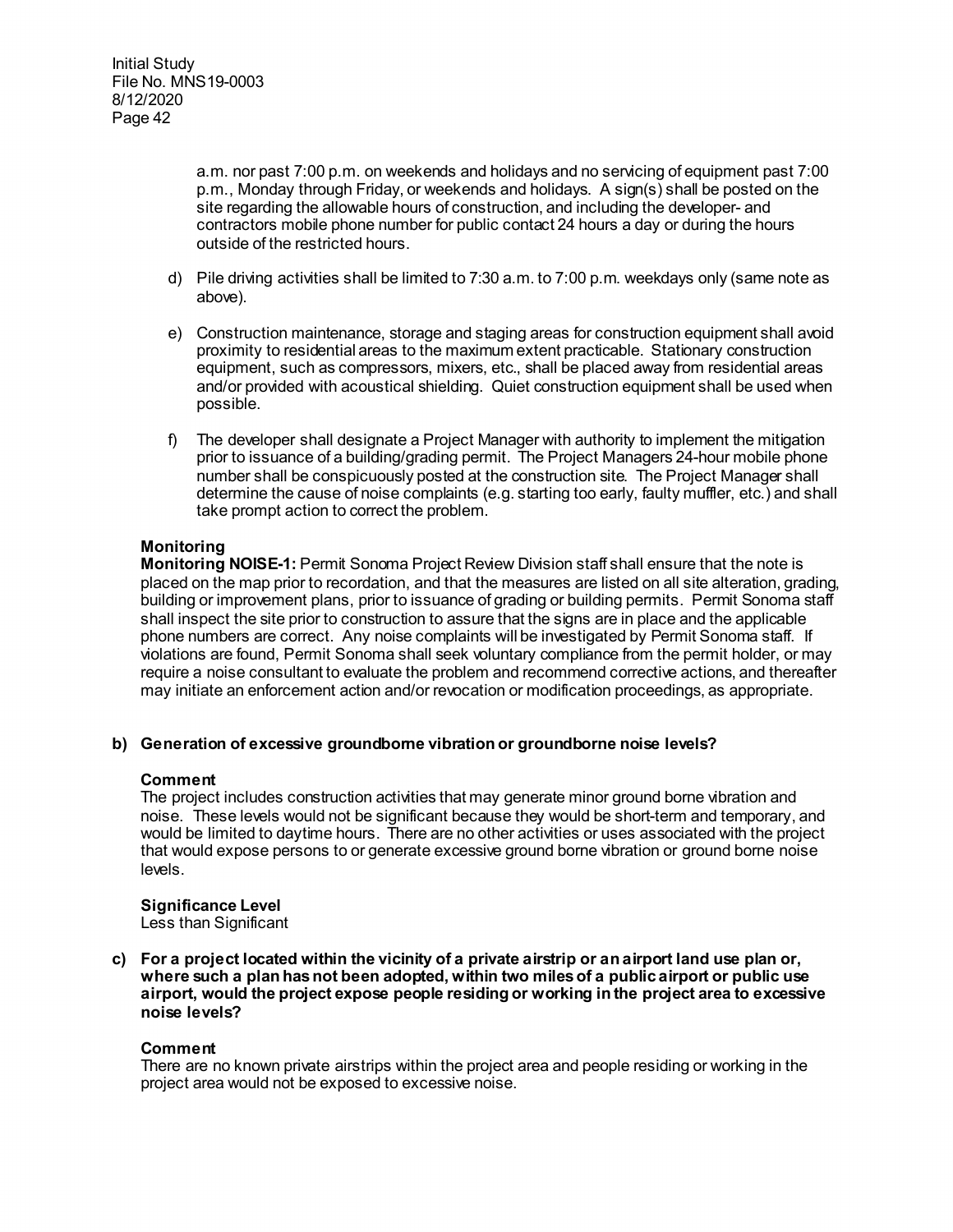> **Significance Level** No Impact

# **14. POPULATION AND HOUSING**

# **Would the project:**

**a) Induce substantial unplanned population growth in an area, either directly (for example, by proposing new homes and businesses) or indirectly (for example, through extension of roads or other infrastructure)?** 

# **Comment**

The project parcel's density currently allows for two residences and one accessory dwelling unit. The project would create one additional parcel, which would be permitted one residence and one accessory dwelling unit. At build out, the difference between existing and proposed conditions is one additional accessory dwelling unit, which is not substantial. The project's impact on population growth is less than significant.

**Significance Level** Less than Significant

**b) Displace substantial numbers of existing people or housing, necessitating the construction of replacement housing elsewhere?**

#### **Comment**

The existing residence on the property would not be displaced by the project.

**Significance Level** No Impact

# **15. PUBLIC SERVICES**

**Would the project:**

- **a) Would the project result in substantial adverse physical impacts associated with the provision of new or physically altered governmental facilities, need for new or physically altered governmental facilities, the construction of which could cause significant environmental impacts, in order to maintain acceptable service ratios, response times or other performance objectives for any of the public services:**
	- **i. Fire protection?**

#### **Comment**

The addition of one accessory dwelling unit, as discussed in Section 14(a) would not require or facilitate the provision of new public facilities or services that could result in substantial adverse physical impacts. Further, any impacts associated with population growth because of the assigned density of the parcel would have been examined at the time of designation.

The Rancho Adobe Fire Protection District will continue to serve this area. There will be no increased need for fire protection resulting from the project. Sonoma County Code requires that all new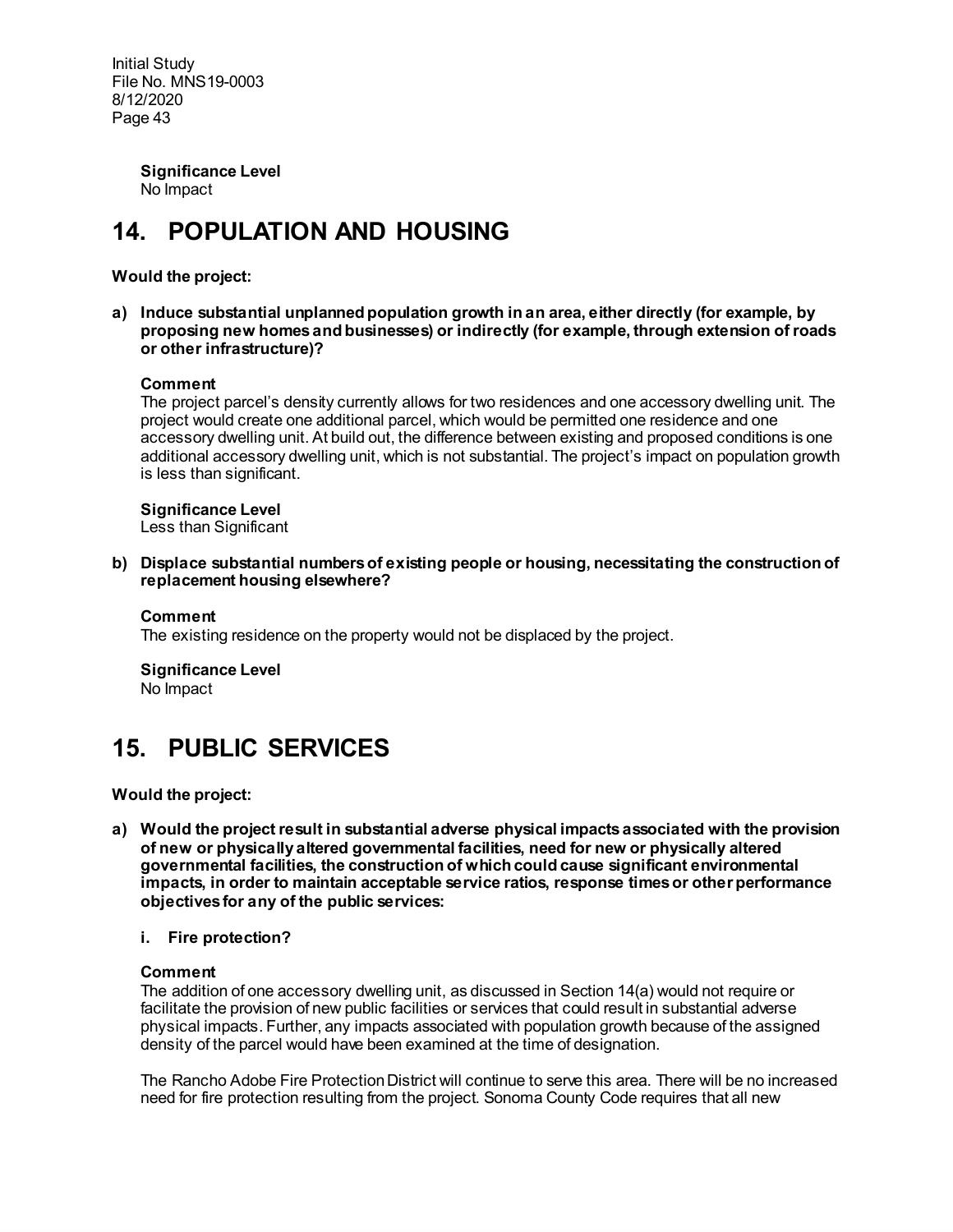> development meet Fire Safe Standards (Chapter 13), which includes fire protection methods such as sprinklers in buildings, alarm systems, extinguishers, vegetation management, hazardous materials management and management of flammable or combustible liquids and gases. This is a standard requirement for all new development and therefore potential impacts would be less than significant.

# **Significance Level**

Less than Significant

#### **ii. Police?**

### **Comment**

The Sonoma County Sheriff will continue to serve the project area. There will be no significant increased need for police or other public services resulting from the addition of one accessory dwelling unit as discussed in section 14(a) and section 15(a).

### **Significance Level**

Less than Significant

#### **iii. Schools?**

#### **Comment**

Development fees to offset potential impacts to public services, including school impact mitigation fees, are required by Sonoma County Code and state law for new subdivisions and residential developments. The provision of new schools or parks is not reasonably foreseeable as a result of this project.

### **Significance Level**

Less than Significant

#### **iv. Parks?**

#### **Comment**

Sonoma County Code, Chapter 23 requires payment of parkland mitigation fees for all new residential development for acquisition and development of added parklands to meeting General Plan Objective OSRC-17.1 to "provide for adequate parkland and trails primarily in locations that are convenient to urban areas to meet the outdoor recreation needs of the population…" Development fees collected by Sonoma County are used to offset potential impacts to public services, including park mitigation fees. The project should not result in the need for any new park facilities, and generally the demand for parks is addressed through fees.

### **Significance Level**

Less than Significant

### **v. Other public facilities?**

#### **Comment**

The addition of one accessory dwelling unit, as described in section 14(a) would not require or facilitate the provision of new public facilities or services that could result in substantial adverse physical impacts. Further, any impacts associated with population growth because of the assigned density of the parcel would have been examined at the time of the designation. Development fees associated with individual building permits alsooffset potential impacts to public services.

### **Significance Level**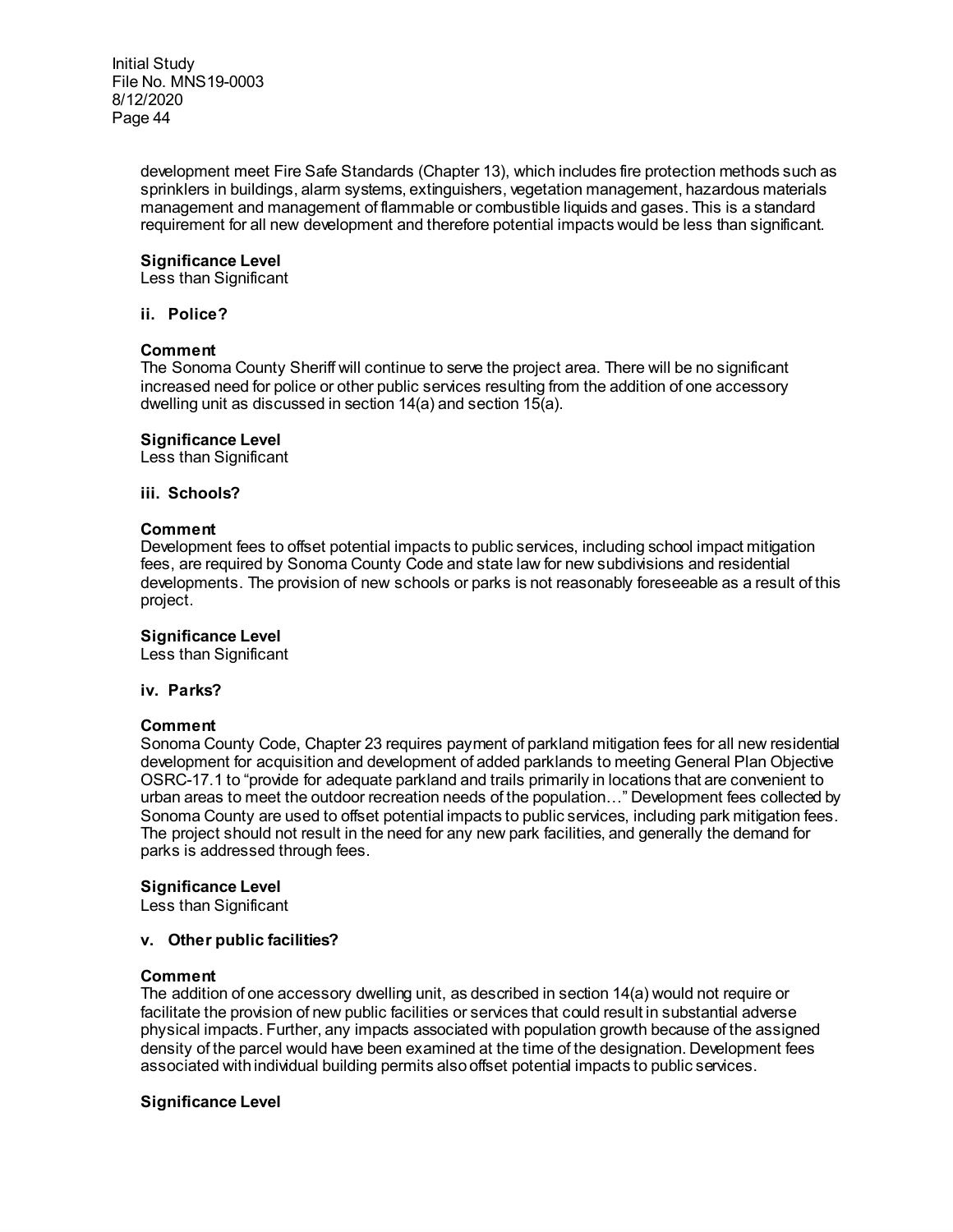Less than Significant

# **16. RECREATION**

**Would the project:**

**a) Would the project increase the use of existing neighborhood and regional parks or other recreational facilities such that substantial physical deterioration of the facility would occur or be accelerated?**

### **Comment**

The project would not significantly increase the use of existing neighborhood or regional parks, or other recreational facilities. Further discussion of project related population growth and impacts on public services is within sections 14 and 15.

# **Significance Level**

Less than Significant

**b) Does the project include recreational facilities or require the construction or expansion of recreational facilities which might have an adverse physical effect on the environment?**

# **Comment**

The project does not involve the construction or expansion of recreational facilities.

**Significance Level** No Impact

# **17. TRANSPORTATION**

# **Would the project:**

**a) Conflict with a program, plan, ordinance or policy addressing the circulation system, including transit, roadways, bicycle and pedestrian facilities?**

# **Comment**

The project does not conflict with any adopted plans, ordinances, or policies in regards to the circulation system of Sonoma County or the local community. There are no existing bicycle or pedestrian facilities in the immediate vicinity of the project. While a Class 2 bikeway is proposed for Petaluma Hill Road, this project will not interfere with that proposal. In accordance with the County's guidelines for Traffic Impact Studies, the project's trip generation would be insignificant and does not necessitate a traffic impact study. As conditions of approval, the Department of Transportation and Public Works (TPW) requires the payment of Traffic Mitigation Fees, and that all existing and proposed driveways be upgraded or constructed to meet current County standards and AASHTO (American Association of State Highway and Transportation Officials) standards.

The Circulation and Transit Element of the Sonoma County General Plan includes objectives for maintaining an acceptable Level of Service (LOS C) for the roadway system. The proposed project does not alter the roadway configuration and would not significantly increase traffic on Formschlag Lane or Petaluma Hill Road. Therefore, it would not impact Level of Service.

# **Significance Level**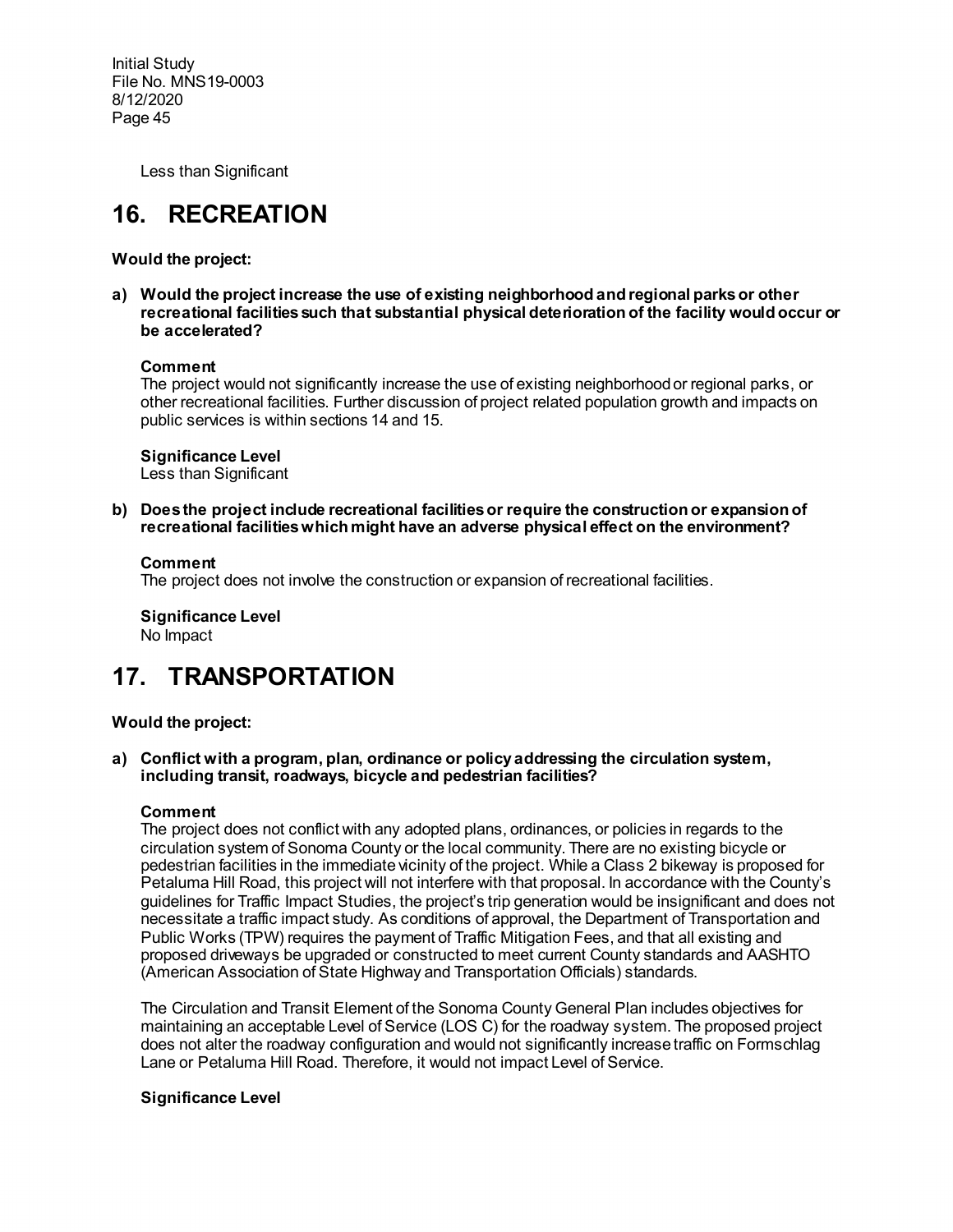Less than Significant

# **b) Conflict or be inconsistent with CEQA Guidelines Section 15064.3, subdivision (b)?**

# **Comment**

Pursuant to CEQA Guidelines Section 15064.3, subdivision (b), and applicable starting July 1, 2020, Vehicle Miles Traveled (VMT) is now the appropriate metric to evaluate transportation impacts of land use projects, superseding use of the measure of traffic congestion (i.e. Level of Service). To assist with implementation of the new CEQA practice, the Sonoma County Transportation Agency (SCTA) is in the process of developing screening and modeling tools for local jurisdictions. In the interim, the Technical Advisory provided by the Governor's Office of Planning and Research offers a threshold to screen out smaller projects from further analysis. Absent substantial evidence otherwise or inconsistency with a general plan, 110 daily vehicle trips may be assumed to have a less than significant transportation impact<sup>[22](#page-45-0)</sup>.

The density of the project site, as designated in the General Plan and Zoning Code, allows for two single family residences. The parcel could also have one accessory dwelling unit. The proposed subdivision would not increase the allowable density of the site, but would permit each of the resulting two parcels to have an accessory dwelling unit. The net change in maximum build out potential is thus one accessory dwelling unit.

The Institute of Transportation Engineers (ITE) Trip Generation Manual approximates 10 daily vehicle trips for a single family dwelling. Applying the ITE rates to each dwelling unit at maximum build out, the subdivision would increase the site's daily vehicle trip generation from 30 to 40 with the addition of a second accessory dwelling. Total trip generation would remain well below the small project screening threshold, therefore, the project is assumed to be consistent with CEQA Guidelines Section 15064.3, subdivision (b), and is expected to have a less than significant impact on VMT.

# **Significance Level**

Less than Significant

### **c) Substantially increase hazards due to geometric design feature (e.g., sharp curves or dangerous intersections) or incompatible uses (e.g., farm equipment)?**

### **Comment**

The project would not increase hazards due to geometric design features since it maintains the existing alignment of the roadway and conditions of approval require that new and existing driveways be constructed to meet County and AASHTO standards. The project does not propose incompatible uses that would increase traffic-related hazards.

Hazards to drivers, cyclists, and pedestrians could occur during construction operations. This temporary construction-related impact will cease upon project completion, and the following standard condition of approval, issued by the Department of Transportation and Public Works, will reduce the impact to a level of insignificance:

"The Applicant shall construct a stabilized entrance for on-site construction activity to meet the following criteria prior to issuance of building permits:

- a. The entrance shall be of sufficient width to accommodate two-way traffic.
- b. The entrance surface shall be stabilized to prevent tracking of gravel and mud onto the

<span id="page-45-0"></span> $\overline{a}$  $^{22}$  Governor's Office of Planning and Research, "Technical Advisory on Evaluating Transportation Impacts in CEQA", State of California, December 2018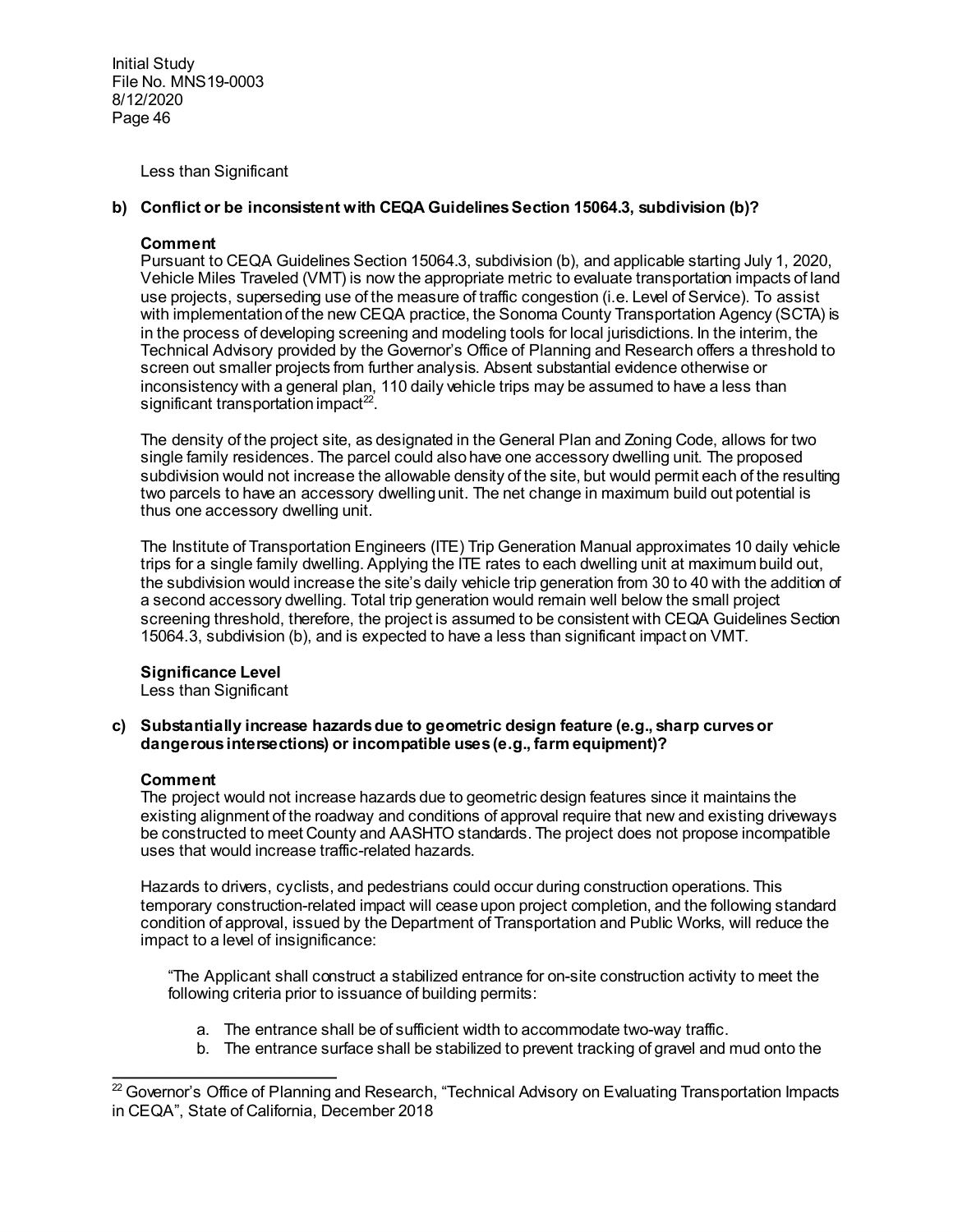public road.

c. The minimum sight distance for vehicles entering and exiting the construction entrance shall be in accordance with current AASHTO requirements for the speed traveled on the public road(s) providing construction access. Any monuments and/or signs that result from this proposal shall be located outside of the necessary sight distance triangles to achieve the minimum AASHTO required sight distance at each driveway."

### **Significance Level**

Less than Significant Impact

# **d) Result in inadequate emergency access?**

#### **Comment**

Access to Lots 1 and 2 will be from Formschlag Lane. Future development on the site will have to comply with all emergency access requirements of the Sonoma County Fire Safety Code (Sonoma County Code Chapter 13), including emergency vehicle access requirements. Project development plans are required to be reviewed by a Department of Fire and Emergency services Fire Inspector during the building permit process to ensure compliance with emergency access issues.

Construction activities may result in traffic delays possibly slowing emergency response vehicles or restricting access to residences or nearby businesses. This is a short-term construction related impact that will cease upon project completion, and is therefore insignificant.

**Significance Level**

Less than Significant

### **f) Result in inadequate parking capacity?**

#### **Comment**

The Sonoma County Zoning Code's requirement for covered parking will ensure that off street parking is available for the new parcel.

**Significance Level** No Impact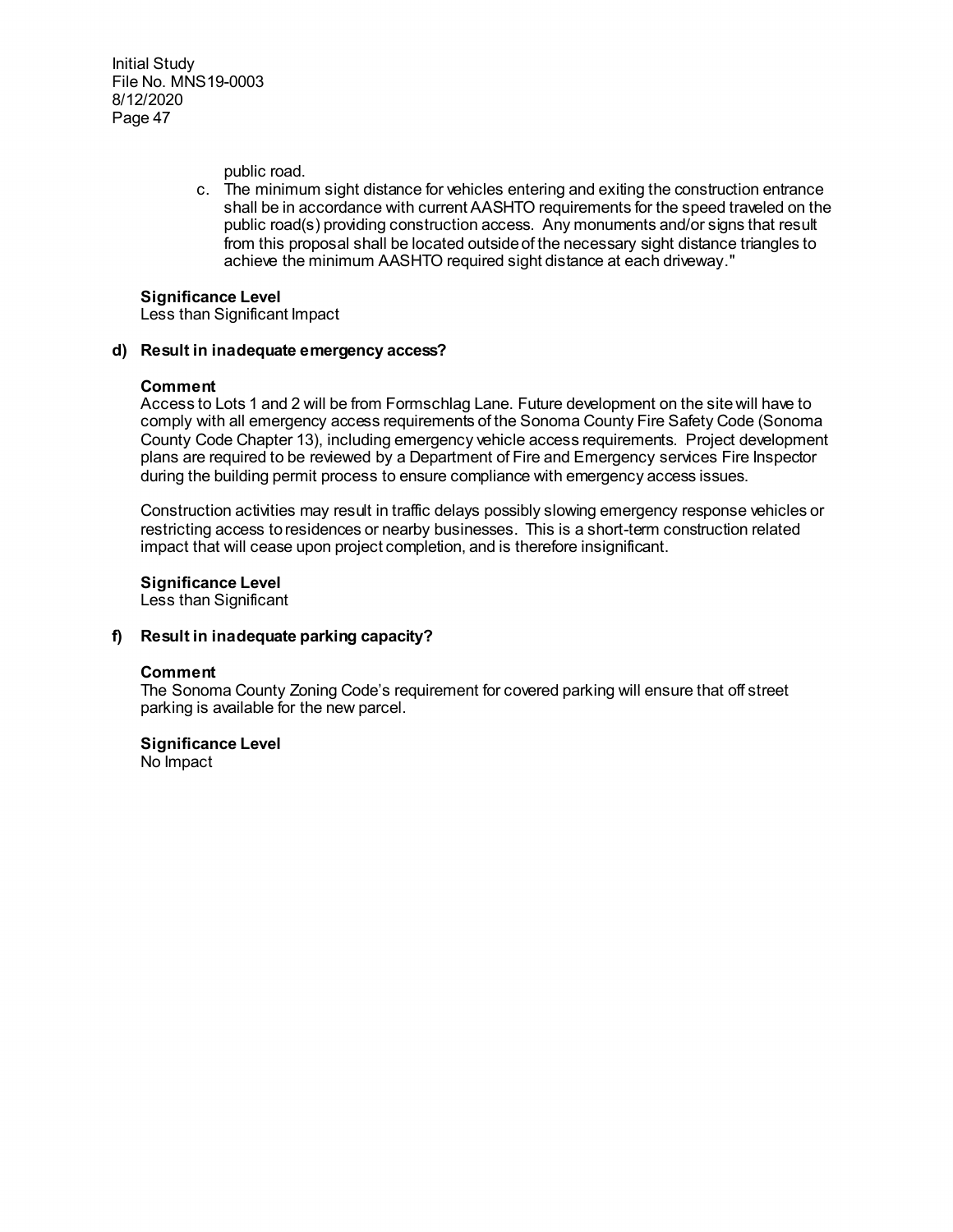# **18. TRIBAL CULTURAL RESOURCES**

**a) Would the project cause a substantial adverse change in the significance of a tribal cultural resource, defined in Public Resources Code section 21074 as either a site feature, place, cultural landscape that is geographically defined in terms of the size and scope of the landscape, sacred place, or object with cultural value to a California native American tribe, and that is:** 

**i) Listed or eligible for listing in the California Register of Historical Resources, or in a local register of historical resources as defined in Public Resources Code section 5030.1(k), or** 

# **Comment**

As discussed in section 5(a), Tom Origer & Associates conducted a cultural resources evaluation of the project site. There are no known resources on site, but construction related to the project could uncover such materials. Mitigation Measure CUL-1 will reduce potential impacts to less than significant.

### **Significance Level**

Less than Significant with Mitigation Incorporated

# *Mitigation*

See Mitigation Measure and Monitoring CUL-1

**ii) A resource determined by the lead agency, in its discretion and supported by substantial evidence, to be significant pursuant to criteria set forth in subdivision (c) of Public Resources Code § 5024.1. In applying the criteria set forth in subdivision (c) of Public Resource Code § 5024.1, the lead agency shall consider the significance of the resource to a California Native American tribe.** 

# **Comment**

See section 5 and section 18(a)(i). Mitigation Measure CUL-1 will reduce potential impacts to less than significant.

### **Significance Level**

Less than Significant with Mitigation Incorporated

### *Mitigation*

See Mitigation Measure and Monitoring CUL-1

# **19. UTILITIES AND SERVICE SYSTEMS**

# **Would the project:**

**a) Require or result in the relocation or construction of new or expanded water, wastewater treatment or storm water drainage, electric power, natural gas, or telecommunications facilities, the construction or relocation of which could cause significant environmental effects?**

### **Comment**

The project would not contribute to the need for construction of new water or expanded wastewater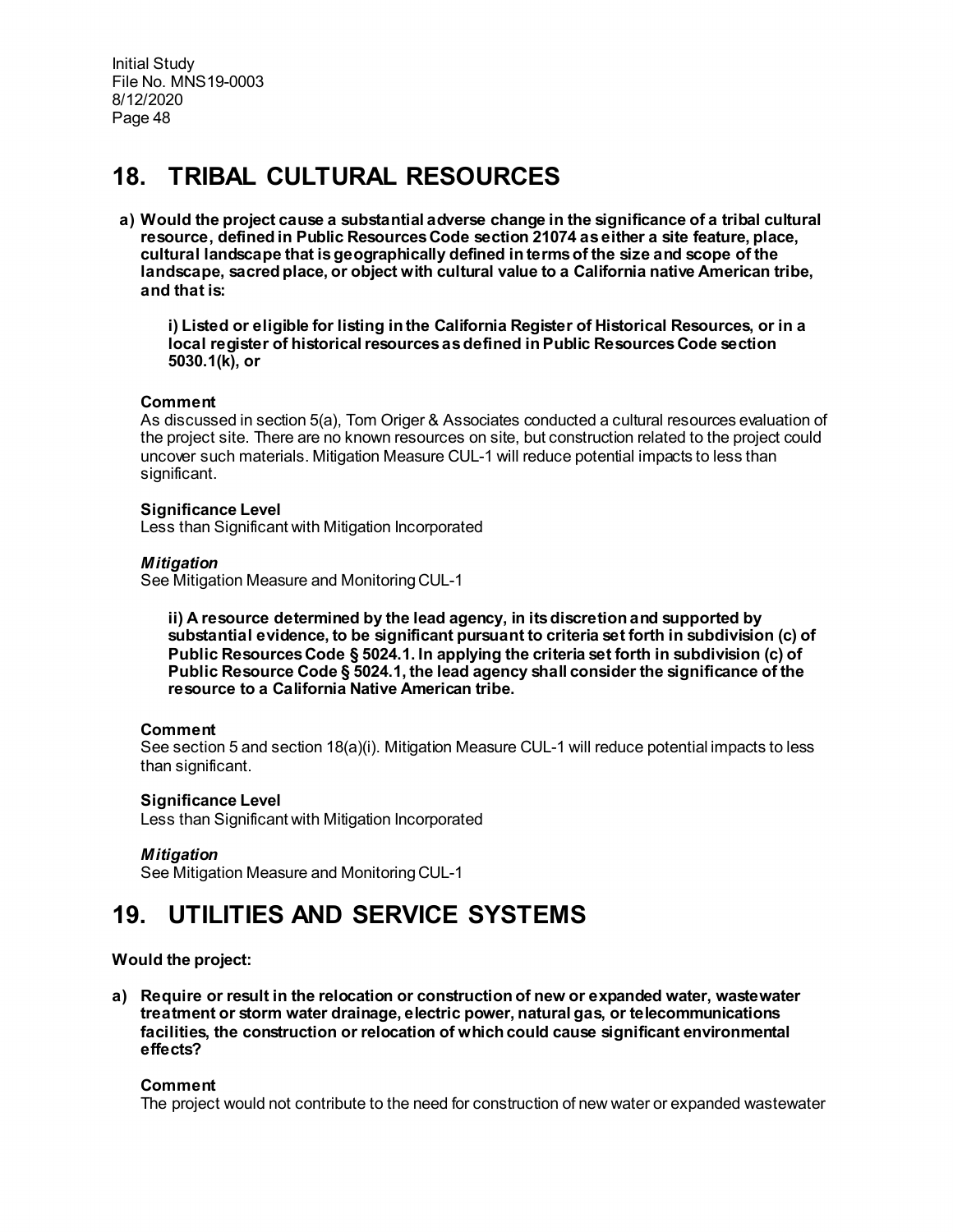treatment facilities, other than construction of a new septic system for Lot 1.

# **Significance Level**

Less than Significant

### **b) Have sufficient water supplies available to serve the project and reasonably foreseeable future development during normal, dry and multiple dry years?**

### **Comment**

Sufficient water would be provided by on-site wells which will be located in a Class 3 groundwater area. See section 10(b) for a discussion of impacts to groundwater supply.

**Significance Level**

Less than Significant

**c) Result in a determination by the wastewater treatment provider which serves or may serve the project that it has adequate capacity to serve the project's projected demand in addition to the provider's existing commitments?**

#### **Comment**

New septic systems would be constructed for residential development. There would be no sewage treatment by an off-site provider.

**Significance Level**

No Impact

**d) Generate solid waste in excess of State or local standards, or in excess of the capacity of local infrastructure, or otherwise impair the attainment of solid waste reduction goals?**

### **Comment**

Sonoma County has a solid waste management program in place that provides solid waste collection and disposal services for the entire County. The program can accommodate the permitted collection and disposal of the waste that would result from the proposed project. The addition of a few single family residences would not create solid waste in excess of the capacity of the County's solid waste system.

**Significance Level**

Less than Significant

**e) Comply with federal, state, and local management and reduction statutes and regulations related to solid waste?** 

### **Comment**

Sonoma County has a solid waste management program in place that provides solid waste collection and disposal services for the entire County. The program can accommodate the permitted collection and disposal of the waste that would result from the proposed project.

**Significance Level** Less than Significant

**20. WILDFIRE**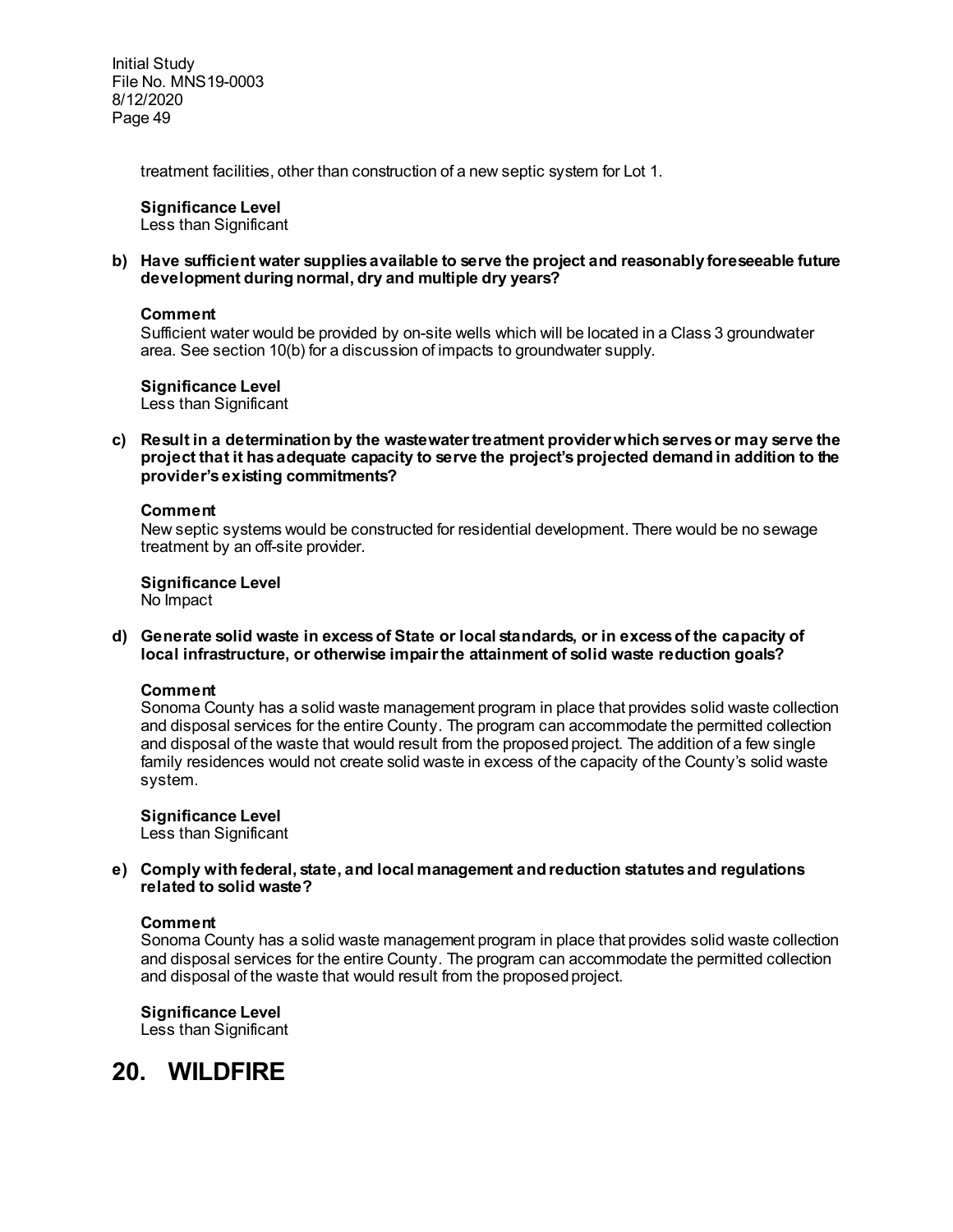# **If located in or near state responsibility areas or lands classified as very high fire severity zones, would the project:**

# **a) Substantially impair an adopted emergency response plan or emergency evacuation plan?**

### **Comment**

As discussed in section 9, the project site is not directly within but adjacent to a Moderate Fire Hazard Severity Zone and within a Local Responsibility Area. There is no adopted emergency response plan or an emergency evacuation plan for this area that the project could conflict with.

# **Significance Level**

No Impact

### **b) Due to slope, prevailing winds, and other factors, exacerbate wildfire risks, and thereby expose project occupants to, pollutant concentrations from a wildfire or the uncontrolled spread of a wildfire?**

# **Comment**

As discussed in section 9, the project site is not within a Fire Hazard Severity Zone, and within a Local Responsibility Area. Topography, weather, and fuel (vegetation or structures) contribute to wildfire risk and behavior.<sup>[23](#page-49-0)</sup> The project site has gentle slopes between 0-10 percent, which are unlikely to significantly exacerbate wildfire risk. Strong north-east "Santa Ana" winds can increase the severity of wildland fire in the fall months. During fire season, gradient winds are generally out of the south/southwest at 5-10 mph, strengthening to 10-15 mph in the late afternoon. These prevailing wind conditions are common in Sonoma County. Potential wildfire fuel sources include grasslands, trees, vegetation, and structures (residential). As discussed in section 9, application of County fire safe standards will offset any increased wildfire risk presented by prevailing winds or onsite fuel to a less than significant level.

# **Significance Level**

Less than Significant

**c) Require the installation or maintenance of associated infrastructure (such as roads, fuel breaks, emergency water sources, power lines or other utilities) that may exacerbate fire risk of that may result in temporary or ongoing impacts to the environment?** 

# **Comment**

The project does not include plans for construction. Certain access improvements must be constructed prior to recordation of the final parcel map, which have been discussed in section 17. In the future, the parcels may be developed with residential and agricultural structures, which would necessitate the construction of emergency water sources and other utilities, in accordance with Sonoma County Code and state law. Infrastructure improvements for future site development will require building permits, which impose certain standards related to fire safety and are reviewed by Sonoma County Fire and Emergency Services. With the application of fire safe standards, future infrastructure for the proposed residential parcels will have a less than significant impact on fire risk.

# **Significance Level**

Less than Significant

<span id="page-49-0"></span> $\overline{a}$  $^{23}$  Fire Safe Sonoma, "Sonoma County Community Wildfire Protection Plan", September 20, 2016, <https://www.firesafesonoma.org/wp-content/uploads/cwpp-final.pdf>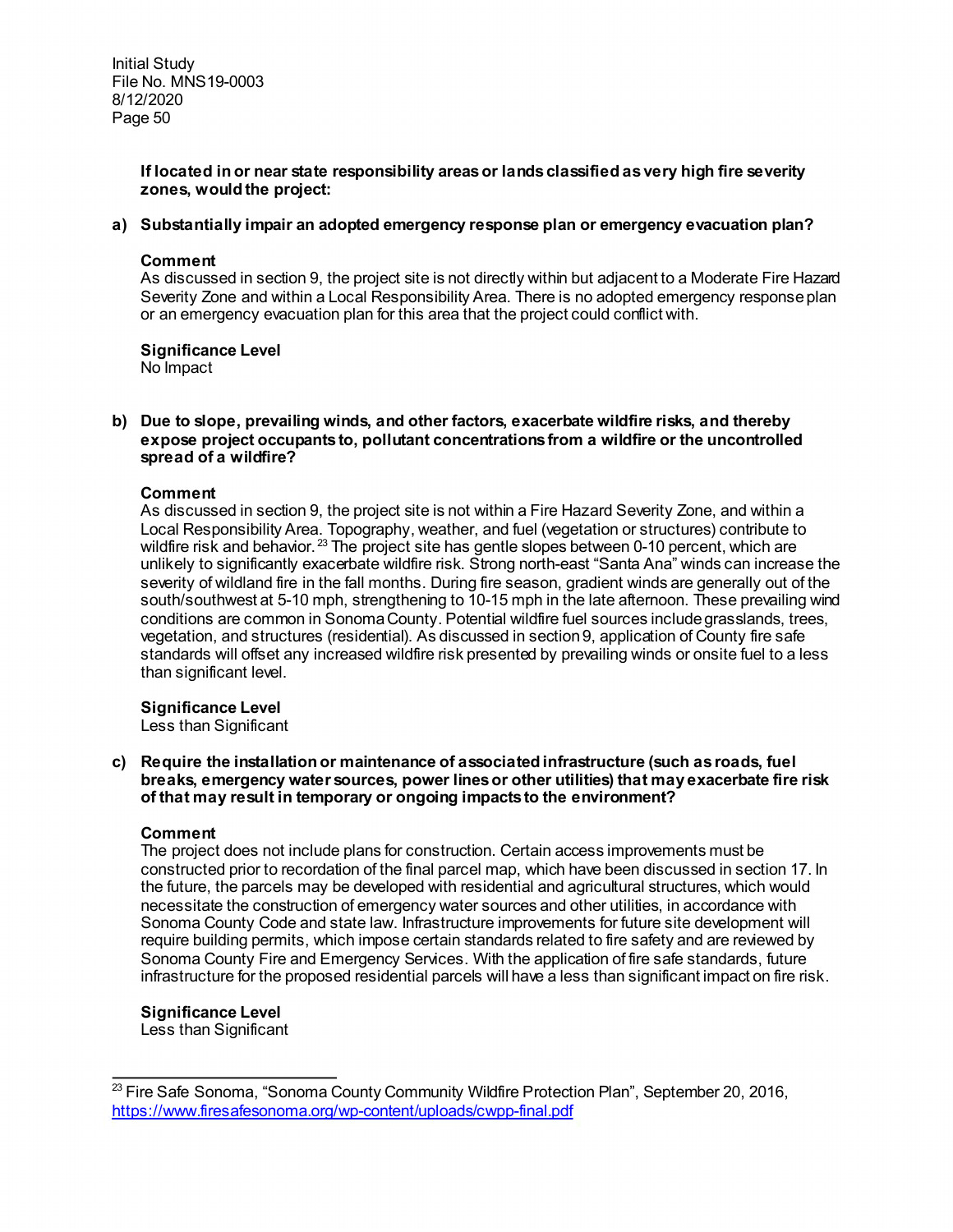**d) Expose people or structures to significant risks, including downslope or downstream flooding or landslides, as a result of runoff, post-fire slope instability, or drainage changes?**

#### **Comment**

Refer to section 7 (Geology and Soils).

### **Significance Level**

Less than Significant

# **21. MANDATORY FINDINGS OF SIGNIFICANCE**

**a) Does the project have the potential to substantially degrade the quality of the environment, substantially reduce the habitat of a fish or wildlife species, cause a fish or wildlife population to drop below self-sustaining levels, threaten to eliminate a plant or animal community, substantially reduce the number or restrict the range of a rare or endangered plant or animal or eliminate important examples of the major periods of California history or prehistory?** 

### **Comment**

Potential project impacts on special-status plant and fish/wildlife species, and habitat are addressed in section 4. Implementation of the required mitigation measures (Mitigation Measures BIO-1 through 5) would reduce these potential impacts to a less than significant level. Potential adverse project impacts to cultural resources are addressed in section 5. Implementation of the required mitigation measures (Mitigation Measure CUL-1) will reduce potential impacts to a less than significant level. Potentially significant impacts to aesthetics, air quality, and noise are reduced to a less than significant level through implementation of Mitigation Measures VIS-1, AIR-1, and NOISE-1.

#### **Significance Level**

Less than Significant with Mitigation Incorporated

#### *Mitigation*

See Mitigation Measures and Monitoring VIS-1, AIR-1, BIO-1 through 5, CUL-1, and NOISE-1.

**b) Does the project have impacts that are individually limited, but cumulatively considerable? ("Cumulatively considerable" means that the incremental effects of a project are considerable when viewed in connection with the effects of past projects, the effects of other current projects, and the effects of probable future projects)?** 

### **Comment**

No project impacts have been identified in this Initial Study that are individually limited but cumulatively considerable. The project would contribute to impacts related to aesthetics, air quality, biological resources, cultural resources, and tribal resources, which may be cumulative off-site, but mitigation measures would reduce project impacts to less than significant levels.

#### **Significance Level**

Less than Significant

**c) Does the project have environmental effects which will cause substantial adverse effects on human beings, either directly or indirectly?** 

#### **Comment**

The proposed project has the potential to cause substantial adverse impacts on human beings, both directly and indirectly. However, all potential impact and adverse effects on human were analyzed,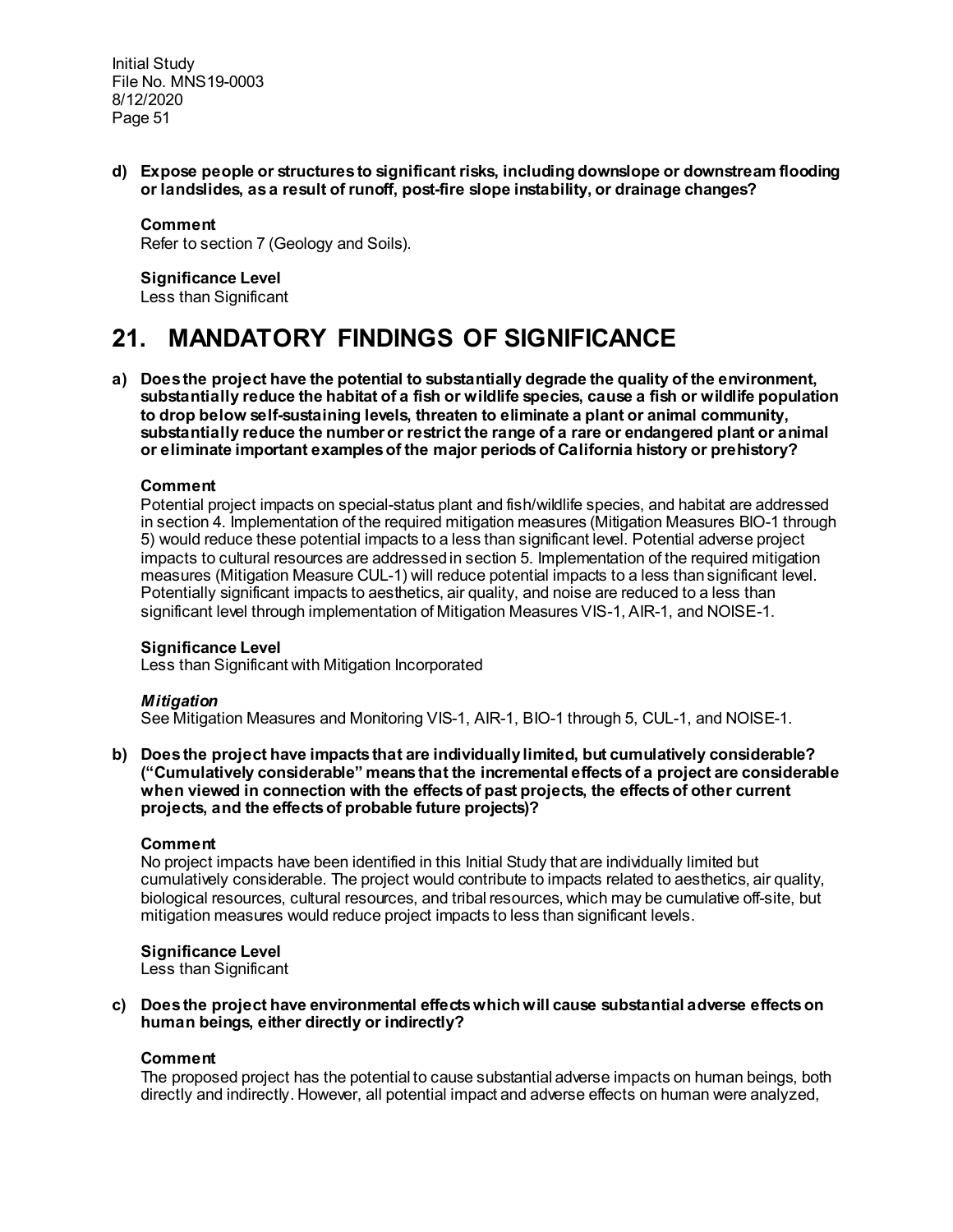> and would be less than significant with the mitigation measures identified in the Initial Study incorporated into the project.

**Significance Level**

Less than Significant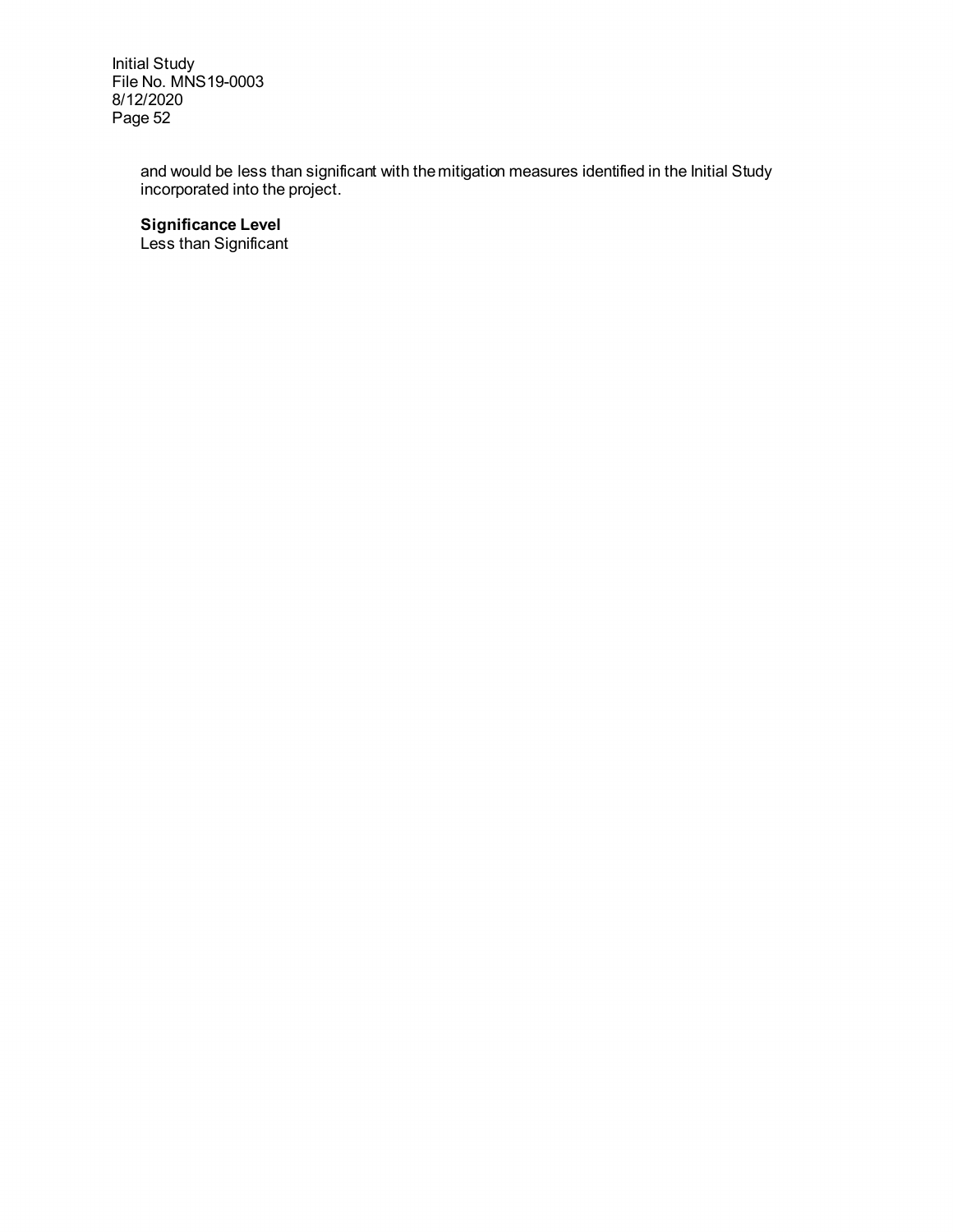# **References**

Assessor's Office, "Assessor's Parcel Maps", County of Sonoma

Bay Area Air Quality Management District, "California Environmental Quality Act, Air Quality Guideline," May 2017. https://www.baaqmd.gov/~/media/files/planning-andresearch/ceqa/ceqa\_guidelines\_may2017-pdf.pdf?la=en.

"California Natural Diversity Database", California Department of Fish and Wildlife, https://wildlife.ca.gov/Data/CNDDB.

California Department of Conservation, "EQ Zapp: California Earthquake Hazards Zone Application", April 4, 2019, https://maps.conservation.ca.gov/cgs/EQZApp/app/.

CalRecycle, "Solid Waste Information System", Accessed October 24, 2019, https://www2.calrecycle.ca.gov/SWFacilities/Directory/.

Department of Toxic Substances Control Envirostor, "Envirostor", State of California, Accessed October 24, 2019, https://www.envirostor.dtsc.ca.gov/public/.

Department of Transportation and Public Works and the Permit and Resource Management Department, "Guidelines for Traffic Impact Studies", County of Sonoma, May 2016.

Farmland Mapping & Monitoring Program. "Sonoma County Important Farmland 2016." CA Department of Conservation, April 2018. https://www.conservation.ca.gov/dlrp/fmmp/Pages/Sonoma.aspx.

Fire Safe Sonoma, "Sonoma County Community Wildfire Protection Plan", September 20, 2016, https://www.firesafesonoma.org/wp-content/uploads/cwpp-final.pdf.

"Flood Insurance Rate Maps", Federal Emergency Management Agency[, https://msc.fema.gov/portal](https://msc.fema.gov/portal)

Permit and Resource Management Department, "Climate Change Action Resolution", County of Sonoma, May 8, 2018, http://sonomacounty.granicus.com/MetaViewer.php?view\_id=2&clip\_id=784&meta\_id=242232.

Permit Sonoma, "Guidelines for the Preparation of Noise Analysis", County of Sonoma, February 2019.

Potter, Sandi, "Policy 8-1-14 Procedures for Groundwater Analysis and Hydrogeologic Reports", Permit and Resource Management Department, February 23, 2017.

"2016 Sonoma County Operational Area Hazard Mitigation Plan", Sonoma County Permit and Resource Management Department, and Fire and Emergency Services Department, September 2017

"Sonoma County General Plan 2020 (as amended)", County of Sonoma, September 23, 2008

"Sonoma County General Plan Environmental Impact Report", County of Sonoma, January 2006.

"Sonoma County Municipal Code", County of Sonoma, Accessed April 13, 2020, https://library.municode.com/ca/sonoma\_county/codes/code\_of\_ordinances?nodeId=SONOMA\_CO\_CAL IFORNIAMUCO. ds

"Sonoma County Aggregate Resources Management Plan and Program EIR", County of Sonoma, 1994.